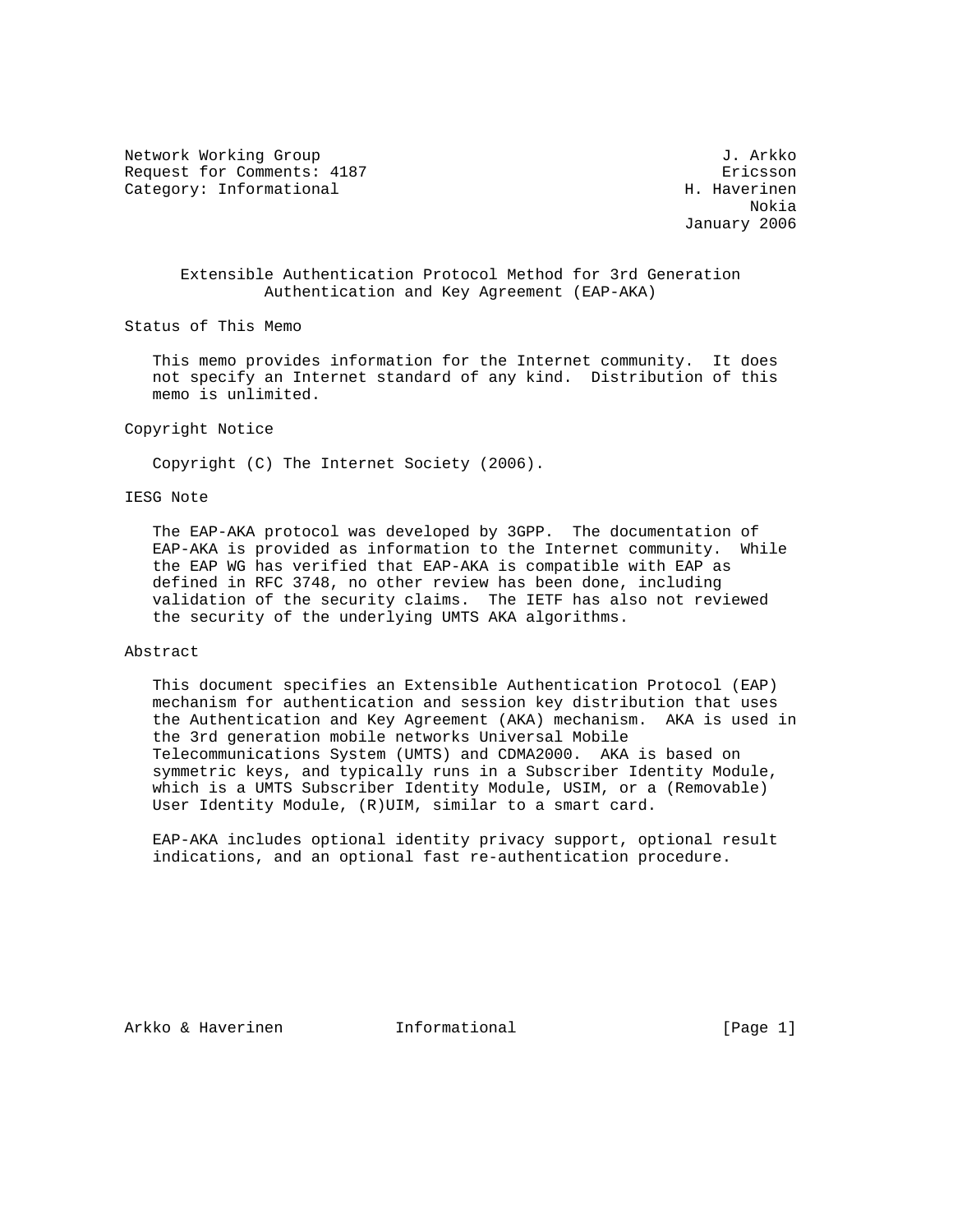Table of Contents

|  |  | 2. Terms and Conventions Used in This Document 5            |  |  |  |  |
|--|--|-------------------------------------------------------------|--|--|--|--|
|  |  |                                                             |  |  |  |  |
|  |  |                                                             |  |  |  |  |
|  |  |                                                             |  |  |  |  |
|  |  | 4.1.1. Format, Generation, and Usage of Peer Identities  15 |  |  |  |  |
|  |  | 4.1.2. Communicating the Peer Identity to the Server 21     |  |  |  |  |
|  |  | 4.1.3. Choice of Identity for the EAP-Response/Identity 23  |  |  |  |  |
|  |  | 4.1.4. Server Operation in the Beginning of                 |  |  |  |  |
|  |  |                                                             |  |  |  |  |
|  |  | 4.1.5. Processing of EAP-Request/AKA-Identity by            |  |  |  |  |
|  |  |                                                             |  |  |  |  |
|  |  | 4.1.6. Attacks against Identity Privacy 25                  |  |  |  |  |
|  |  | 4.1.7. Processing of AT_IDENTITY by the Server 26           |  |  |  |  |
|  |  | 4.2. Message Sequence Examples (Informative) 27             |  |  |  |  |
|  |  | 4.2.1. Usage of AT_ANY_ID_REQ 27                            |  |  |  |  |
|  |  | 4.2.2. Fall Back on Full Authentication 28                  |  |  |  |  |
|  |  | 4.2.3. Requesting the Permanent Identity 1 29               |  |  |  |  |
|  |  | 4.2.4. Requesting the Permanent Identity 2 30               |  |  |  |  |
|  |  | 4.2.5. Three EAP/AKA-Identity Round Trips 30                |  |  |  |  |
|  |  |                                                             |  |  |  |  |
|  |  |                                                             |  |  |  |  |
|  |  | 5.3. Fast Re-Authentication Identity 33                     |  |  |  |  |
|  |  | 5.4. Fast Re-Authentication Procedure 35                    |  |  |  |  |
|  |  | 5.5. Fast Re-Authentication Procedure when Counter is       |  |  |  |  |
|  |  |                                                             |  |  |  |  |
|  |  |                                                             |  |  |  |  |
|  |  |                                                             |  |  |  |  |
|  |  |                                                             |  |  |  |  |
|  |  |                                                             |  |  |  |  |
|  |  |                                                             |  |  |  |  |
|  |  |                                                             |  |  |  |  |
|  |  |                                                             |  |  |  |  |
|  |  |                                                             |  |  |  |  |
|  |  |                                                             |  |  |  |  |
|  |  | 8. Message Format and Protocol Extensibility 45             |  |  |  |  |
|  |  |                                                             |  |  |  |  |
|  |  |                                                             |  |  |  |  |
|  |  |                                                             |  |  |  |  |
|  |  |                                                             |  |  |  |  |
|  |  | 9.2. EAP-Response/AKA-Identity 48                           |  |  |  |  |
|  |  | 9.3. EAP-Request/AKA-Challenge 49                           |  |  |  |  |
|  |  |                                                             |  |  |  |  |
|  |  | 9.5. EAP-Response/AKA-Authentication-Reject 50              |  |  |  |  |
|  |  | 9.6. EAP-Response/AKA-Synchronization-Failure 50            |  |  |  |  |

Arkko & Haverinen 1nformational 1999 [Page 2]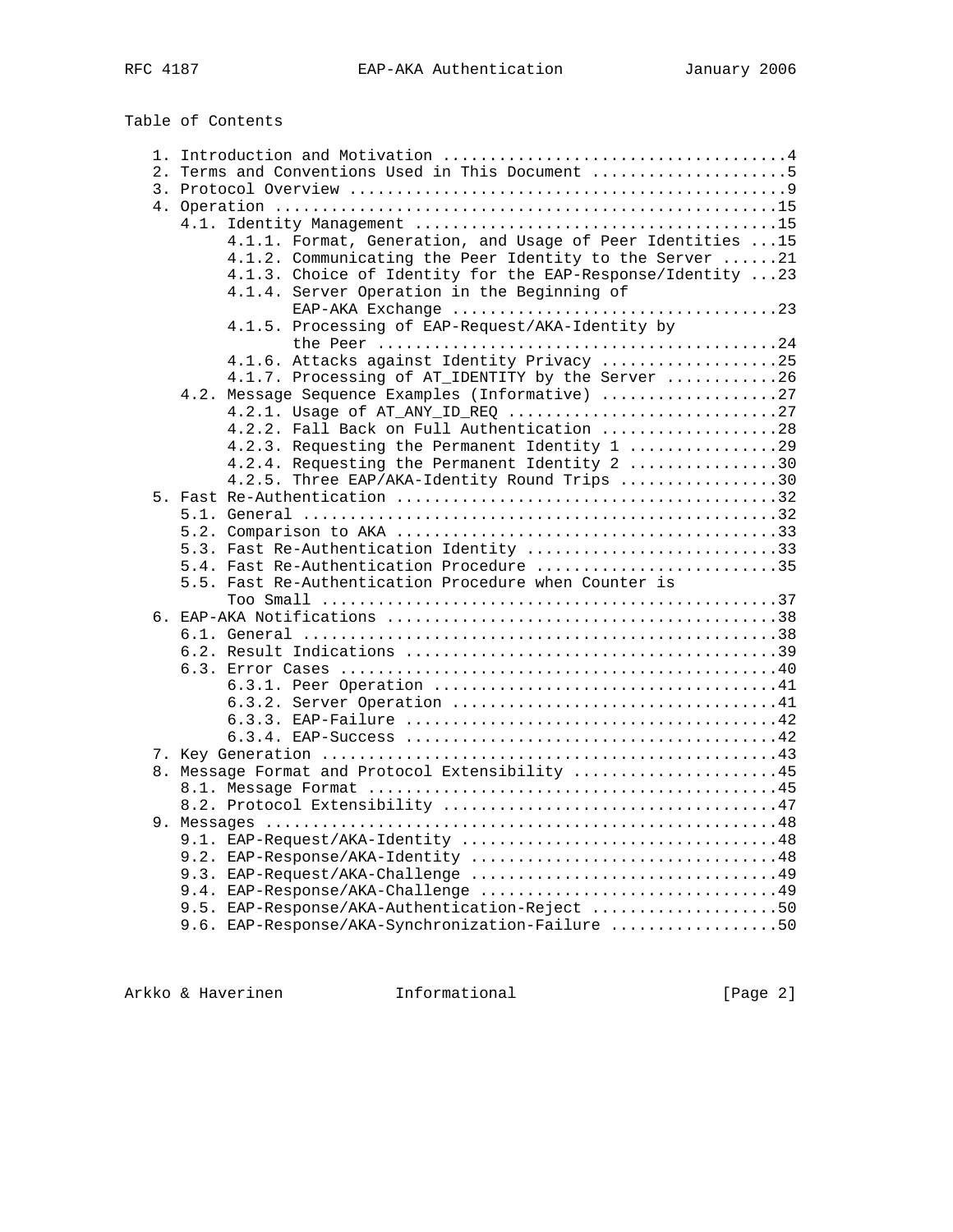| 9.7. EAP-Request/AKA-Reauthentication 50                    |  |
|-------------------------------------------------------------|--|
| 9.8. EAP-Response/AKA-Reauthentication 51                   |  |
| 9.9. EAP-Response/AKA-Client-Error 52                       |  |
| 9.10. EAP-Request/AKA-Notification 52                       |  |
| 9.11. EAP-Response/AKA-Notification 52                      |  |
|                                                             |  |
|                                                             |  |
|                                                             |  |
|                                                             |  |
|                                                             |  |
|                                                             |  |
|                                                             |  |
|                                                             |  |
|                                                             |  |
|                                                             |  |
|                                                             |  |
|                                                             |  |
| 10.12. AT_IV, AT_ENCR_DATA, and AT_PADDING 58               |  |
|                                                             |  |
|                                                             |  |
|                                                             |  |
|                                                             |  |
|                                                             |  |
|                                                             |  |
|                                                             |  |
|                                                             |  |
| 11. IANA and Protocol Numbering Considerations 66           |  |
|                                                             |  |
|                                                             |  |
|                                                             |  |
|                                                             |  |
|                                                             |  |
|                                                             |  |
| 12.6. Protection, Replay Protection, and Confidentiality 70 |  |
|                                                             |  |
|                                                             |  |
|                                                             |  |
|                                                             |  |
|                                                             |  |
|                                                             |  |
|                                                             |  |
|                                                             |  |
|                                                             |  |
| Appendix A. Pseudo-Random Number Generator 77               |  |
|                                                             |  |

Arkko & Haverinen 1nformational 1999 [Page 3]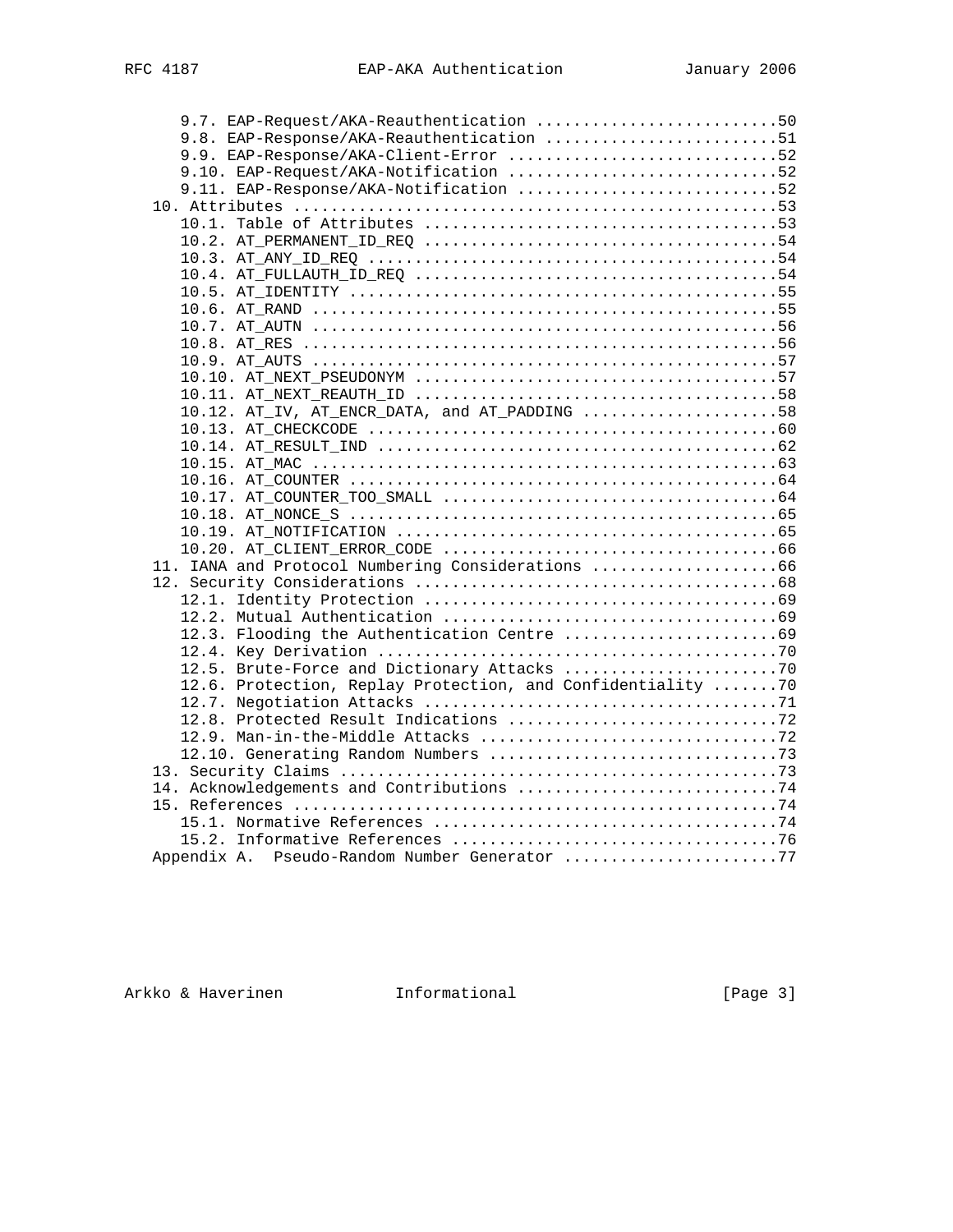# 1. Introduction and Motivation

 This document specifies an Extensible Authentication Protocol (EAP) mechanism for authentication and session key distribution that uses the 3rd generation Authentication and Key Agreement mechanism, specified for Universal Mobile Telecommunications System (UMTS) in [TS33.102] and for CDMA2000 in [S.S0055-A]. UMTS and CDMA2000 are global 3rd generation mobile network standards that use the same AKA mechanism.

 2nd generation mobile networks and 3rd generation mobile networks use different authentication and key agreement mechanisms. The Global System for Mobile communications (GSM) is a 2nd generation mobile network standard, and EAP-SIM [EAP-SIM] specifies an EAP mechanism that is based on the GSM authentication and key agreement primitives.

 AKA is based on challenge-response mechanisms and symmetric cryptography. AKA typically runs in a UMTS Subscriber Identity Module (USIM) or a CDMA2000 (Removable) User Identity Module ((R)UIM). In this document, both modules are referred to as identity modules. Compared to the 2nd generation mechanisms such as GSM AKA, the 3rd generation AKA provides substantially longer key lengths and mutual authentication.

 The introduction of AKA inside EAP allows several new applications. These include the following:

- o The use of the AKA also as a secure PPP authentication method in devices that already contain an identity module.
- o The use of the 3rd generation mobile network authentication infrastructure in the context of wireless LANs
- o Relying on AKA and the existing infrastructure in a seamless way with any other technology that can use EAP.

AKA works in the following manner:

- o The identity module and the home environment have agreed on a secret key beforehand. (The "home environment" refers to the home operator's authentication network infrastructure.)
- o The actual authentication process starts by having the home environment produce an authentication vector, based on the secret key and a sequence number. The authentication vector contains a random part RAND, an authenticator part AUTN used for authenticating the network to the identity module, an expected result part XRES, a 128-bit session key for integrity check IK, and a 128-bit session key for encryption CK.

Arkko & Haverinen 1nformational (Page 4)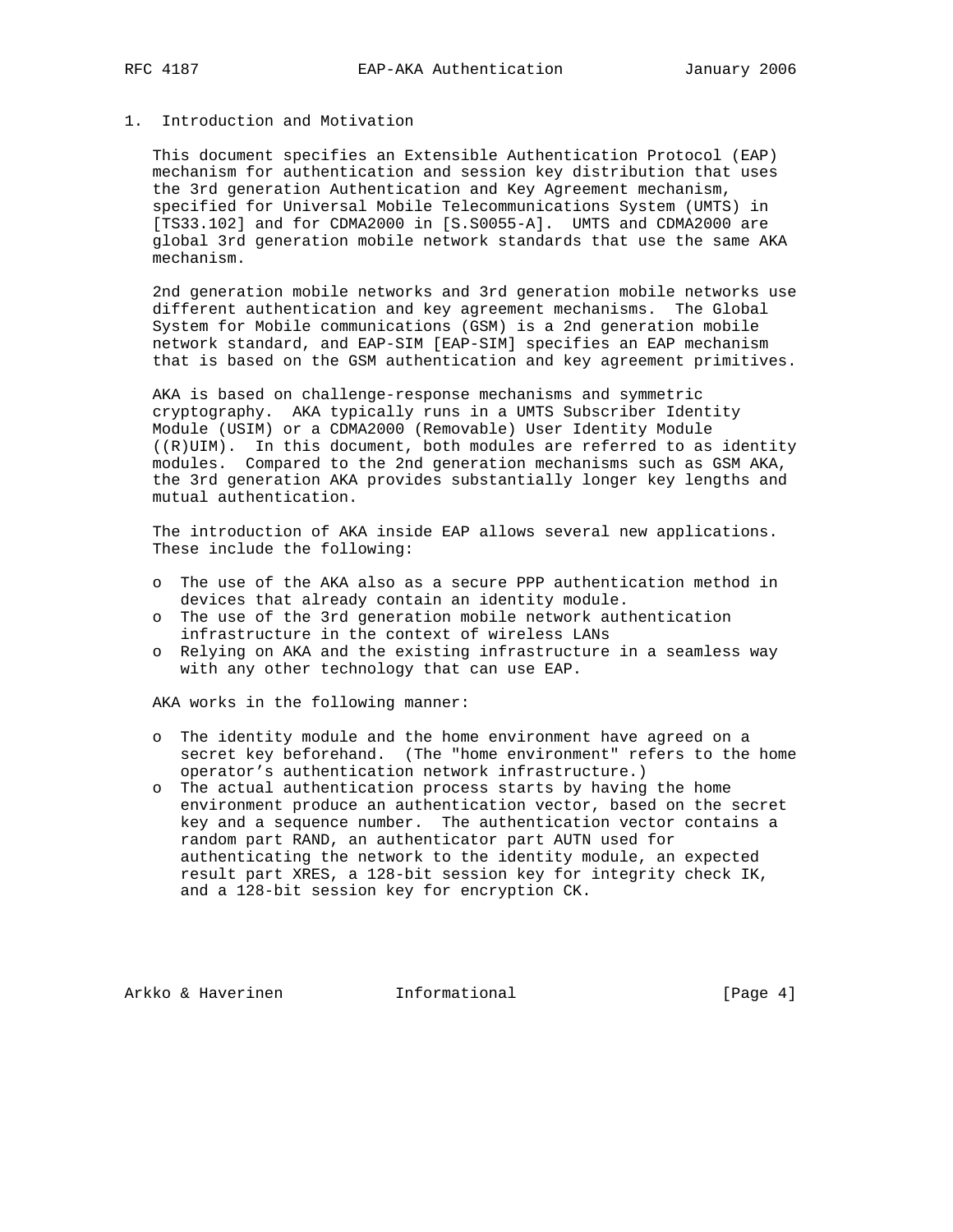- o The RAND and the AUTN are delivered to the identity module.
- o The identity module verifies the AUTN, again based on the secret key and the sequence number. If this process is successful (the AUTN is valid and the sequence number used to generate AUTN is within the correct range), the identity module produces an authentication result RES and sends it to the home environment.
- o The home environment verifies the correct result from the identity module. If the result is correct, IK and CK can be used to protect further communications between the identity module and the home environment.

 When verifying AUTN, the identity module may detect that the sequence number the network uses is not within the correct range. In this case, the identity module calculates a sequence number synchronization parameter AUTS and sends it to the network. AKA authentication may then be retried with a new authentication vector generated using the synchronized sequence number.

 For a specification of the AKA mechanisms and how the cryptographic values AUTN, RES, IK, CK and AUTS are calculated, see [TS33.102] for UMTS and [S.S0055-A] for CDMA2000.

 In EAP-AKA, the EAP server node obtains the authentication vectors, compares RES and XRES, and uses CK and IK in key derivation.

 In the 3rd generation mobile networks, AKA is used for both radio network authentication and IP multimedia service authentication purposes. Different user identities and formats are used for these; the radio network uses the International Mobile Subscriber Identifier (IMSI), whereas the IP multimedia service uses the Network Access Identifier (NAI) [RFC4282].

2. Terms and Conventions Used in This Document

 The key words "MUST", "MUST NOT", "REQUIRED", "SHALL", "SHALL NOT", "SHOULD", "SHOULD NOT", "RECOMMENDED", "MAY", and "OPTIONAL" in this document are to be interpreted as described in [RFC2119].

 The terms and abbreviations "authenticator", "backend authentication server", "EAP server", "peer", "Silently Discard", "Master Session Key (MSK)", and "Extended Master Session Key (EMSK)" in this document are to be interpreted as described in [RFC3748].

 This document frequently uses the following terms and abbreviations. The AKA parameters are specified in detail in [TS33.102] for UMTS and [S.S0055-A] for CDMA2000.

Arkko & Haverinen 1nformational (Page 5)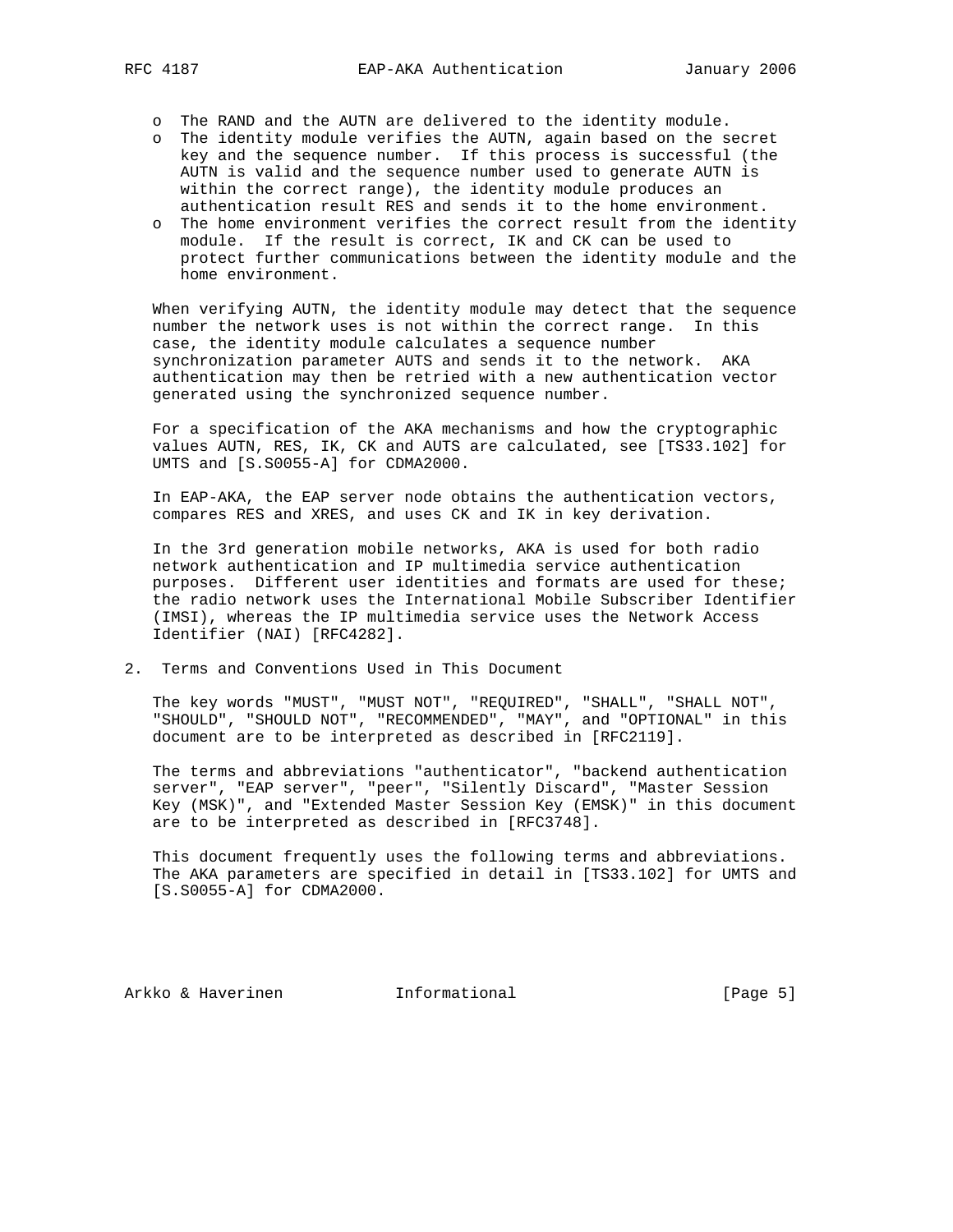AAA protocol

Authentication, Authorization and Accounting protocol

# AKA

Authentication and Key Agreement

#### AuC

 Authentication Centre. The mobile network element that can authenticate subscribers in the mobile networks.

# AUTN

 AKA parameter. AUTN is an authentication value generated by the AuC, which, together with the RAND, authenticates the server to the peer, 128 bits.

# AUTS

 AKA parameter. A value generated by the peer upon experiencing a synchronization failure, 112 bits.

### EAP

Extensible Authentication Protocol [RFC3748]

Fast Re-Authentication

 An EAP-AKA authentication exchange that is based on keys derived upon a preceding full authentication exchange. The 3rd Generation AKA is not used in the fast re-authentication procedure.

Fast Re-Authentication Identity

 A fast re-authentication identity of the peer, including an NAI realm portion in environments where a realm is used. Used on re-authentication only.

Fast Re-Authentication Username

 The username portion of fast re-authentication identity, i.e., not including any realm portions.

Arkko & Haverinen 1nformational (Page 6)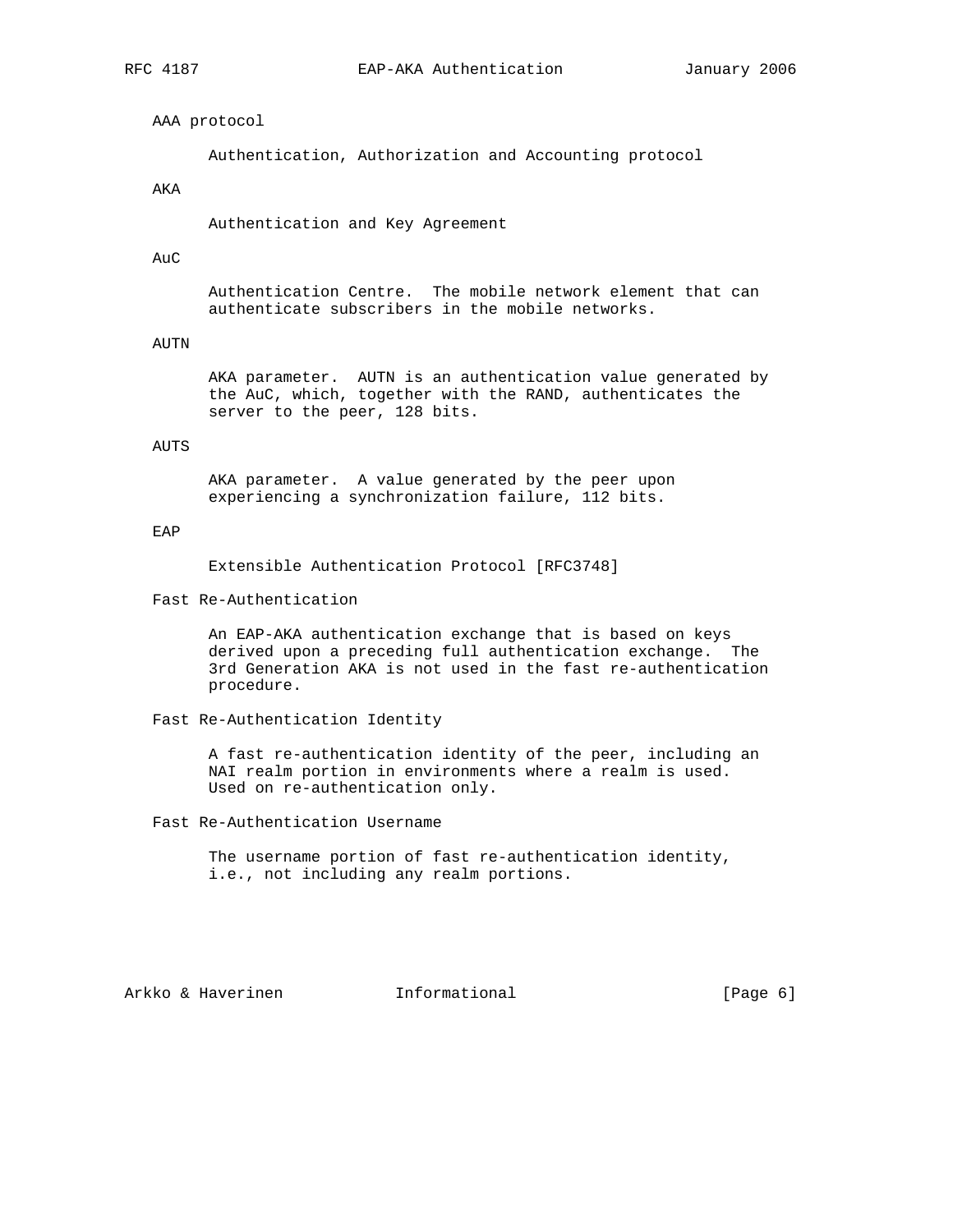# Full Authentication

 An EAP-AKA authentication exchange that is based on the 3rd Generation AKA procedure.

GSM

Global System for Mobile communications.

NAI

Network Access Identifier [RFC4282]

Identity Module

 Identity module is used in this document to refer to the part of the mobile device that contains authentication and key agreement primitives. The identity module may be an integral part of the mobile device or it may be an application on a smart card distributed by a mobile operator. USIM and (R)UIM are identity modules.

# Nonce

 A value that is used at most once or that is never repeated within the same cryptographic context. In general, a nonce can be predictable (e.g., a counter) or unpredictable (e.g., a random value). Because some cryptographic properties may depend on the randomness of the nonce, attention should be paid to whether a nonce is required to be random or not. In this document, the term nonce is only used to denote random nonces, and it is not used to denote counters.

Permanent Identity

 The permanent identity of the peer, including an NAI realm portion in environments where a realm is used. The permanent identity is usually based on the IMSI. Used on full authentication only.

Permanent Username

 The username portion of permanent identity, i.e., not including any realm portions.

Arkko & Haverinen 1nformational (Page 7)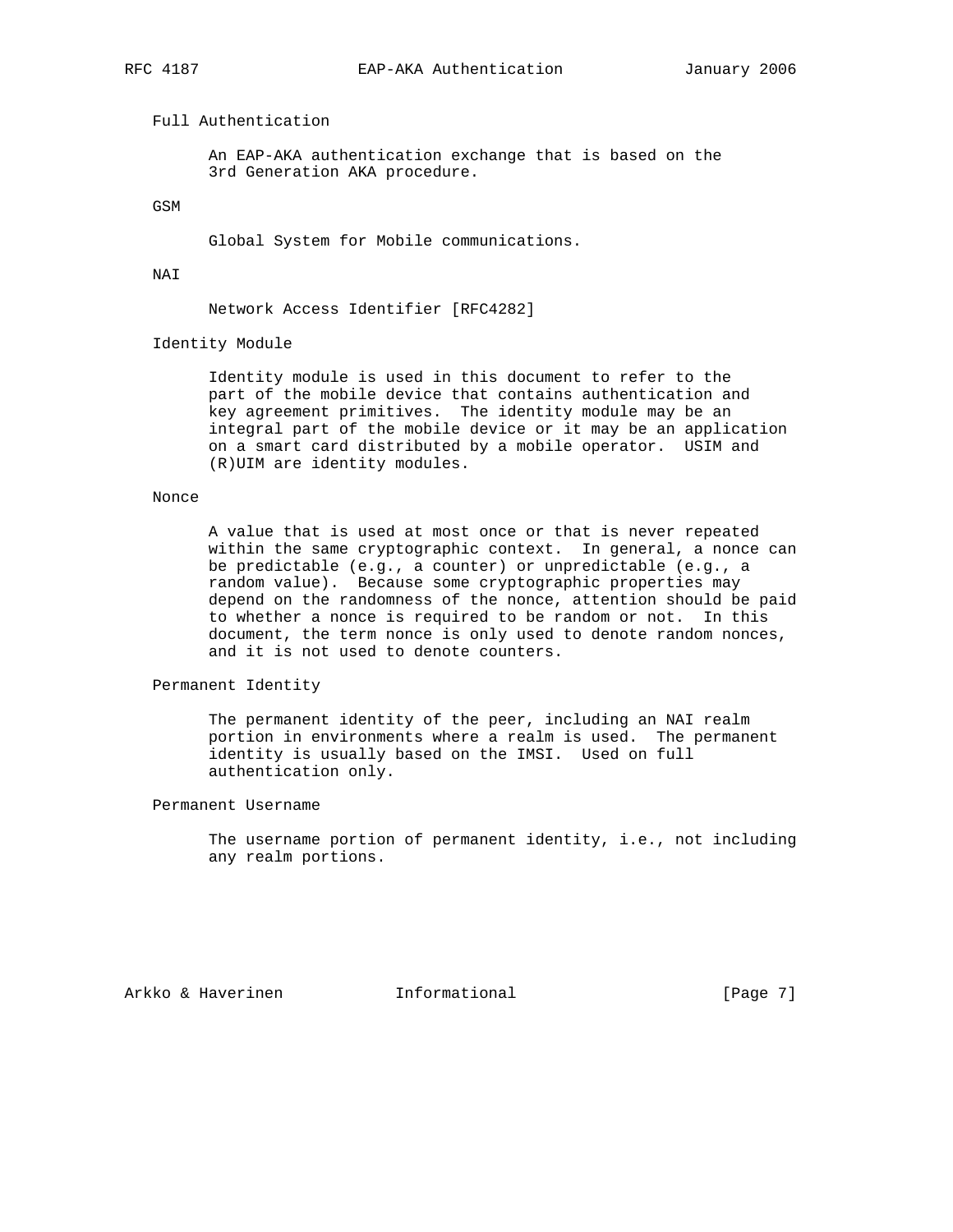# Pseudonym Identity

 A pseudonym identity of the peer, including an NAI realm portion in environments where a realm is used. Used on full authentication only.

## Pseudonym Username

 The username portion of pseudonym identity, i.e., not including any realm portions.

# RAND

 An AKA parameter. Random number generated by the AuC, 128 bits.

# RES

 Authentication result from the peer, which, together with the RAND, authenticates the peer to the server, 128 bits.

## (R)UIM

 CDMA2000 (Removable) User Identity Module. (R)UIM is an application that is resident on devices such as smart cards, which may be fixed in the terminal or distributed by CDMA2000 operators (when removable).

## SQN

 An AKA parameter. Sequence number used in the authentication process, 48 bits.

#### SIM

 Subscriber Identity Module. The SIM is traditionally a smart card distributed by a GSM operator.

## SRES

 The authentication result parameter in GSM, corresponds to the RES parameter in 3G AKA, 32 bits.

Arkko & Haverinen 1nformational (Page 8)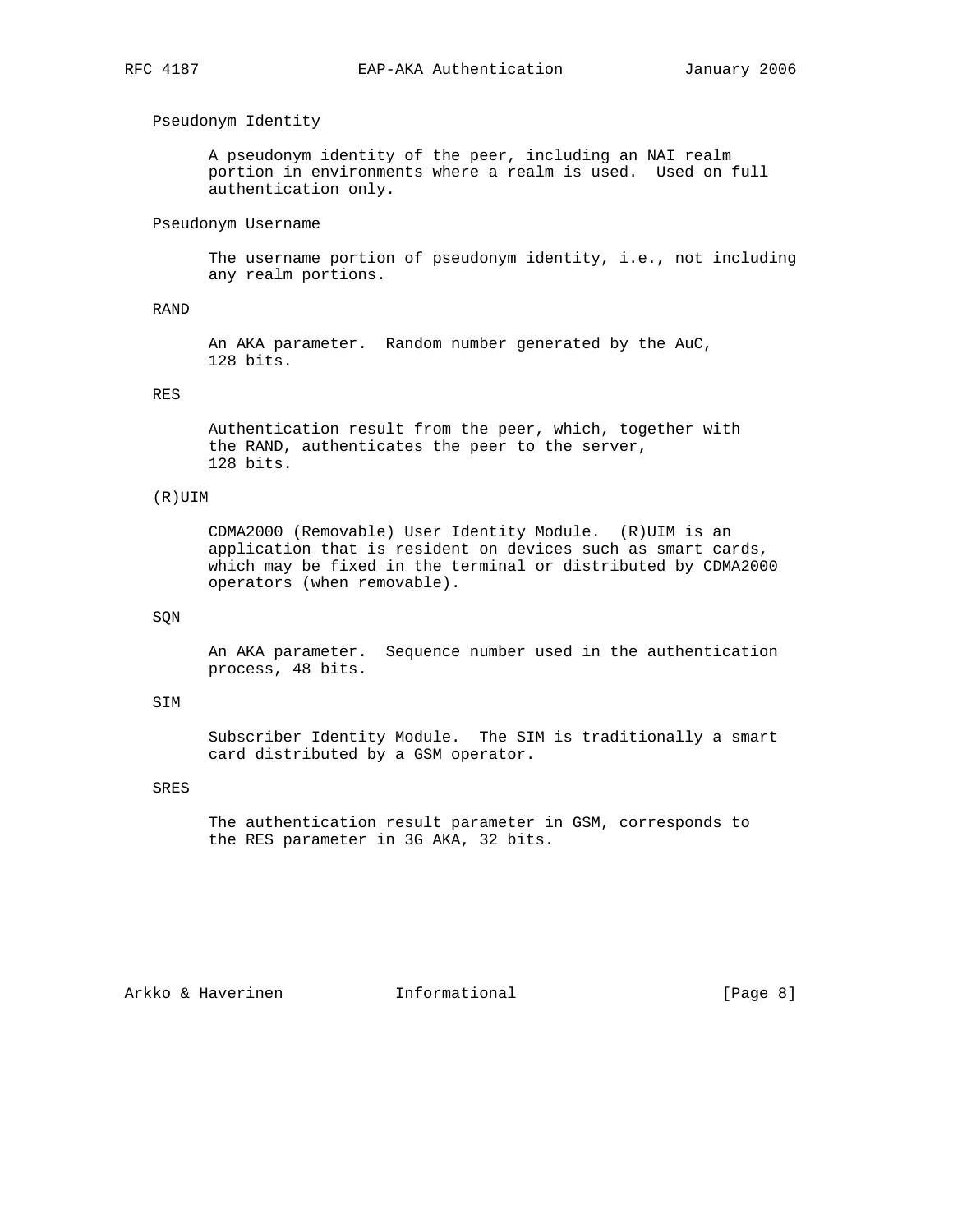# UAK

 UIM Authentication Key, used in CDMA2000 AKA. Both the identity module and the network can optionally generate the UAK during the AKA computation in CDMA2000. UAK is not used in this version of EAP-AKA.

UIM

Please see (R)UIM.

USIM

 UMTS Subscriber Identity Module. USIM is an application that is resident on devices such as smart cards distributed by UMTS operators.

### 3. Protocol Overview

 Figure 1 shows the basic, successful full authentication exchange in EAP-AKA, when optional result indications are not used. The authenticator typically communicates with an EAP server that is located on a backend authentication server using an AAA protocol. The authenticator shown in the figure is often simply relaying EAP messages to and from the EAP server, but these backend AAA communications are not shown. At the minimum, EAP-AKA uses two roundtrips to authenticate and authorize the peer and generate session keys. As in other EAP schemes, an identity request/response message pair is usually exchanged first. On full authentication, the peer's identity response includes either the user's International Mobile Subscriber Identity (IMSI), or a temporary identity (pseudonym) if identity privacy is in effect, as specified in Section 4.1. (As specified in [RFC3748], the initial identity request is not required, and MAY be bypassed in cases where the network can presume the identity, such as when using leased lines, dedicated dial-ups, etc. Please see Section 4.1.2 for specification of how to obtain the identity via EAP AKA messages.)

 After obtaining the subscriber identity, the EAP server obtains an authentication vector (RAND, AUTN, RES, CK, IK) for use in authenticating the subscriber. From the vector, the EAP server derives the keying material, as specified in Section 6.4. The vector may be obtained by contacting an Authentication Centre (AuC) on the mobile network; for example, per UMTS specifications, several vectors may be obtained at a time. Vectors may be stored in the EAP server for use at a later time, but they may not be reused.

Arkko & Haverinen 1nformational (Page 9)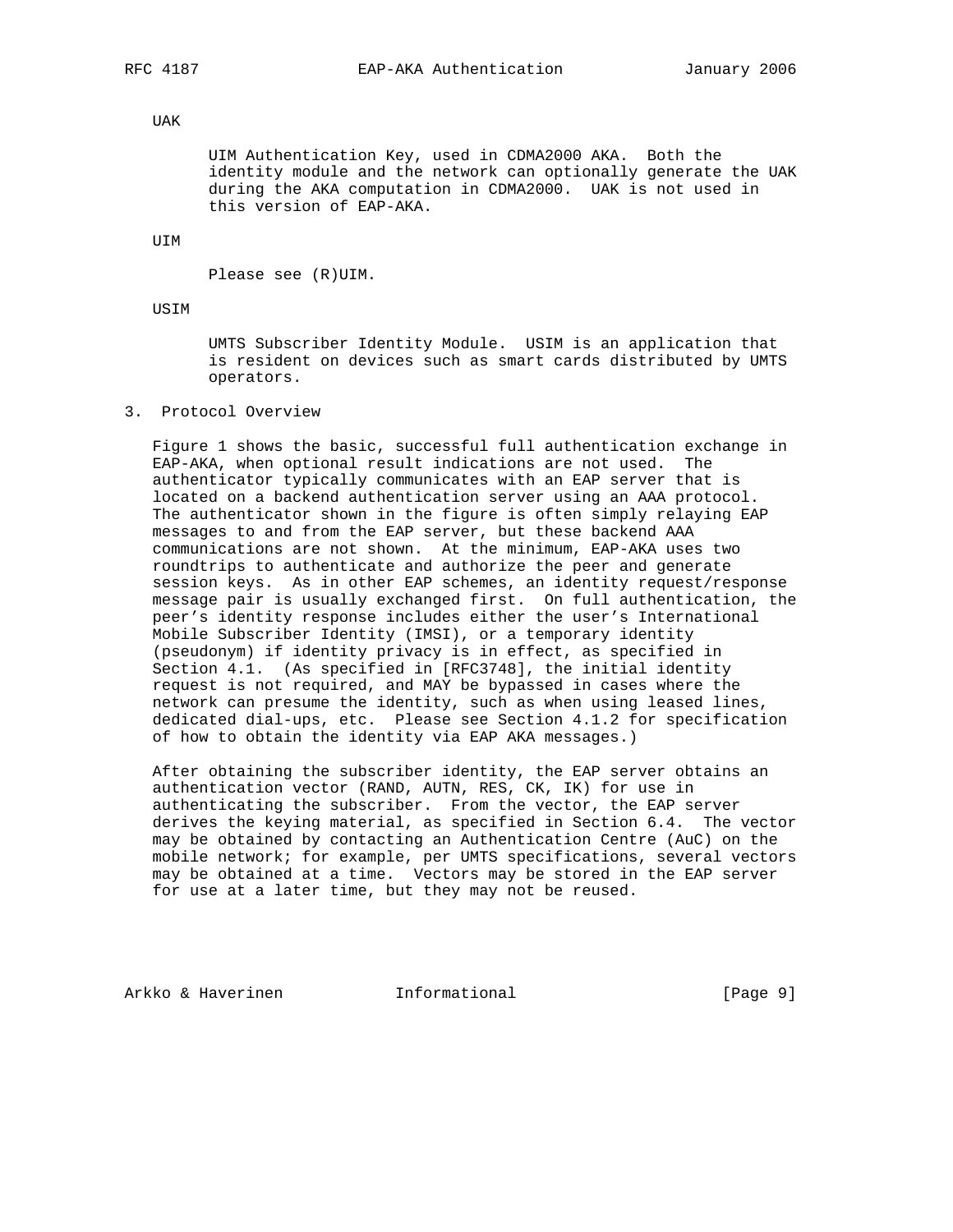In CDMA2000, the vector may include a sixth value called the User Identity Module Authentication Key (UAK). This key is not used in EAP-AKA.

 Next, the EAP server starts the actual AKA protocol by sending an EAP-Request/AKA-Challenge message. EAP-AKA packets encapsulate parameters in attributes, encoded in a Type, Length, Value format. The packet format and the use of attributes are specified in Section 8. The EAP-Request/AKA-Challenge message contains a RAND random number (AT\_RAND), a network authentication token (AT\_AUTN), and a message authentication code (AT\_MAC). The EAP-Request/ AKA-Challenge message MAY optionally contain encrypted data, which is used for identity privacy and fast re-authentication support, as described in Section 4.1. The AT\_MAC attribute contains a message authentication code covering the EAP packet. The encrypted data is not shown in the figures of this section.

 The peer runs the AKA algorithm (typically using an identity module) and verifies the AUTN. If this is successful, the peer is talking to a legitimate EAP server and proceeds to send the EAP-Response/ AKA-Challenge. This message contains a result parameter that allows the EAP server, in turn, to authenticate the peer, and the AT\_MAC attribute to integrity protect the EAP message.

 The EAP server verifies that the RES and the MAC in the EAP-Response/ AKA-Challenge packet are correct. Because protected success indications are not used in this example, the EAP server sends the EAP-Success packet, indicating that the authentication was successful. (Protected success indications are discussed in Section 6.2.) The EAP server may also include derived keying material in the message it sends to the authenticator. The peer has derived the same keying material, so the authenticator does not forward the keying material to the peer along with EAP-Success.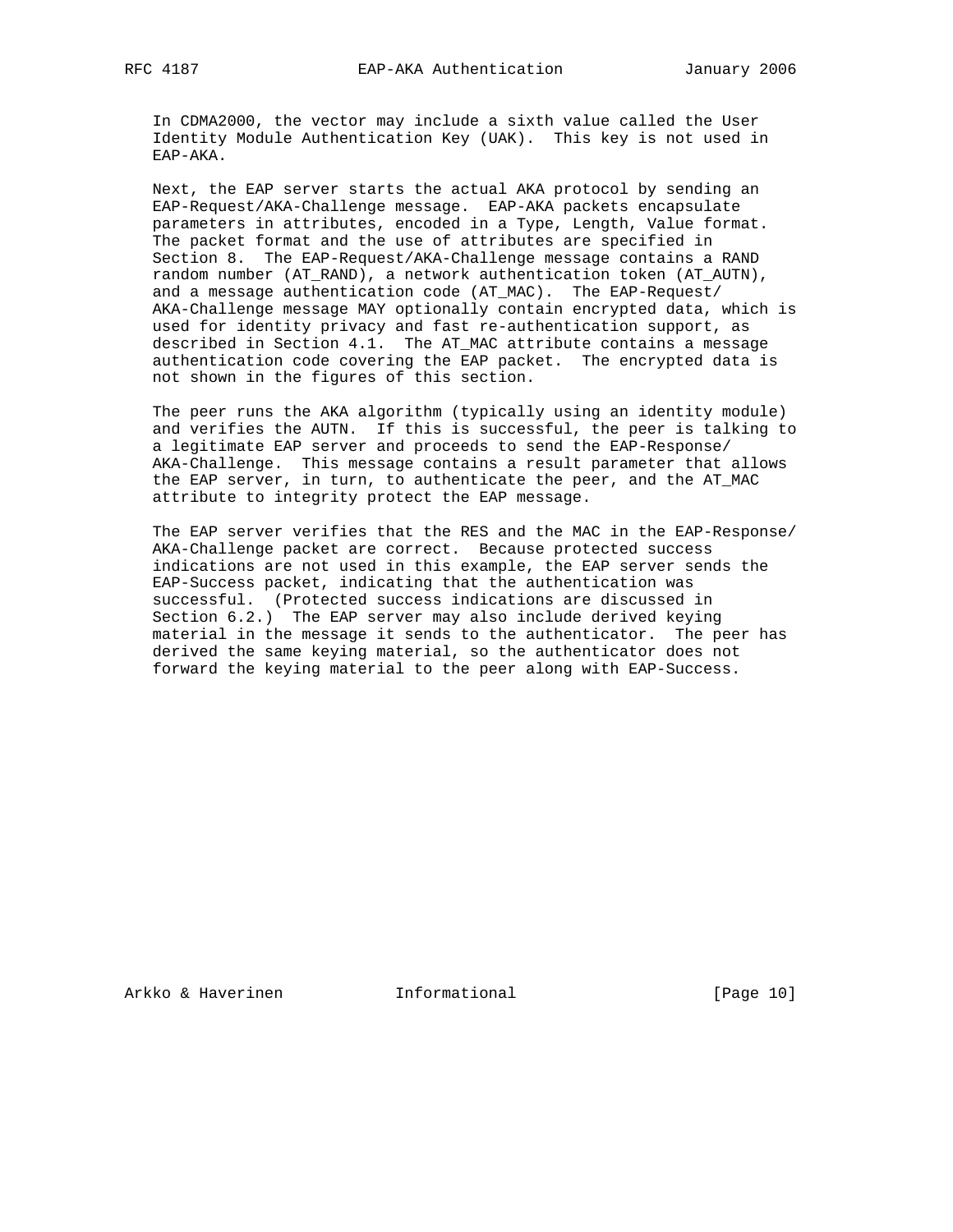Peer Authenticator EAP-Request/Identity |<------------------------------------------------------| | | EAP-Response/Identity | (Includes user's NAI) | |------------------------------------------------------>| | +------------------------------+ | Server runs AKA algorithms, | | | generates RAND and AUTN. | | +------------------------------+ EAP-Request/AKA-Challenge |  $(AT\_RAND, AT\_AUTN, AT\_MAC)$  |<------------------------------------------------------| +-------------------------------------+ | | Peer runs AKA algorithms, verifies AUTN and MAC, derives RES | and session key +-------------------------------------+ | | EAP-Response/AKA-Challenge | (AT\_RES, AT\_MAC) | |------------------------------------------------------>| | +--------------------------------+ | Server checks the given RES,  $|$  and MAC and finds them correct. | +--------------------------------+ | EAP-Success | |<------------------------------------------------------|

Figure 1: EAP-AKA full authentication procedure

Arkko & Haverinen 1nformational [Page 11]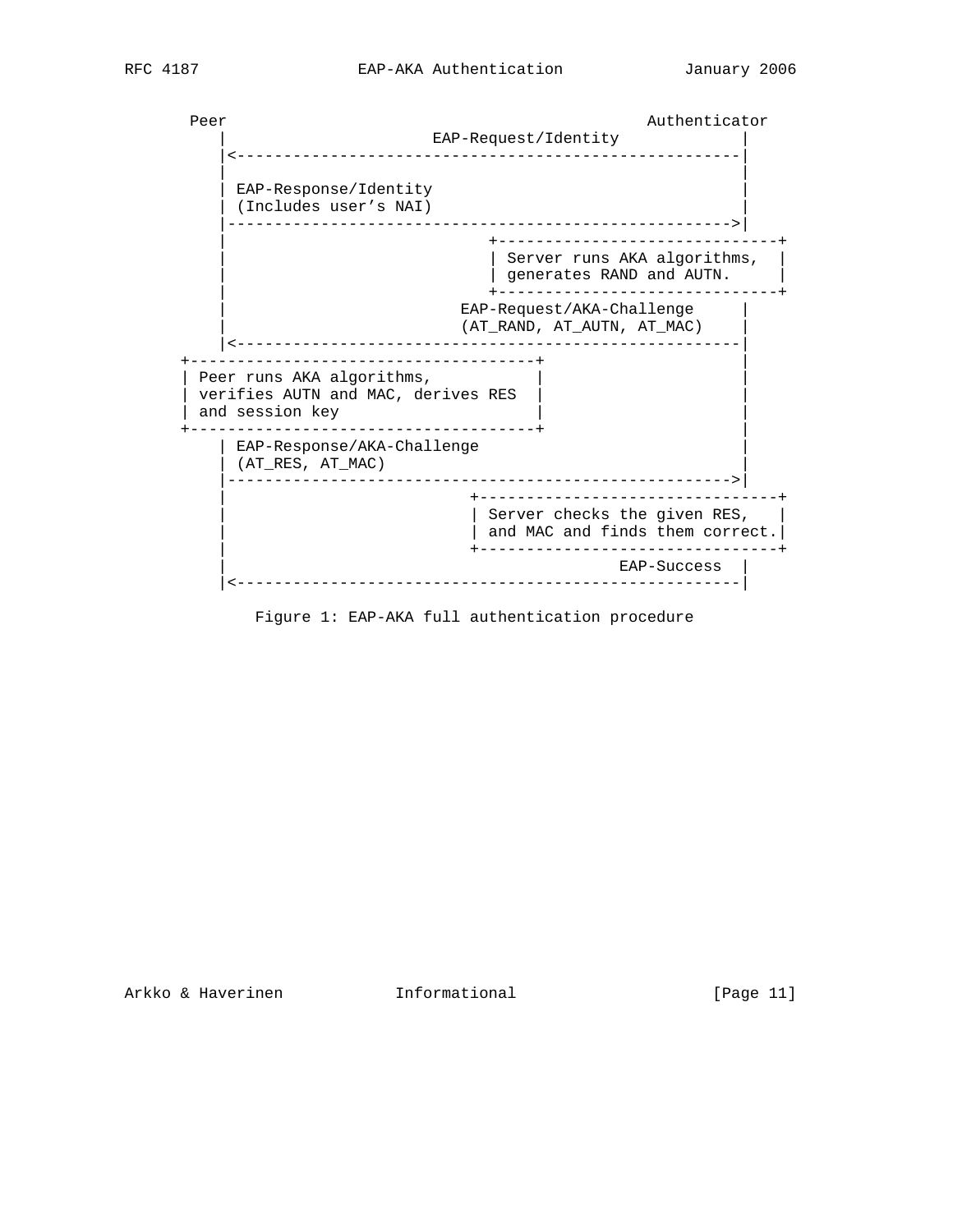Figure 2 shows how the EAP server rejects the Peer due to a failed authentication.

Peer Authenticator Authenticator EAP-Request/Identity |<------------------------------------------------------| | | | EAP-Response/Identity | | (Includes user's NAI) | |------------------------------------------------------>| | +------------------------------+ | Server runs AKA algorithms, | | | generates RAND and AUTN. | | +------------------------------+ EAP-Request/AKA-Challenge | (AT\_RAND, AT\_AUTN, AT\_MAC) | |<------------------------------------------------------| +-------------------------------------+ | | Peer runs AKA algorithms, | possibly verifies AUTN, and sends an| |  $|$  invalid response +-------------------------------------+ | | EAP-Response/AKA-Challenge |  $|$  (AT\_RES, AT\_MAC) |------------------------------------------------------>| | +------------------------------------------+ | Server checks the given RES and the MAC, | | and finds one of them incorrect. | +------------------------------------------+ EAP-Request/AKA-Notification | |<------------------------------------------------------| | EAP-Response/AKA-Notification | |------------------------------------------------------>| EAP-Failure | |<------------------------------------------------------|

Figure 2: Peer authentication fails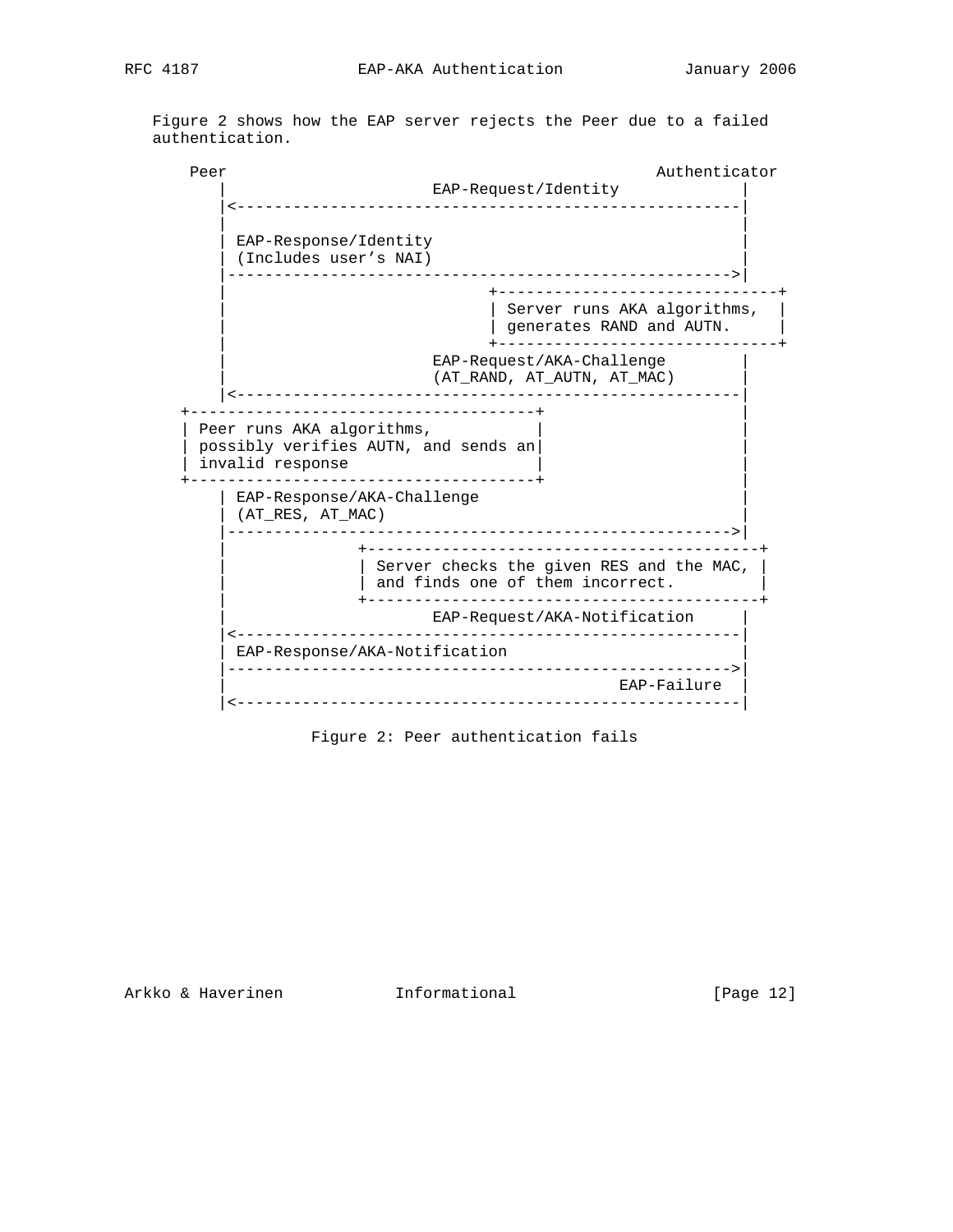Figure 3 shows the peer rejecting the AUTN of the EAP server.

 The peer sends an explicit error message (EAP-Response/ AKA-Authentication-Reject) to the EAP server, as usual in AKA when AUTN is incorrect. This allows the EAP server to produce the same error statistics that AKA generally produces in UMTS or CDMA2000.



Figure 3: Network authentication fails

 The AKA uses shared secrets between the Peer and the Peer's home operator, together with a sequence number, to actually perform an authentication. In certain circumstances, shown in Figure 4, it is possible for the sequence numbers to get out of sequence.

Arkko & Haverinen 1nformational [Page 13]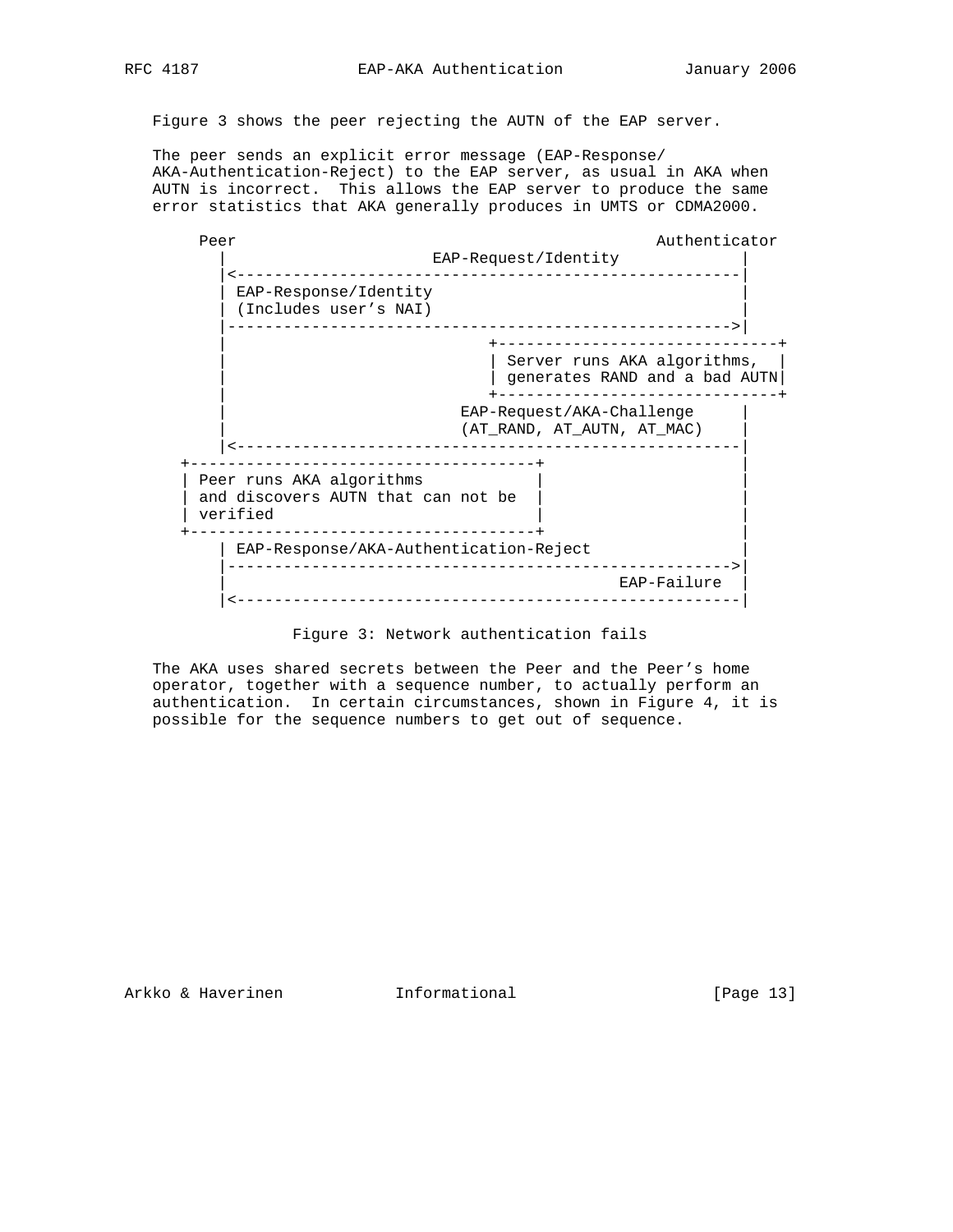



Figure 4: Sequence number synchronization

 After the resynchronization process has taken place in the server and AAA side, the process continues by the server side sending a new EAP-Request/AKA-Challenge message.

 In addition to the full authentication scenarios described above, EAP-AKA includes a fast re-authentication procedure, which is specified in Section 5. Fast re-authentication is based on keys derived on full authentication. If the peer has maintained state information for re-authentication and wants to use fast re-authentication, then the peer indicates this by using a specific fast re-authentication identity instead of the permanent identity or a pseudonym identity.

Arkko & Haverinen 1nformational 1999 [Page 14]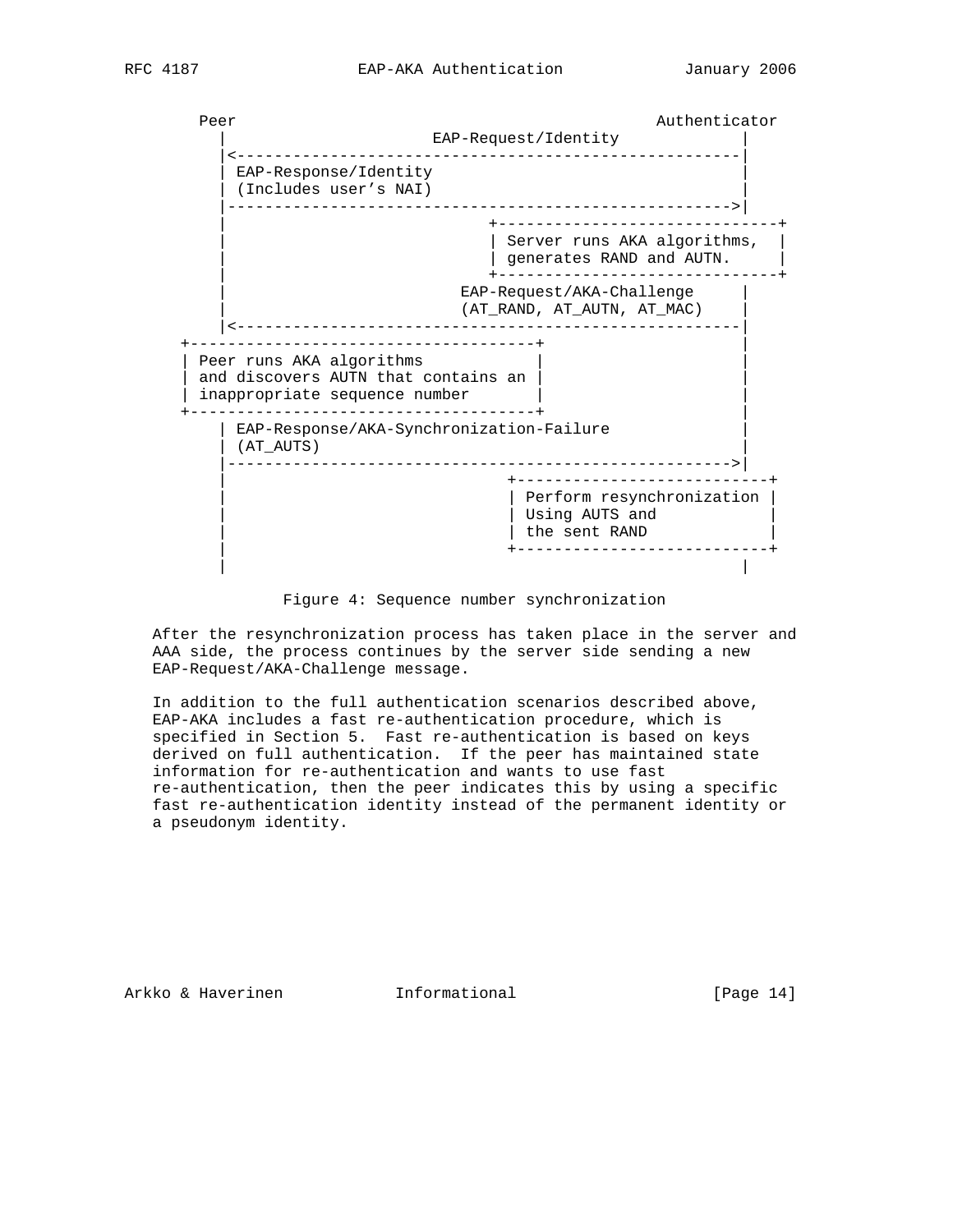# 4. Operation

- 4.1. Identity Management
- 4.1.1. Format, Generation, and Usage of Peer Identities

4.1.1.1. General

 In the beginning of EAP authentication, the Authenticator or the EAP server usually issues the EAP-Request/Identity packet to the peer. The peer responds with EAP-Response/Identity, which contains the user's identity. The formats of these packets are specified in [RFC3748].

 Subscribers of mobile networks are identified with the International Mobile Subscriber Identity (IMSI) [TS23.003]. The IMSI is a string of not more than 15 digits. It is composed of a Mobile Country Code (MCC) of 3 digits, a Mobile Network Code (MNC) of 2 or 3 digits, and a Mobile Subscriber Identification Number (MSIN) of not more than 10 digits. MCC and MNC uniquely identify the GSM operator and help identify the AuC from which the authentication vectors need to be retrieved for this subscriber.

 Internet AAA protocols identify users with the Network Access Identifier (NAI) [RFC4282]. When used in a roaming environment, the NAI is composed of a username and a realm, separated with "@" (username@realm). The username portion identifies the subscriber within the realm.

 This section specifies the peer identity format used in EAP-AKA. In this document, the term identity or peer identity refers to the whole identity string that is used to identify the peer. The peer identity may include a realm portion. "Username" refers to the portion of the peer identity that identifies the user, i.e., the username does not include the realm portion.

# 4.1.1.2. Identity Privacy Support

 EAP-AKA includes optional identity privacy (anonymity) support that can be used to hide the cleartext permanent identity and thereby make the subscriber's EAP exchanges untraceable to eavesdroppers. Because the permanent identity never changes, revealing it would help observers to track the user. The permanent identity is usually based on the IMSI, which may further help the tracking, because the same identifier may be used in other contexts as well. Identity privacy is based on temporary identities, or pseudonyms, which are equivalent

Arkko & Haverinen 1nformational 1999 [Page 15]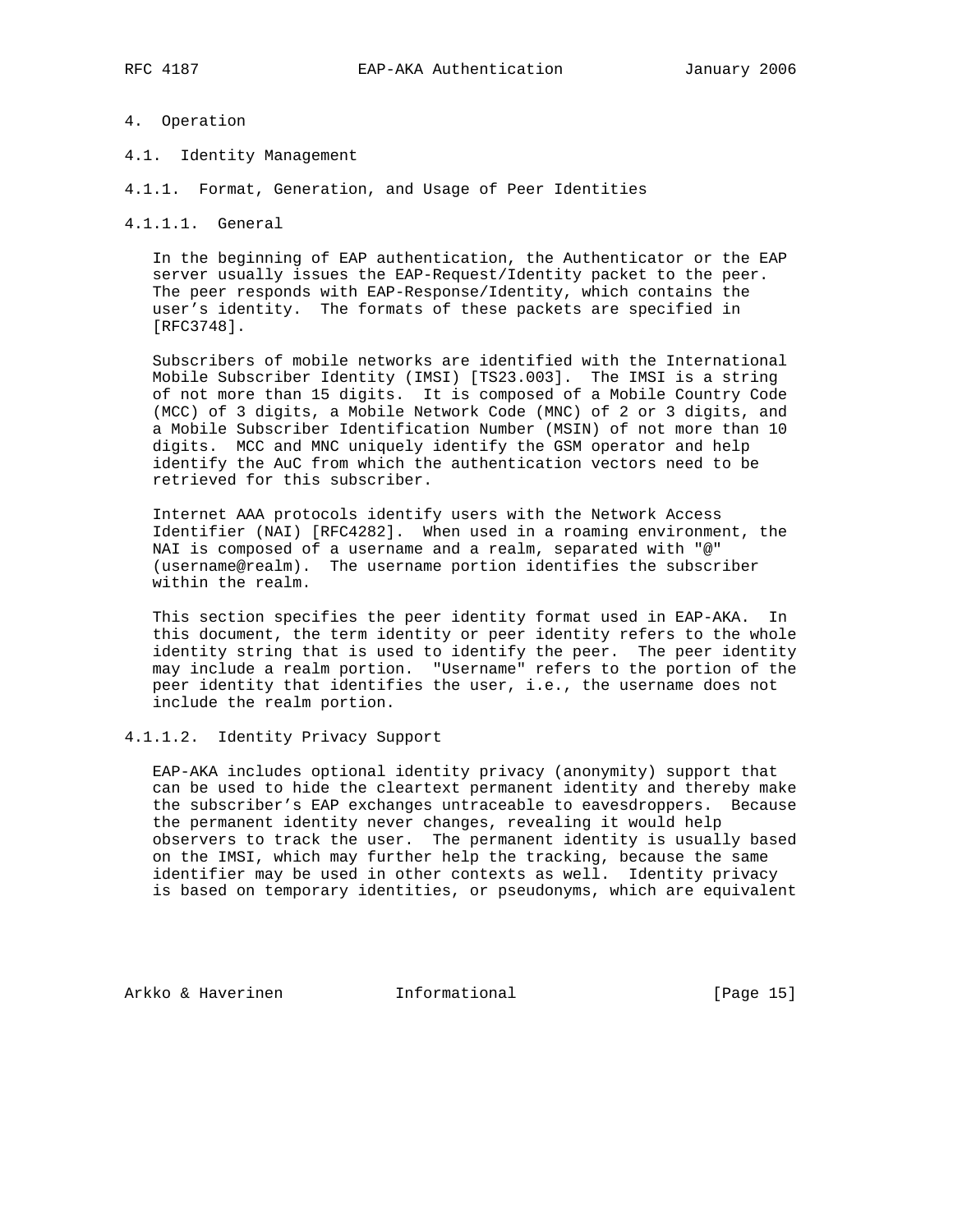to but separate from the Temporary Mobile Subscriber Identities (TMSI) that are used on cellular networks. Please see Section 12.1 for security considerations regarding identity privacy.

4.1.1.3. Username Types in EAP-AKA Identities

There are three types of usernames in EAP-AKA peer identities:

 (1) Permanent usernames. For example, 0123456789098765@myoperator.com might be a valid permanent identity. In this example, 0123456789098765 is the permanent username.

 (2) Pseudonym usernames. For example, 2s7ah6n9q@myoperator.com might be a valid pseudonym identity. In this example, 2s7ah6n9q is the pseudonym username.

 (3) Fast re-authentication usernames. For example, 43953754@myoperator.com might be a valid fast re-authentication identity. In this case, 43953754 is the fast re-authentication username. Unlike permanent usernames and pseudonym usernames, fast re-authentication usernames are one-time identifiers, which are not re-used across EAP exchanges.

 The first two types of identities are used only on full authentication, and the last type only on fast re-authentication. When the optional identity privacy support is not used, the non-pseudonym permanent identity is used on full authentication. The fast re-authentication exchange is specified in Section 5.

## 4.1.1.4. Username Decoration

 In some environments, the peer may need to decorate the identity by prepending or appending the username with a string, in order to indicate supplementary AAA routing information in addition to the NAI realm. (The usage of an NAI realm portion is not considered to be decoration.) Username decoration is out of the scope of this document. However, it should be noted that username decoration might prevent the server from recognizing a valid username. Hence, although the peer MAY use username decoration in the identities that the peer includes in EAP-Response/Identity, and although the EAP server MAY accept a decorated peer username in this message, the peer or the EAP server MUST NOT decorate any other peer identities that are used in various EAP-AKA attributes. Only the identity used in EAP-Response/Identity may be decorated.

Arkko & Haverinen 1nformational (Page 16)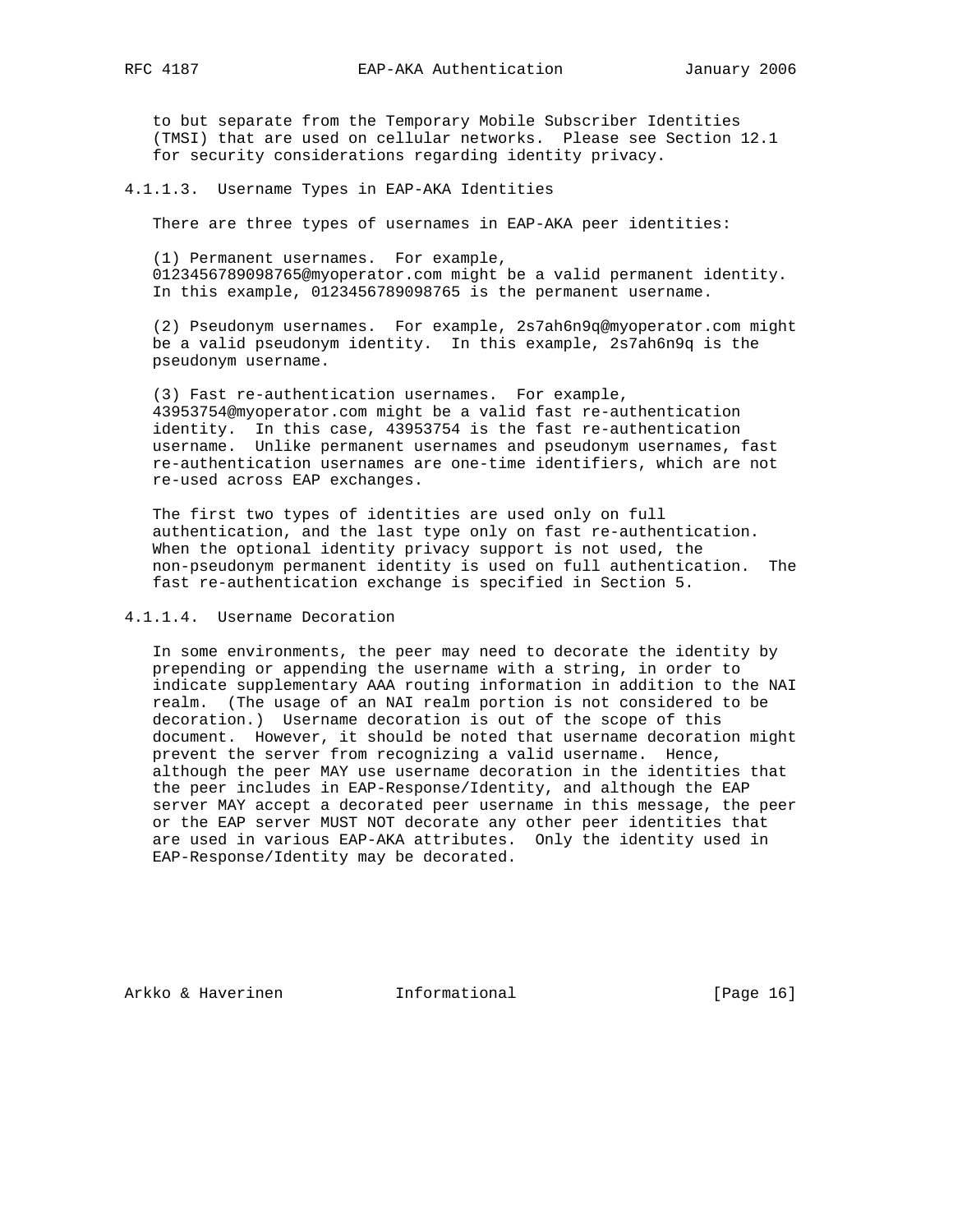# 4.1.1.5. NAI Realm Portion

 The peer MAY include a realm portion in the peer identity, as per the NAI format. The use of a realm portion is not mandatory.

 If a realm is used, the realm MAY be chosen by the subscriber's home operator and it MAY be a configurable parameter in the EAP-AKA peer implementation. In this case, the peer is typically configured with the NAI realm of the home operator. Operators MAY reserve a specific realm name for EAP-AKA users. This convention makes it easy to recognize that the NAI identifies an AKA subscriber. Such a reserved NAI realm may be useful as a hint of the first authentication method to use during method negotiation. When the peer is using a pseudonym username instead of the permanent username, the peer selects the realm name portion similarly to how it selects the realm portion when using the permanent username.

 If no configured realm name is available, the peer MAY derive the realm name from the MCC and MNC portions of the IMSI. A RECOMMENDED way to derive the realm from the IMSI, using the realm 3gppnetwork.org, will be specified in [TS23.003].

 Some old implementations derive the realm name from the IMSI by concatenating "mnc", the MNC digits of IMSI, ".mcc", the MCC digits of IMSI, and ".owlan.org". For example, if the IMSI is 123456789098765, and the MNC is three digits long, then the derived realm name is "mnc456.mcc123.owlan.org". As there are no DNS servers running at owlan.org, these realm names can only be used with manually configured AAA routing. New implementations SHOULD use the mechanism specified in [TS23.003] instead of owlan.org.

 The IMSI is a string of digits without any explicit structure, so the peer may not be able to determine the length of the MNC portion. If the peer is not able to determine whether the MNC is two or three digits long, the peer MAY use a 3-digit MNC. If the correct length of the MNC is two, then the MNC used in the realm name includes the first digit of MSIN. Hence, when configuring AAA networks for operators that have 2-digit MNC's, the network SHOULD also be prepared for realm names with incorrect 3-digit MNC's.

4.1.1.6. Format of the Permanent Username

 The non-pseudonym permanent username SHOULD be derived from the IMSI. In this case, the permanent username MUST be of the format "0" | IMSI, where the character "|" denotes concatenation. In other words, the first character of the username is the digit zero (ASCII value 30 hexadecimal), followed by the IMSI. The IMSI is an ASCII string that consists of not more than 15 decimal digits (ASCII values between 30

Arkko & Haverinen 1nformational [Page 17]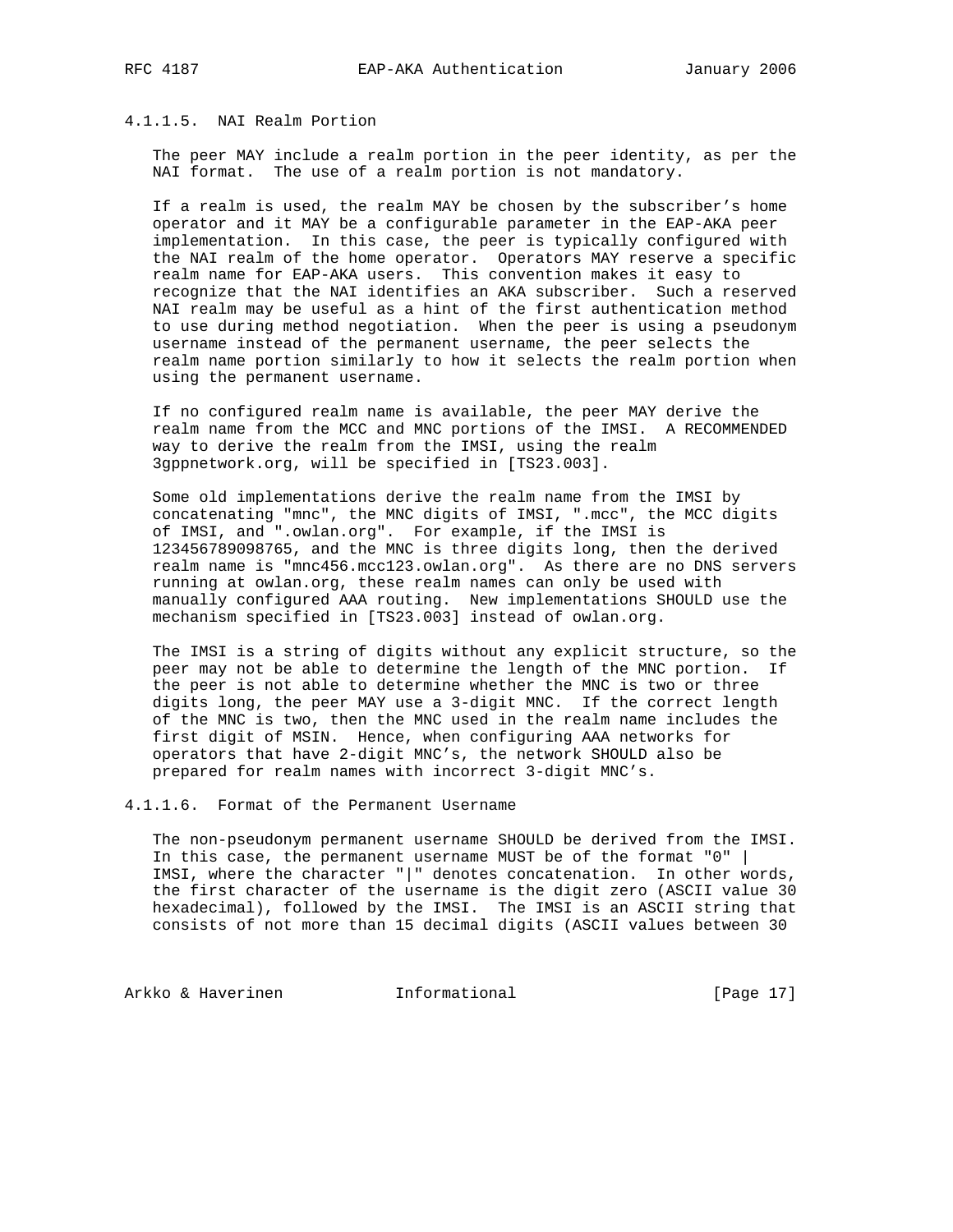and 39 hexadecimal), one character per IMSI digit, in the order as specified in [TS23.003]. For example, a permanent username derived from the IMSI 295023820005424 would be encoded as the ASCII string "0295023820005424" (byte values in hexadecimal notation: 30 32 39 35 30 32 33 38 32 30 30 30 35 34 32 34)

 The EAP server MAY use the leading "0" as a hint to try EAP-AKA as the first authentication method during method negotiation, rather than using, for example, EAP-SIM. The EAP-AKA server MAY propose EAP-AKA even if the leading character was not "0".

 Alternatively, an implementation MAY choose a permanent username that is not based on the IMSI. In this case the selection of the username, its format, and its processing is out of the scope of this document. In this case, the peer implementation MUST NOT prepend any leading characters to the username.

4.1.1.7. Generating Pseudonyms and Fast Re-Authentication Identities by the Server

 Pseudonym usernames and fast re-authentication identities are generated by the EAP server. The EAP server produces pseudonym usernames and fast re-authentication identities in an implementation-dependent manner. Only the EAP server needs to be able to map the pseudonym username to the permanent identity, or to recognize a fast re-authentication identity.

 EAP-AKA includes no provisions to ensure that the same EAP server that generated a pseudonym username will be used on the authentication exchange when the pseudonym username is used. It is recommended that the EAP servers implement some centralized mechanism to allow all EAP servers of the home operator to map pseudonyms generated by other severs to the permanent identity. If no such mechanism is available, then the EAP server, failing to understand a pseudonym issued by another server, can request the peer to send the permanent identity.

 When issuing a fast re-authentication identity, the EAP server may include a realm name in the identity that will cause the fast re-authentication request to be forwarded to the same EAP server.

 When generating fast re-authentication identities, the server SHOULD choose a fresh, new fast re-authentication identity that is different from the previous ones that were used after the same full authentication exchange. A full authentication exchange and the associated fast re-authentication exchanges are referred to here as the same "full authentication context". The fast re-authentication identity SHOULD include a random component. The random component

Arkko & Haverinen 1nformational [Page 18]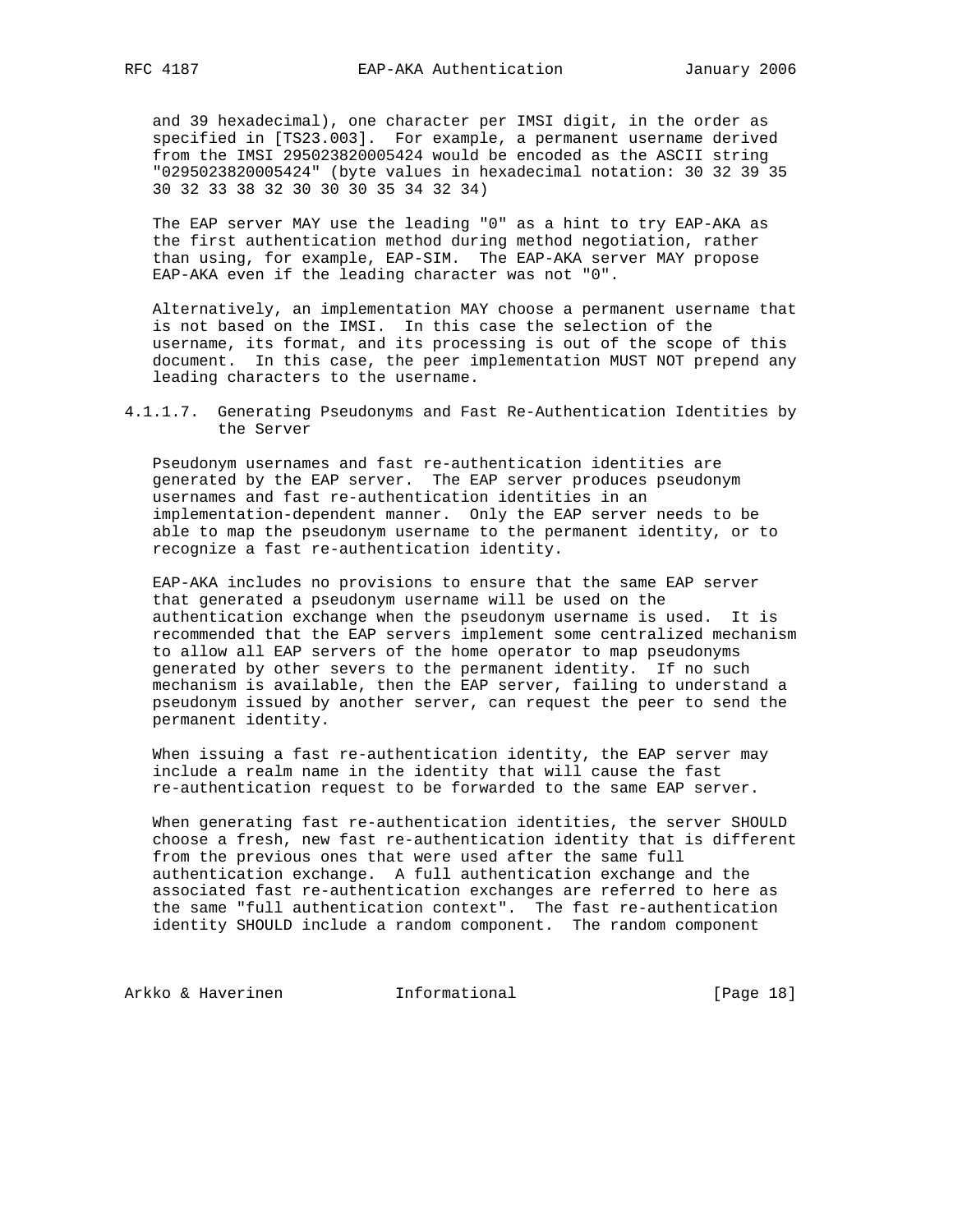works as a full authentication context identifier. A context specific fast re-authentication identity can help the server to detect whether its fast re-authentication state information matches the peer's fast re-authentication state information (in other words, whether the state information is from the same full authentication exchange). The random component also makes the fast re authentication identities unpredictable, so an attacker cannot initiate a fast re-authentication exchange to get the server's EAP-Request/AKA-Reauthentication packet.

 Transmitting pseudonyms and fast re-authentication identities from the server to the peer is discussed in Section 4.1.1.8. The pseudonym is transmitted as a username, without an NAI realm, and the fast re-authentication identity is transmitted as a complete NAI, including a realm portion if a realm is required. The realm is included in the fast re-authentication identity in order to allow the server to include a server-specific realm.

 Regardless of construction method, the pseudonym username MUST conform to the grammar specified for the username portion of an NAI. Also, the fast re-authentication identity MUST conform to the NAI grammar. The EAP servers that the subscribers of an operator can use MUST ensure that the pseudonym usernames and the username portions used in fast re-authentication identities that they generate are unique.

 In any case, it is necessary that permanent usernames, pseudonym usernames, and fast re-authentication usernames are separate and recognizable from each other. It is also desirable that EAP-SIM and EAP-AKA usernames be recognizable from each other as an aid to the server when deciding which method to offer.

 In general, it is the task of the EAP server and the policies of its administrator to ensure sufficient separation of the usernames. Pseudonym usernames and fast re-authentication usernames are both produced and used by the EAP server. The EAP server MUST compose pseudonym usernames and fast re-authentication usernames so that it can recognize if an NAI username is an EAP-AKA pseudonym username or an EAP-AKA fast re-authentication username. For instance, when the usernames have been derived from the IMSI, the server could use different leading characters in the pseudonym usernames and fast re-authentication usernames (e.g., the pseudonym could begin with a leading "2" character). When mapping a fast re-authentication identity to a permanent identity, the server SHOULD only examine the username portion of the fast re-authentication identity and ignore the realm portion of the identity.

Arkko & Haverinen Informational [Page 19]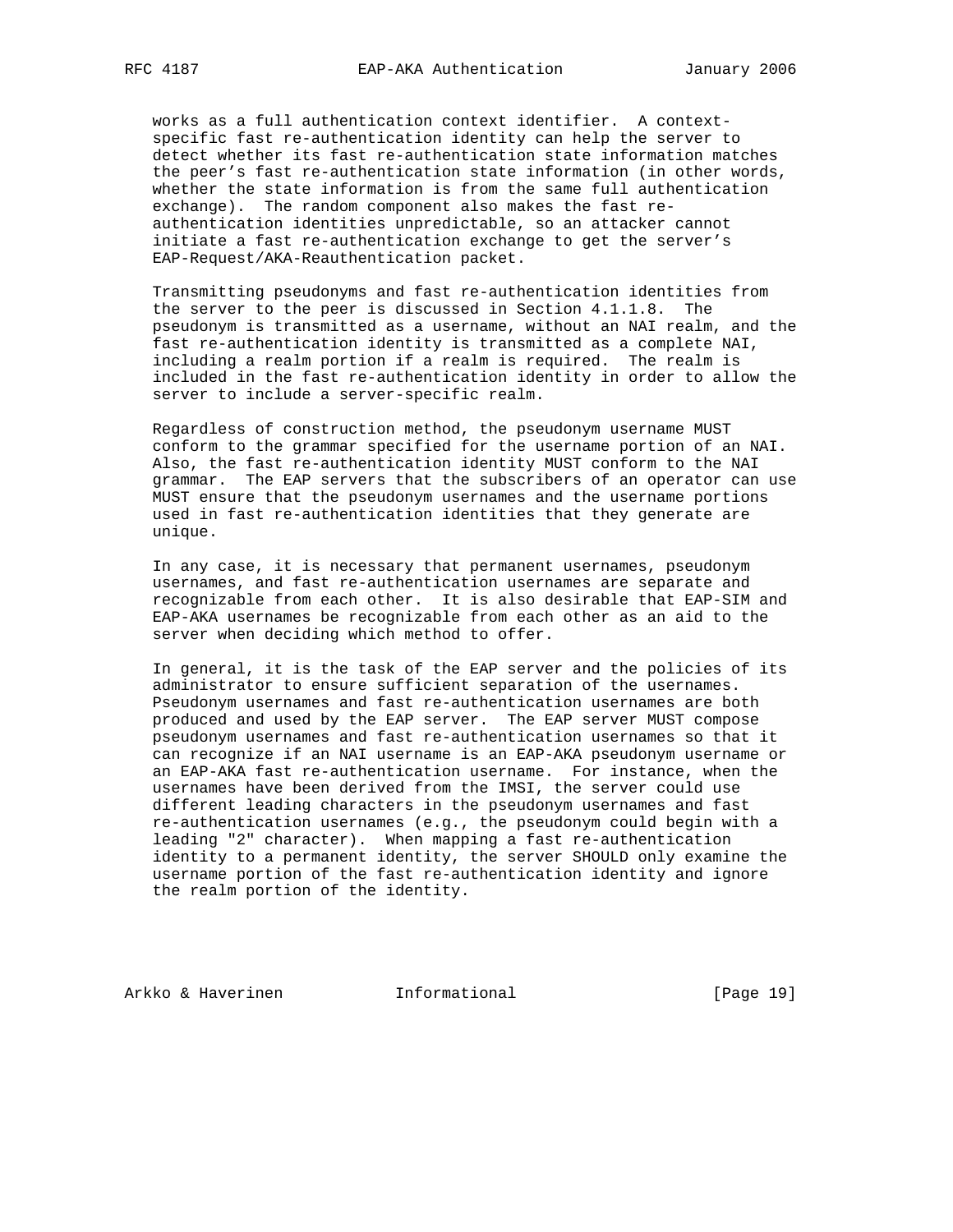Because the peer may fail to save a pseudonym username that was sent in an EAP-Request/AKA-Challenge (for example, due to malfunction), the EAP server SHOULD maintain, at least, the most recently used pseudonym username in addition to the most recently issued pseudonym username. If the authentication exchange is not completed successfully, then the server SHOULD NOT overwrite the pseudonym username that was issued during the most recent successful authentication exchange.

4.1.1.8. Transmitting Pseudonyms and Fast Re-Authentication Identities to the Peer

 The server transmits pseudonym usernames and fast re-authentication identities to the peer in cipher, using the AT\_ENCR\_DATA attribute.

 The EAP-Request/AKA-Challenge message MAY include an encrypted pseudonym username and/or an encrypted fast re-authentication identity in the value field of the AT\_ENCR\_DATA attribute. Because identity privacy support and fast re-authentication are optional to implement, the peer MAY ignore the AT\_ENCR\_DATA attribute and always use the permanent identity. On fast re-authentication (discussed in Section 5), the server MAY include a new, encrypted fast re authentication identity in the EAP-Request/AKA-Reauthentication message.

 On receipt of the EAP-Request/AKA-Challenge, the peer MAY decrypt the encrypted data in AT\_ENCR\_DATA; and if a pseudonym username is included, the peer may use the obtained pseudonym username on the next full authentication. If a fast re-authentication identity is included, then the peer MAY save it together with other fast re authentication state information, as discussed in Section 5, for the next fast re-authentication.

 If the peer does not receive a new pseudonym username in the EAP-Request/AKA-Challenge message, the peer MAY use an old pseudonym username instead of the permanent username on next full authentication. The username portions of fast re-authentication identities are one-time usernames, which the peer MUST NOT re-use. When the peer uses a fast re-authentication identity in an EAP exchange, the peer MUST discard the fast re-authentication identity and not re-use it in another EAP authentication exchange, even if the authentication exchange was not completed.

4.1.1.9. Usage of the Pseudonym by the Peer

 When the optional identity privacy support is used on full authentication, the peer MAY use a pseudonym username received as part of a previous full authentication sequence as the username

Arkko & Haverinen 1nformational [Page 20]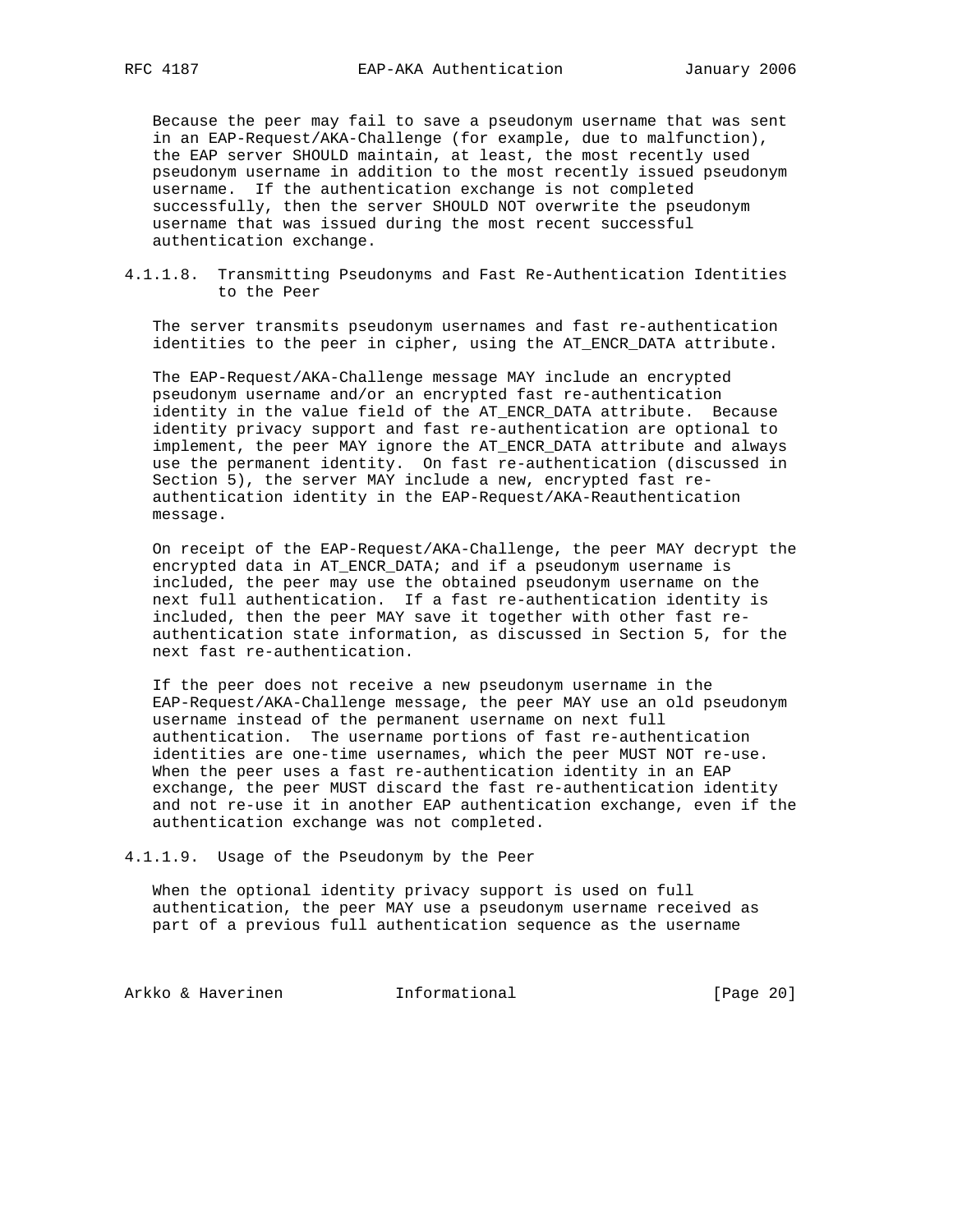portion of the NAI. The peer MUST NOT modify the pseudonym username received in AT\_NEXT\_PSEUDONYM. However, as discussed above, the peer MAY need to decorate the username in some environments by appending or prepending the username with a string that indicates supplementary AAA routing information.

 When using a pseudonym username in an environment where a realm portion is used, the peer concatenates the received pseudonym username with the "@" character and an NAI realm portion. The selection of the NAI realm is discussed above. The peer can select the realm portion similarly, regardless of whether it uses the permanent username or a pseudonym username.

4.1.1.10. Usage of the Fast Re-Authentication Identity by the Peer

 On fast re-authentication, the peer uses the fast re-authentication identity received as part of the previous authentication sequence. A new fast re-authentication identity may be delivered as part of both full authentication and fast re-authentication. The peer MUST NOT modify the username part of the fast re-authentication identity received in AT\_NEXT\_REAUTH\_ID, except in cases when username decoration is required. Even in these cases, the "root" fast re-authentication username must not be modified, but it may be appended or prepended with another string.

- 4.1.2. Communicating the Peer Identity to the Server
- 4.1.2.1. General

 The peer identity MAY be communicated to the server with the EAP-Response/Identity message. This message MAY contain the permanent identity, a pseudonym identity, or a fast re-authentication identity. If the peer uses the permanent identity or a pseudonym identity, which the server is able to map to the permanent identity, then the authentication proceeds as discussed in the overview of Section 3. If the peer uses a fast re-authentication identity, and if the fast re-authentication identity matches with a valid fast re-authentication identity maintained by the server, then a fast re-authentication exchange is performed, as described in Section 5.

 The peer identity can also be transmitted from the peer to the server using EAP-AKA messages instead of EAP-Response/Identity. In this case, the server includes an identity requesting attribute (AT\_ANY\_ID\_REQ, AT\_FULLAUTH\_ID\_REQ or AT\_PERMANENT\_ID\_REQ) in the EAP-Request/AKA-Identity message; and the peer includes the AT\_IDENTITY attribute, which contains the peer's identity, in the EAP-Response/AKA-Identity message. The AT\_ANY\_ID\_REQ attribute is a general identity requesting attribute, which the server uses if it

Arkko & Haverinen 1nformational [Page 21]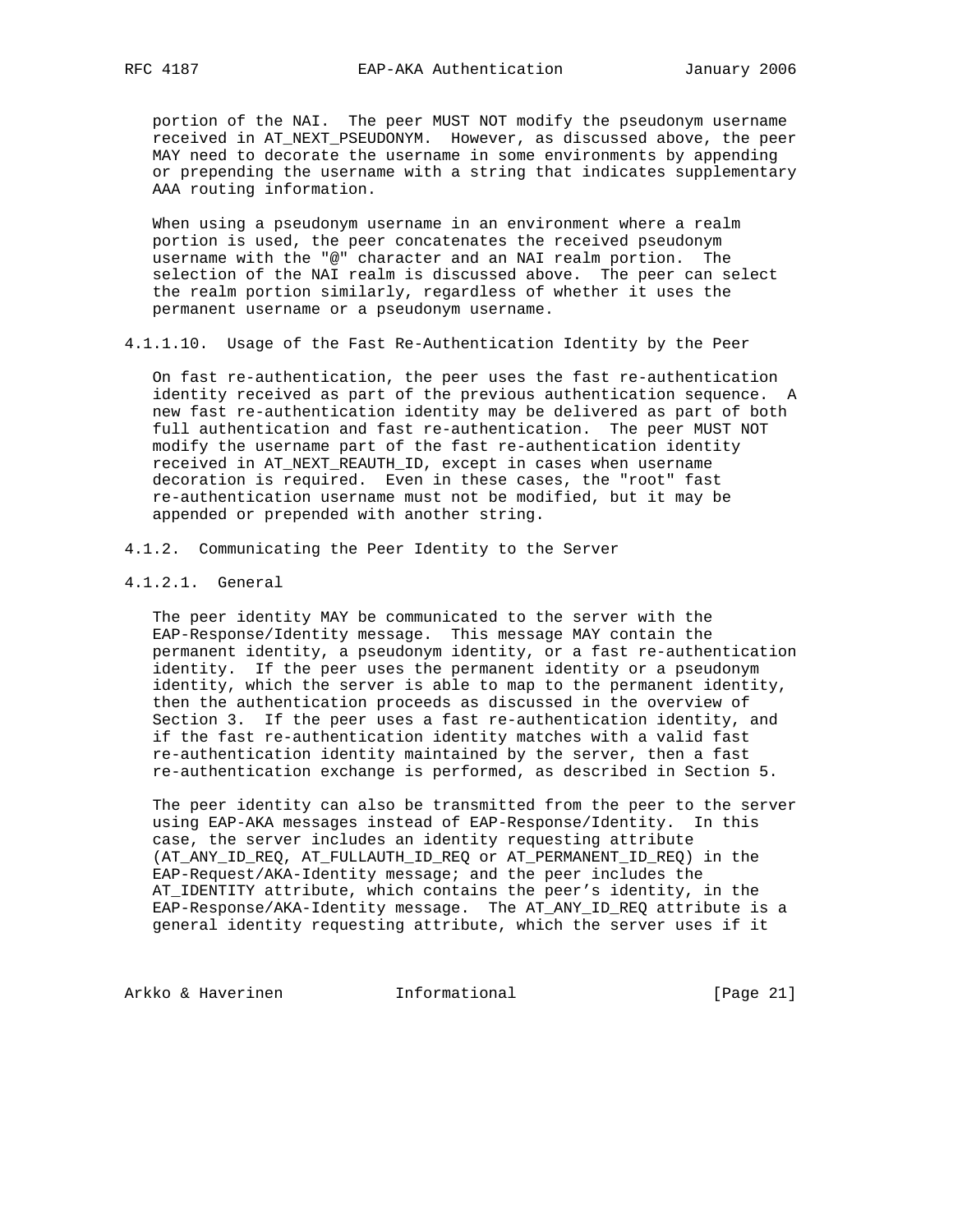does not specify which kind of an identity the peer should return in AT\_IDENTITY. The server uses the AT\_FULLAUTH\_ID\_REQ attribute to request either the permanent identity or a pseudonym identity. The server uses the AT\_PERMANENT\_ID\_REQ attribute to request that the peer send its permanent identity. The EAP-Request/AKA-Challenge, EAP-Response/AKA-Challenge, or the packets used on fast re authentication may optionally include the AT\_CHECKCODE attribute, which enables the protocol peers to ensure the integrity of the AKA-Identity packets. AT\_CHECKCODE is specified in Section 10.13.

 The identity format in the AT\_IDENTITY attribute is the same as in the EAP-Response/Identity packet (except that identity decoration is not allowed). The AT\_IDENTITY attribute contains a permanent identity, a pseudonym identity, or a fast re-authentication identity.

 Please note that only the EAP-AKA peer and the EAP-AKA server process the AT\_IDENTITY attribute and entities that pass through; EAP packets do not process this attribute. Hence, the authenticator and other intermediate AAA elements (such as possible AAA proxy servers) will continue to refer to the peer with the original identity from the EAP-Response/Identity packet unless the identity authenticated in the AT\_IDENTITY attribute is communicated to them in another way within the AAA protocol.

4.1.2.2. Relying on EAP-Response/Identity Discouraged

 The EAP-Response/Identity packet is not method specific; therefore, in many implementations it may be handled by an EAP Framework. This introduces an additional layer of processing between the EAP peer and EAP server. The extra layer of processing may cache identity responses or add decorations to the identity. A modification of the identity response will cause the EAP peer and EAP server to use different identities in the key derivation, which will cause the protocol to fail.

 For this reason, it is RECOMMENDED that the EAP peer and server use the method-specific identity attributes in EAP-AKA, and the server is strongly discouraged from relying upon the EAP-Response/Identity.

 In particular, if the EAP server receives a decorated identity in EAP-Response/Identity, then the EAP server MUST use the identity-requesting attributes to request the peer to send an unmodified and undecorated copy of the identity in AT\_IDENTITY.

Arkko & Haverinen 1nformational (Page 22)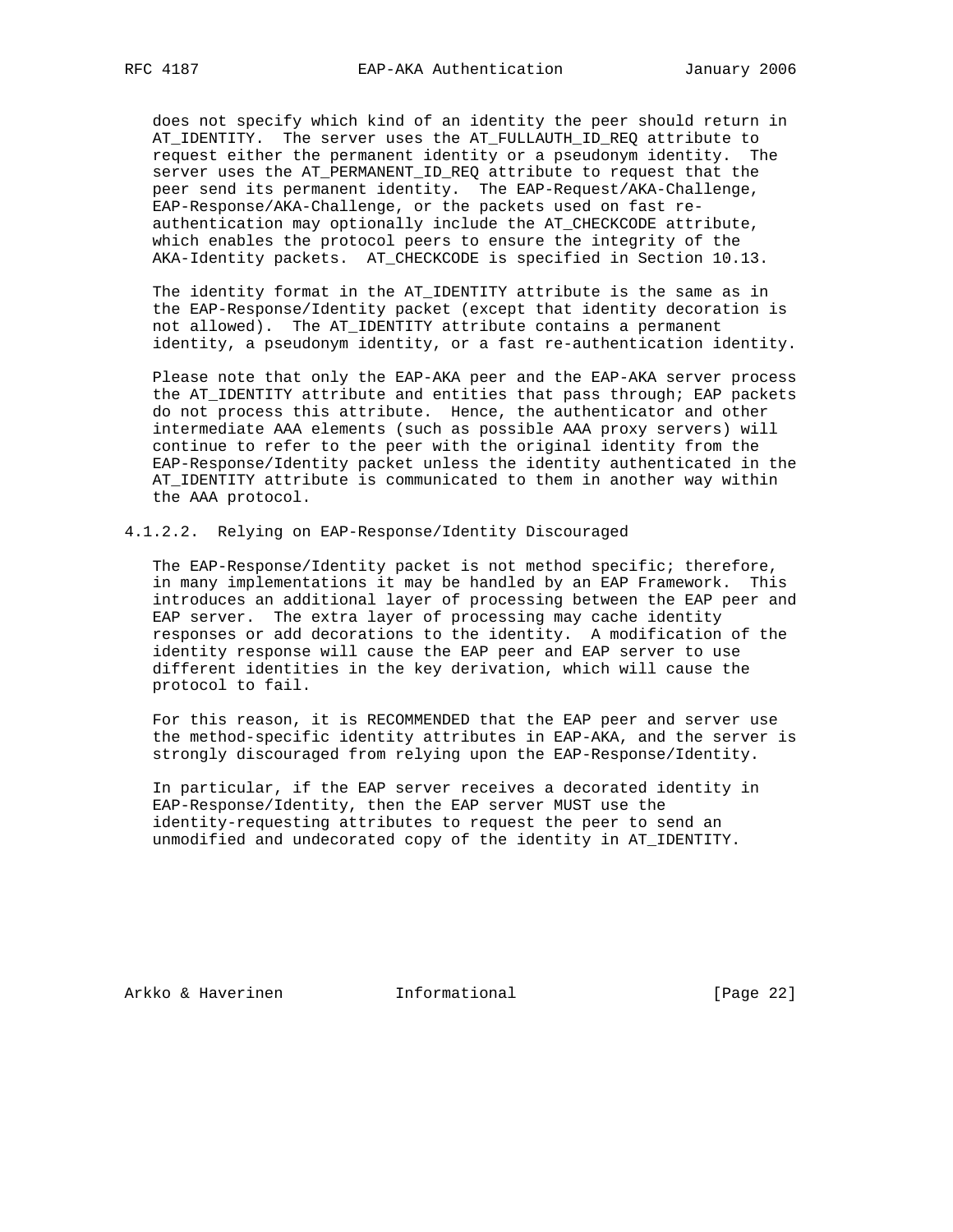4.1.3. Choice of Identity for the EAP-Response/Identity

 If EAP-AKA peer is started upon receiving an EAP-Request/Identity message, then the peer MAY use an EAP-AKA identity in the EAP- Response/Identity packet. In this case, the peer performs the following steps.

 If the peer has maintained fast re-authentication state information and if the peer wants to use fast re-authentication, then the peer transmits the fast re-authentication identity in EAP-Response/Identity.

 Else, if the peer has a pseudonym username available, then the peer transmits the pseudonym identity in EAP-Response/Identity.

 In other cases, the peer transmits the permanent identity in EAP-Response/Identity.

4.1.4. Server Operation in the Beginning of EAP-AKA Exchange

 As discussed in Section 4.1.2.2, the server SHOULD NOT rely on an identity string received in EAP-Response/Identity. Therefore, the RECOMMENDED way to start an EAP-AKA exchange is to ignore any received identity strings. The server SHOULD begin the EAP-AKA exchange by issuing the EAP-Request/AKA-Identity packet with an identity-requesting attribute to indicate that the server wants the peer to include an identity in the AT\_IDENTITY attribute of the EAP- Response/AKA-Identity message. Three methods to request an identity from the peer are discussed below.

 If the server chooses to not ignore the contents of EAP-Response/Identity, then the server may already receive an EAP-AKA identity in this packet. However, if the EAP server has not received any EAP-AKA peer identity (permanent identity, pseudonym identity, or fast re-authentication identity) from the peer when sending the first EAP-AKA request, or if the EAP server has received an EAP-Response/Identity packet but the contents do not appear to be a valid permanent identity, pseudonym identity, or a re-authentication identity, then the server MUST request an identity from the peer using one of the methods below.

 The server sends the EAP-Request/AKA-Identity message with the AT\_PERMANENT\_ID\_REQ attribute to indicate that the server wants the peer to include the permanent identity in the AT\_IDENTITY attribute of the EAP-Response/AKA-Identity message. This is done in the following cases:

Arkko & Haverinen 1nformational (Page 23)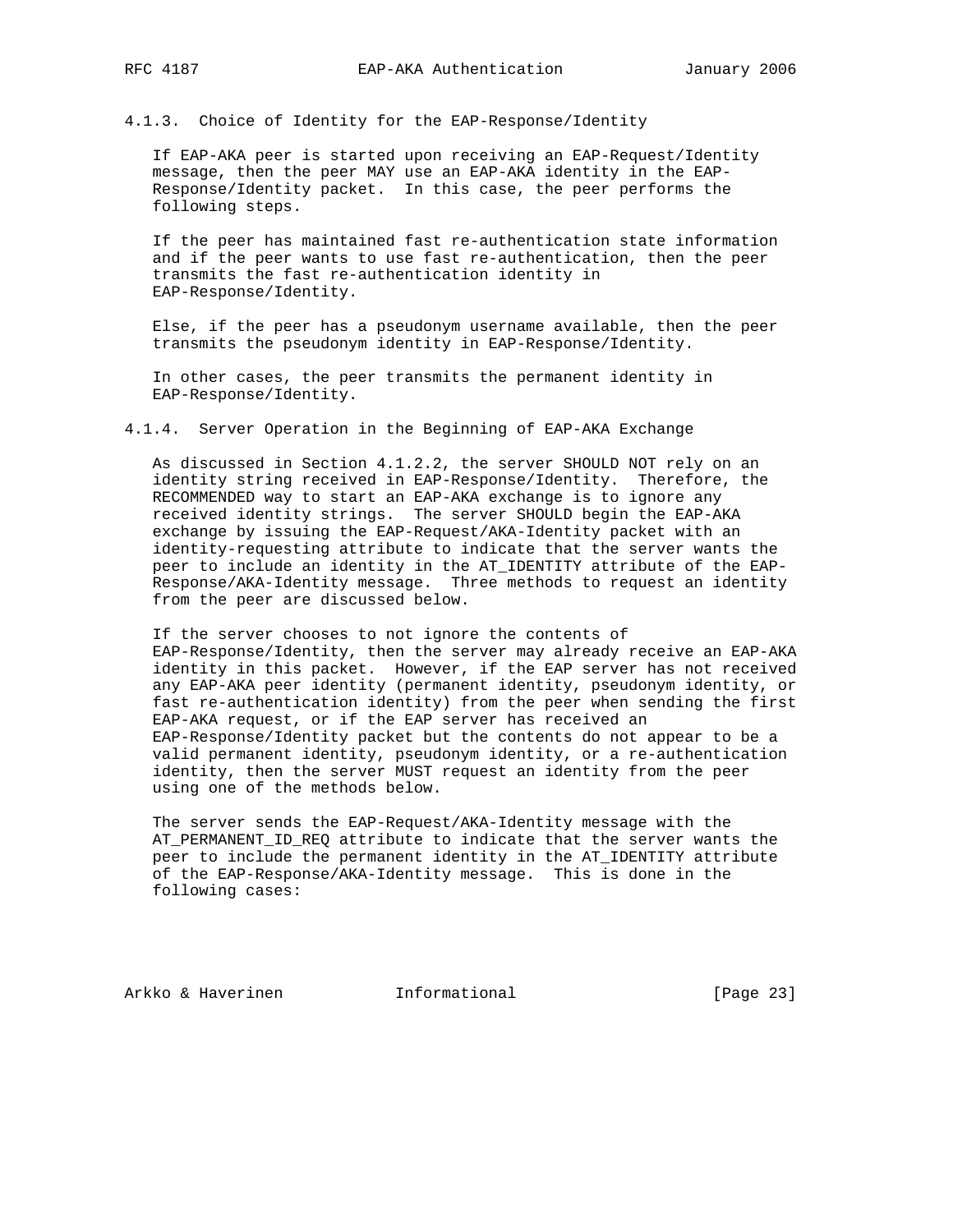- o The server does not support fast re-authentication or identity privacy.
- o The server decided to process a received identity, and the server recognizes the received identity as a pseudonym identity, but the server is not able to map the pseudonym identity to a permanent identity.

 The server issues the EAP-Request/AKA-Identity packet with the AT\_FULLAUTH\_ID\_REQ attribute to indicate that the server wants the peer to include a full authentication identity (pseudonym identity or permanent identity) in the AT\_IDENTITY attribute of the EAP-Response/AKA-Identity message. This is done in the following cases:

- o The server does not support fast re-authentication and the server supports identity privacy
- o The server decided to process a received identity, and the server recognizes the received identity as a re-authentication identity but the server is not able to map the re-authentication identity to a permanent identity

 The server issues the EAP-Request/AKA-Identity packet with the AT\_ANY\_ID\_REQ attribute to indicate that the server wants the peer to include an identity in the AT\_IDENTITY attribute of the EAP-Response/AKA-Identity message, and the server does not indicate any preferred type for the identity. This is done in other cases, such as when the server ignores a received EAP-Response/Identity, when the server does not have any identity, or when the server does not recognize the format of a received identity.

4.1.5. Processing of EAP-Request/AKA-Identity by the Peer

 Upon receipt of an EAP-Request/AKA-Identity message, the peer MUST perform the following steps.

 If the EAP-Request/AKA-Identity includes AT\_PERMANENT\_ID\_REQ, and if the peer does not have a pseudonym available, then the peer MUST respond with EAP-Response/AKA-Identity and include the permanent identity in AT\_IDENTITY. If the peer has a pseudonym available, then the peer MAY refuse to send the permanent identity; hence, in this case the peer MUST either respond with EAP-Response/AKA-Identity and include the permanent identity in AT\_IDENTITY or respond with EAP-Response/AKA-Client-Error packet with code "unable to process packet".

 If the EAP-Request/AKA-Identity includes AT\_FULL\_AUTH\_ID\_REQ, and if the peer has a pseudonym available, then the peer SHOULD respond with EAP-Response/AKA-Identity and include the pseudonym identity in

Arkko & Haverinen 1nformational [Page 24]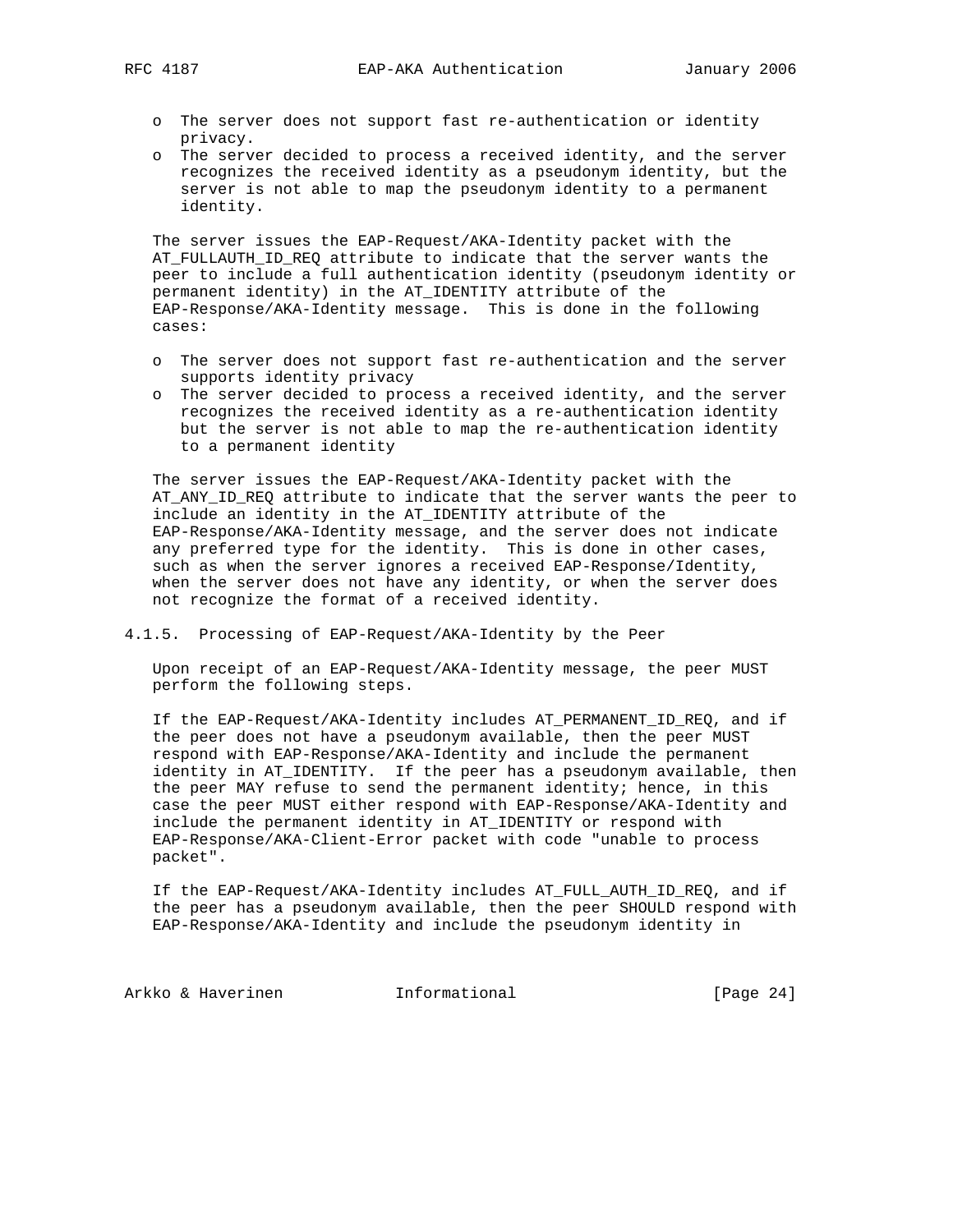AT\_IDENTITY. If the peer does not have a pseudonym when it receives this message, then the peer MUST respond with EAP-Response/ AKA-Identity and include the permanent identity in AT\_IDENTITY. The Peer MUST NOT use a fast re-authentication identity in the AT\_IDENTITY attribute.

 If the EAP-Request/AKA-Identity includes AT\_ANY\_ID\_REQ, and if the peer has maintained fast re-authentication state information and wants to use fast re-authentication, then the peer responds with EAP-Response/AKA-Identity and includes the fast re-authentication identity in AT\_IDENTITY. Else, if the peer has a pseudonym identity available, then the peer responds with EAP-Response/AKA-Identity and includes the pseudonym identity in AT\_IDENTITY. Else, the peer responds with EAP-Response/AKA-Identity and includes the permanent identity in AT\_IDENTITY.

 An EAP-AKA exchange may include several EAP/AKA-Identity rounds. The server may issue a second EAP-Request/AKA-Identity, if it was not able to recognize the identity the peer used in the previous AT\_IDENTITY attribute. At most three EAP/AKA-Identity rounds can be used, so the peer MUST NOT respond to more than three EAP-Request/AKA-Identity messages within an EAP exchange. The peer MUST verify that the sequence of EAP-Request/AKA-Identity packets the peer receives comply with the sequencing rules defined in this document. That is, AT\_ANY\_ID\_REQ can only be used in the first EAP-Request/AKA-Identity; in other words, AT\_ANY\_ID\_REQ MUST NOT be used in the second or third EAP-Request/AKA-Identity. AT\_FULLAUTH\_ID\_REQ MUST NOT be used if the previous EAP-Request/AKA-Identity included AT\_PERMANENT\_ID\_REQ. The peer operation, in cases when it receives an unexpected attribute or an unexpected message, is specified in Section 6.3.1.

# 4.1.6. Attacks against Identity Privacy

 The section above specifies two possible ways the peer can operate upon receipt of AT\_PERMANENT\_ID\_REQ because a received AT\_PERMANENT\_ID\_REQ does not necessarily originate from the valid network. However, an active attacker may transmit an EAP-Request/AKA-Identity packet with an AT\_PERMANENT\_ID\_REQ attribute to the peer, in an effort to find out the true identity of the user. If the peer does not want to reveal its permanent identity, then the peer sends the EAP-Response/AKA-Client-Error packet with the error code "unable to process packet", and the authentication exchange terminates.

 Basically, there are two different policies that the peer can employ with regard to AT\_PERMANENT\_ID\_REQ. A "conservative" peer assumes that the network is able to maintain pseudonyms robustly. Therefore,

Arkko & Haverinen 1nformational [Page 25]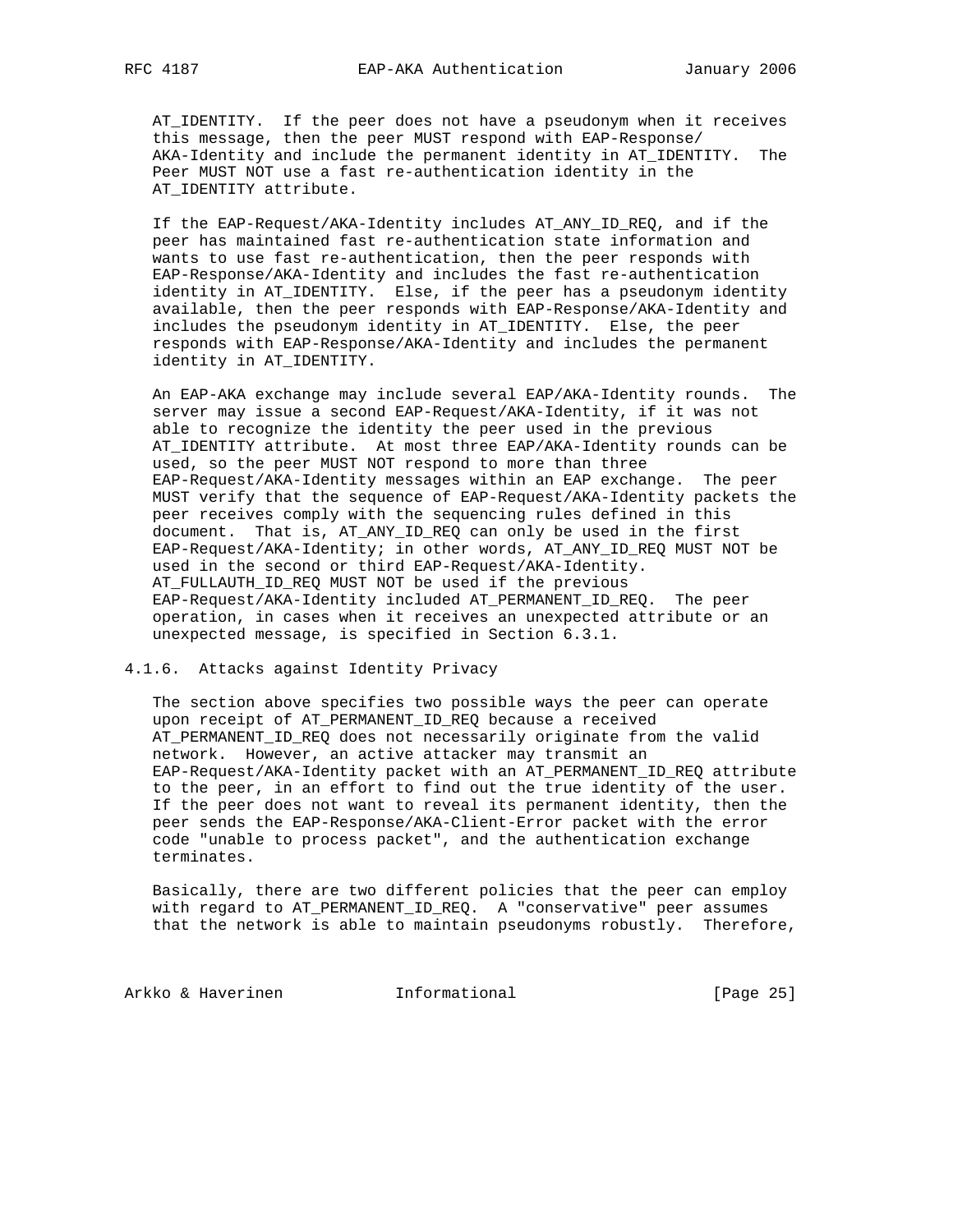if a conservative peer has a pseudonym username, the peer responds with EAP-Response/AKA-Client-Error to the EAP packet with AT\_PERMANENT\_ID\_REQ, because the peer believes that the valid network is able to map the pseudonym identity to the peer's permanent identity. (Alternatively, the conservative peer may accept AT\_PERMANENT\_ID\_REQ in certain circumstances, for example if the pseudonym was received a long time ago.) The benefit of this policy is that it protects the peer against active attacks on anonymity. On the other hand, a "liberal" peer always accepts the AT\_PERMANENT\_ID\_REQ and responds with the permanent identity. The benefit of this policy is that it works even if the valid network sometimes loses pseudonyms and is not able to map them to the permanent identity.

### 4.1.7. Processing of AT\_IDENTITY by the Server

 When the server receives an EAP-Response/AKA-Identity message with the AT\_IDENTITY (in response to the server's identity requesting attribute), the server MUST operate as follows.

 If the server used AT\_PERMANENT\_ID\_REQ, and if the AT\_IDENTITY does not contain a valid permanent identity, then the server sends an EAP-Request/AKA-Notification packet with AT\_NOTIFICATION code "General failure" (16384) to terminate the EAP exchange. If the server recognizes the permanent identity and is able to continue, then the server proceeds with full authentication by sending EAP-Request/AKA-Challenge.

 If the server used AT\_FULLAUTH\_ID\_REQ, and if AT\_IDENTITY contains a valid permanent identity or a pseudonym identity that the server can map to a valid permanent identity, then the server proceeds with full authentication by sending EAP-Request/AKA-Challenge. If AT\_IDENTITY contains a pseudonym identity that the server is not able to map to a valid permanent identity, or an identity that the server is not able to recognize or classify, then the server sends EAP-Request/ AKA-Identity with AT\_PERMANENT\_ID\_REQ.

 If the server used AT\_ANY\_ID\_REQ, and if the AT\_IDENTITY contains a valid permanent identity or a pseudonym identity that the server can map to a valid permanent identity, then the server proceeds with full authentication by sending EAP-Request/ AKA-Challenge.

 If the server used AT\_ANY\_ID\_REQ, and if AT\_IDENTITY contains a valid fast re-authentication identity and the server agrees on using re-authentication, then the server proceeds with fast re-authentication by sending EAP-Request/AKA-Reauthentication (Section 5).

Arkko & Haverinen 1nformational [Page 26]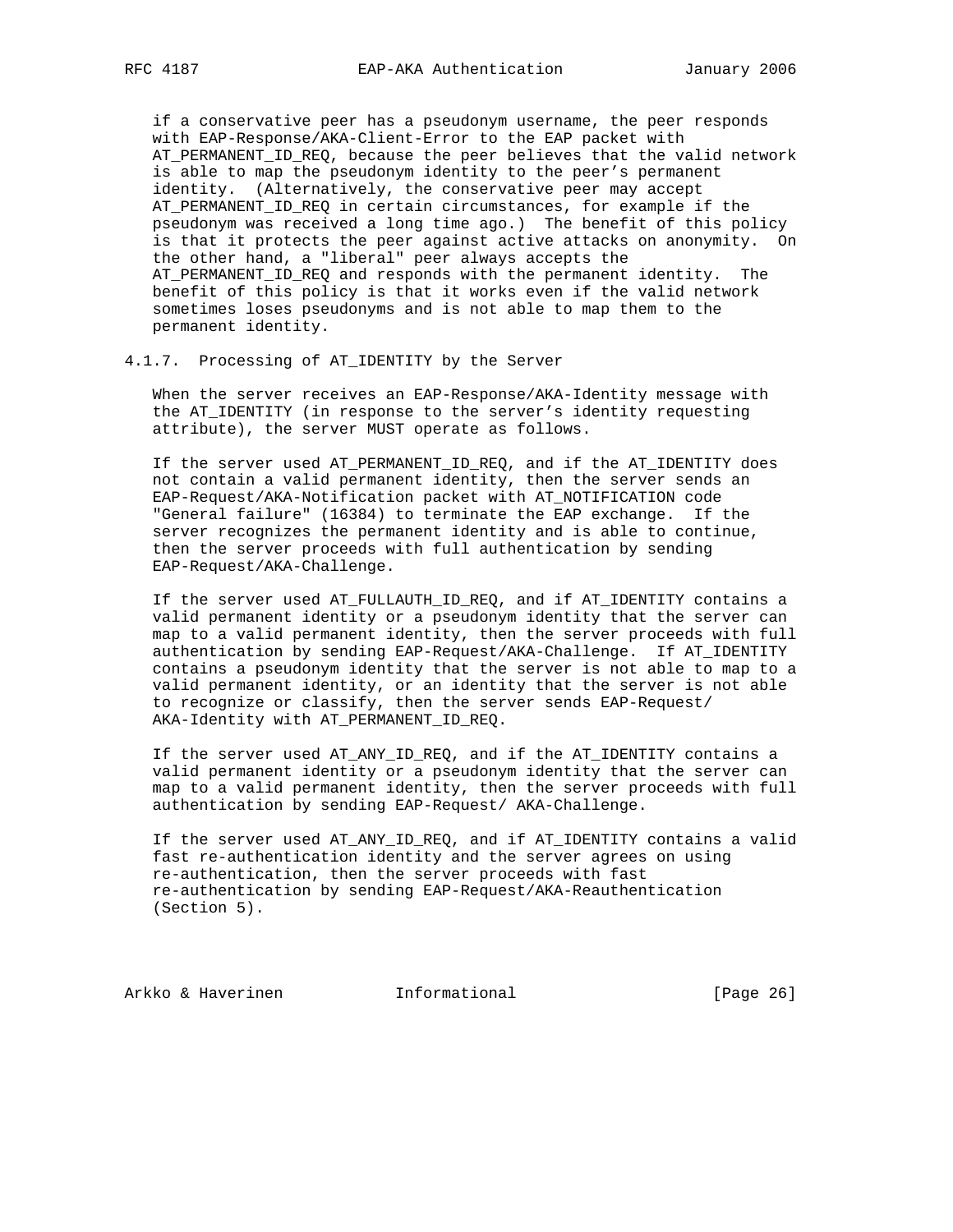If the server used AT\_ANY\_ID\_REQ, and if the peer sent an EAP- Response/AKA-Identity with AT\_IDENTITY that contains an identity that the server recognizes as a fast re-authentication identity, but the server is not able to map the identity to a permanent identity, then the server sends EAP-Request/AKA-Identity with AT\_FULLAUTH\_ID\_REQ.

 If the server used AT\_ANY\_ID\_REQ, and if AT\_IDENTITY contains a valid fast re-authentication identity, which the server is able to map to a permanent identity, and if the server does not want to use fast re-authentication, then the server proceeds with full authentication by sending EAP-Request/AKA-Challenge.

 If the server used AT\_ANY\_ID\_REQ, and AT\_IDENTITY contains an identity that the server recognizes as a pseudonym identity but the server is not able to map the pseudonym identity to a permanent identity, then the server sends EAP-Request/AKA-Identity with AT\_PERMANENT\_ID\_REQ.

 If the server used AT\_ANY\_ID\_REQ, and AT\_IDENTITY contains an identity that the server is not able to recognize or classify, then the server sends EAP-Request/AKA-Identity with AT\_FULLAUTH\_ID\_REQ.

4.2. Message Sequence Examples (Informative)

 This section contains non-normative message sequence examples to illustrate how the peer identity can be communicated to the server.

4.2.1. Usage of AT ANY ID REQ

 Obtaining the peer identity with EAP-AKA attributes is illustrated in Figure 5 below.

Peer Authenticator Authenticator | | | +------------------------------+ | Server does not have any | Subscriber identity available | When starting EAP-AKA | +------------------------------+ EAP-Request/AKA-Identity | (AT\_ANY\_ID\_REQ) | |<------------------------------------------------------| | | EAP-Response/AKA-Identity (AT\_IDENTITY) |------------------------------------------------------>| | |

Figure 5: Usage of AT\_ANY\_ID\_REQ

Arkko & Haverinen 1nformational [Page 27]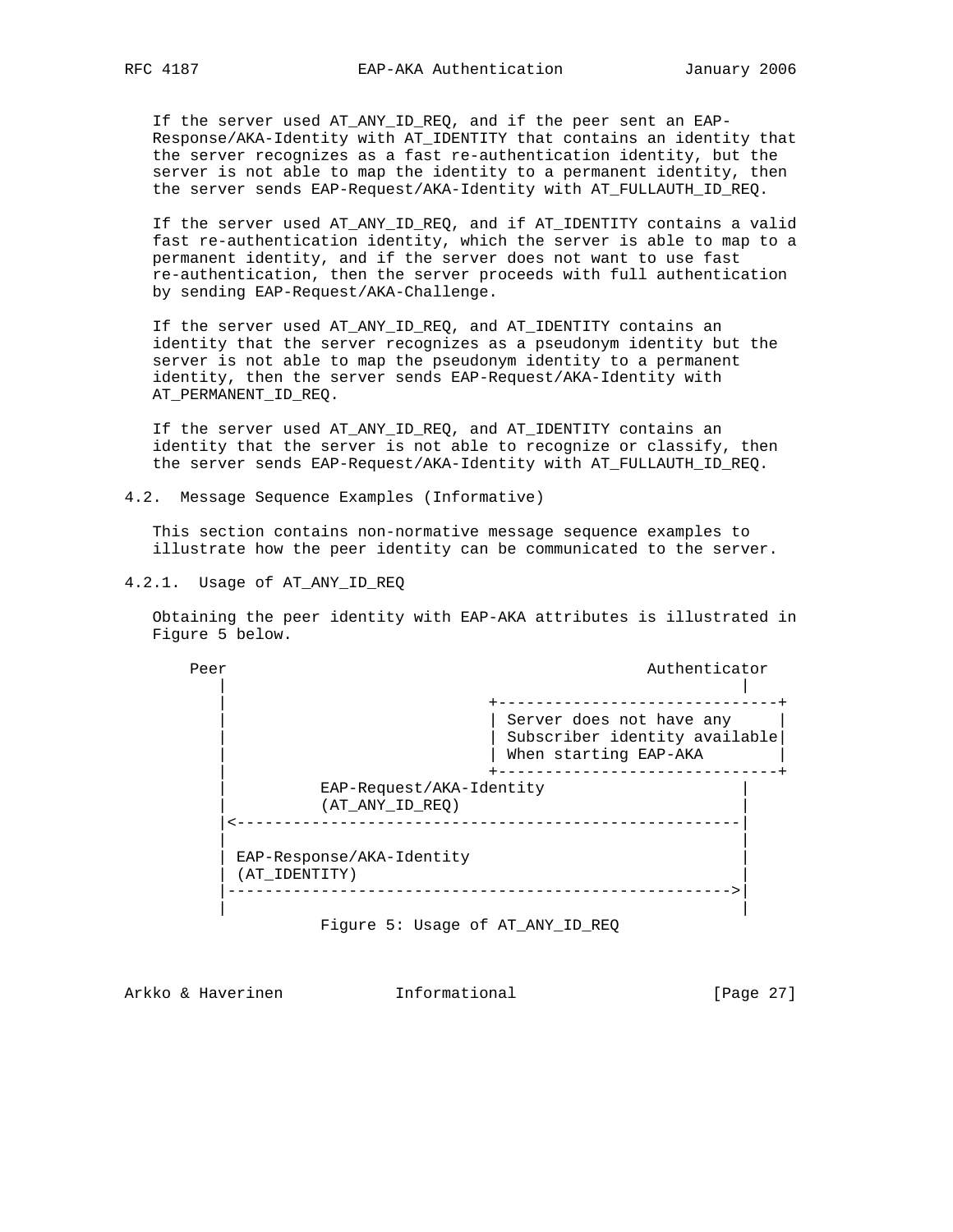# 4.2.2. Fall Back on Full Authentication

 Figure 6 illustrates the case when the server does not recognize the fast re-authentication identity the peer used in AT\_IDENTITY.



Figure 6: Fall back on full authentication

 If the server recognizes the fast re-authentication identity, but still wants to fall back on full authentication, the server may issue the EAP-Request/AKA-Challenge packet. In this case, the full authentication procedure proceeds as usual.

Arkko & Haverinen 1nformational (Page 28)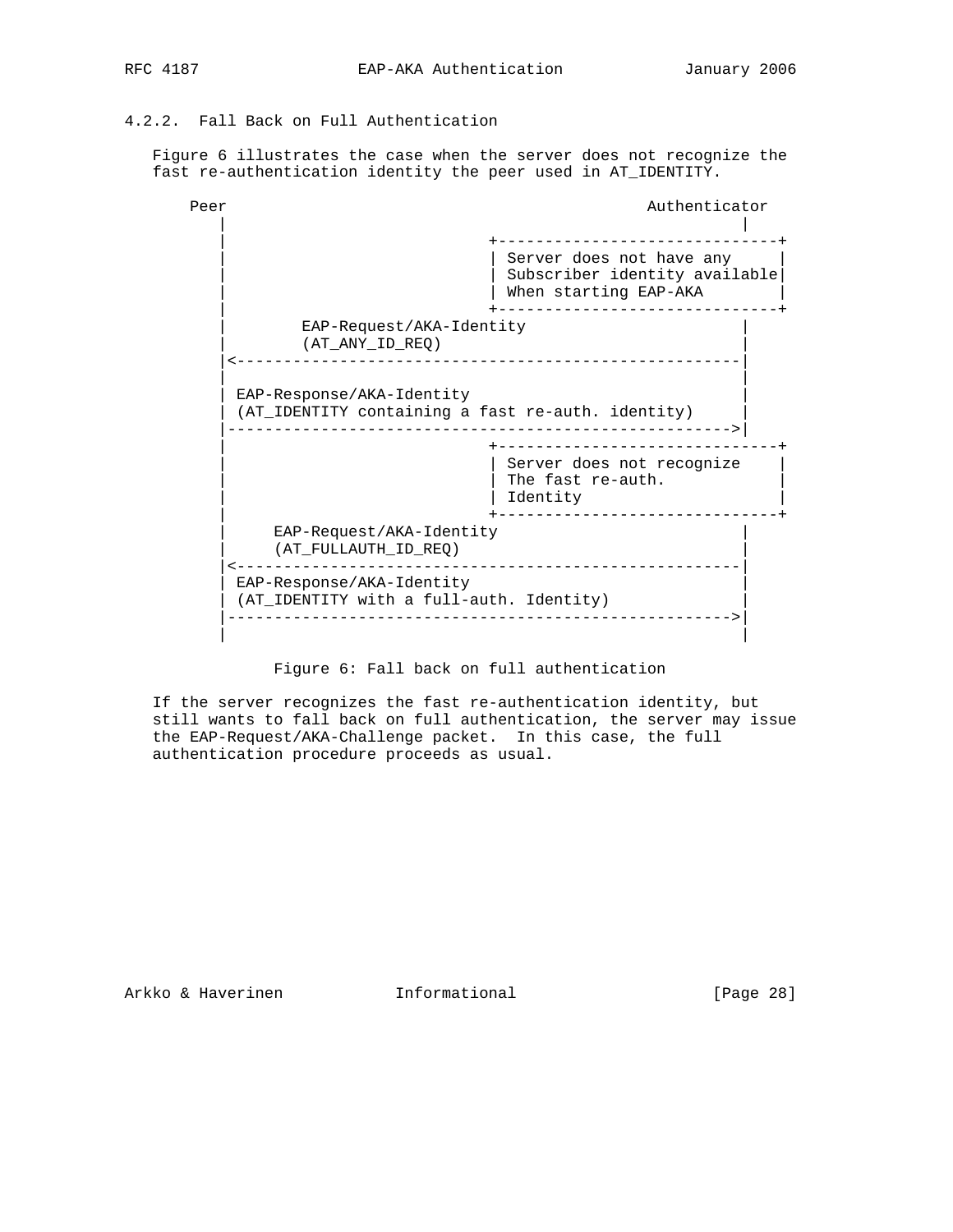# 4.2.3. Requesting the Permanent Identity 1

 Figure 7 illustrates the case when the EAP server fails to decode a pseudonym identity included in the EAP-Response/Identity packet.

| Peer |                                                                    | Authenticator<br>EAP-Request/Identity    |
|------|--------------------------------------------------------------------|------------------------------------------|
|      |                                                                    |                                          |
|      | EAP-Response/Identity<br>(Includes a pseudonym)                    |                                          |
|      |                                                                    |                                          |
|      |                                                                    | Server fails to decode the<br>Pseudonym. |
|      | EAP-Request/AKA-Identity<br>(AT PERMANENT ID REO)                  |                                          |
|      | EAP-Response/AKA-Identity<br>(AT_IDENTITY with permanent identity) |                                          |

Figure 7: Requesting the permanent identity 1

 If the server recognizes the permanent identity, then the authentication sequence proceeds as usual with the EAP Server issuing the EAP-Request/AKA-Challenge message.

Arkko & Haverinen Informational [Page 29]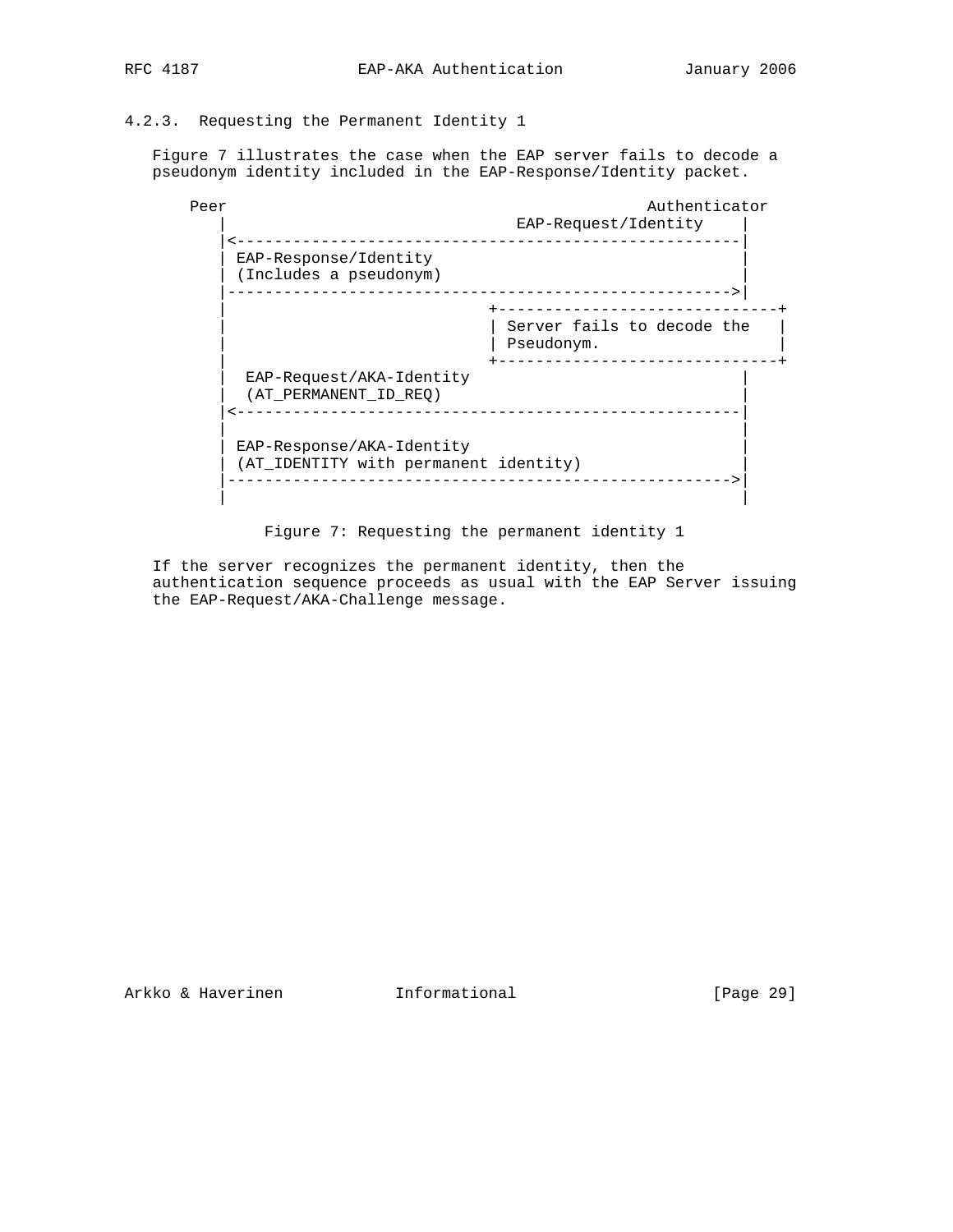4.2.4. Requesting the Permanent Identity 2

 Figure 8 illustrates the case when the EAP server fails to decode the pseudonym included in the AT\_IDENTITY attribute.

Peer Authenticator Authenticator | | | +------------------------------+ | Server does not have any | | Subscriber identity available| | When starting EAP-AKA | +------------------------------+ EAP-Request/AKA-Identity | (AT\_ANY\_ID\_REQ) | |<------------------------------------------------------| | | EAP-Response/AKA-Identity |(AT\_IDENTITY with a pseudonym identity) | |------------------------------------------------------>| | +------------------------------+ | Server fails to decode the | | Pseudonym in AT\_IDENTITY | | +------------------------------+ EAP-Request/AKA-Identity | (AT\_PERMANENT\_ID\_REQ) | |<------------------------------------------------------| EAP-Response/AKA-Identity (AT\_IDENTITY with permanent identity) |------------------------------------------------------>| | |

Figure 8: Requesting the permanent identity 2

# 4.2.5. Three EAP/AKA-Identity Round Trips

 Figure 9 illustrates the case with three EAP/AKA-Identity round trips.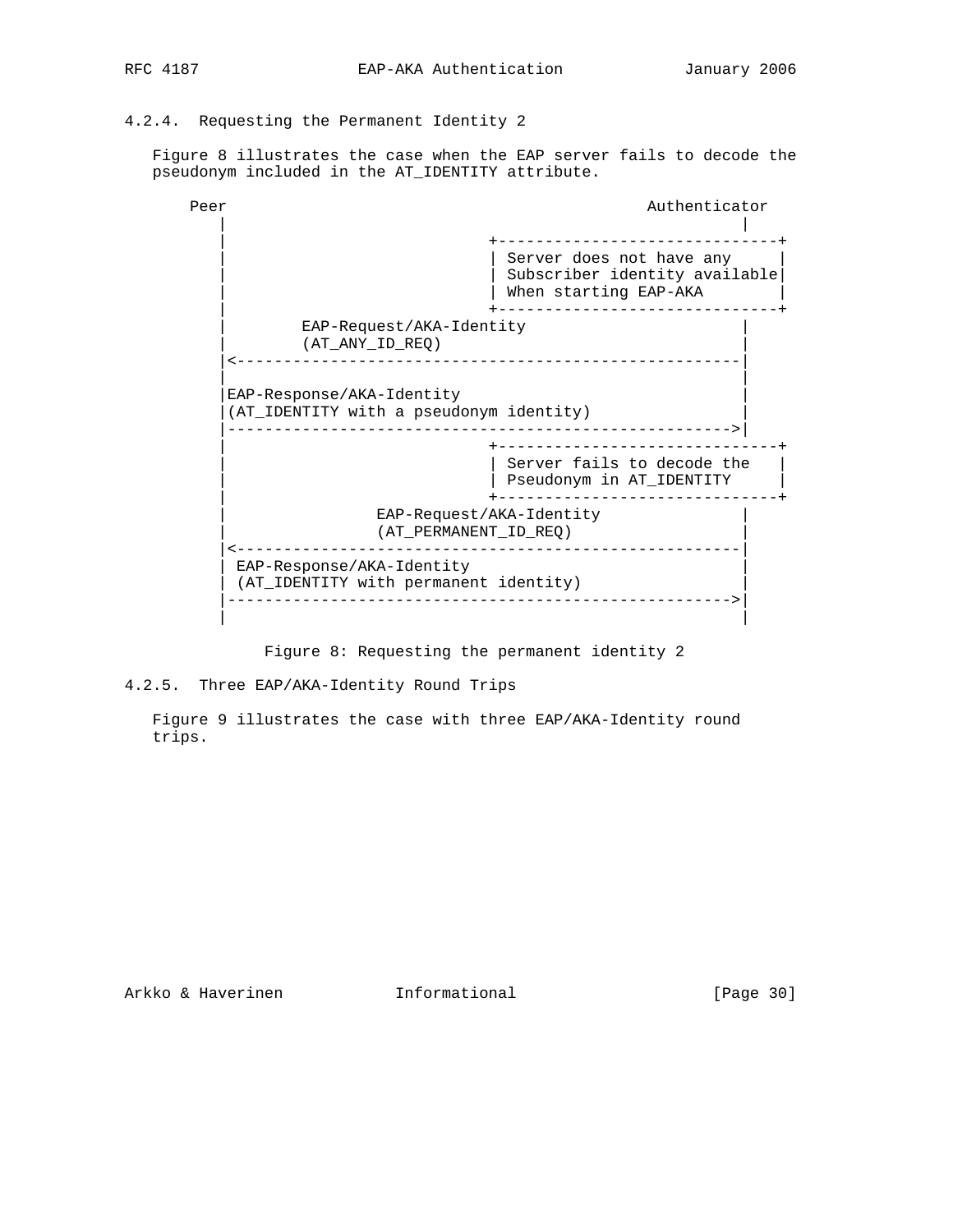Peer Authenticator Authenticator | | | +------------------------------+ | | Server does not have any | | | Subscriber identity available| | | When starting EAP-AKA | | +------------------------------+ EAP-Request/AKA-Identity | (AT\_ANY\_ID\_REQ) | |<------------------------------------------------------| | | EAP-Response/AKA-Identity (AT\_IDENTITY with fast re-auth. identity) |------------------------------------------------------>| | +------------------------------+ Server does not accept | | The fast re-authentication |  $\vert$  identity  $\vert$  identity  $\vert$  | +------------------------------+ | | in the second control of the second control of the second control of the second control of the second control o in the second control of the second control of the second control of the second control of the second control o in the second control of the second control of the second control of the second control of the second control o in the second control of the second control of the second control of the second control of the second control o EAP-Request/AKA-Identity | (AT\_FULLAUTH\_ID\_REQ) | |<------------------------------------------------------| EAP-Response/AKA-Identity |(AT\_IDENTITY with a pseudonym identity) | |------------------------------------------------------>| | +------------------------------+ | Server fails to decode the | | Pseudonym in AT\_IDENTITY | | +------------------------------+ EAP-Request/AKA-Identity | (AT\_PERMANENT\_ID\_REQ) | |<------------------------------------------------------| EAP-Response/AKA-Identity (AT\_IDENTITY with permanent identity) |------------------------------------------------------>| | |

Figure 9: Three EAP-AKA Start rounds

 After the last EAP-Response/AKA-Identity message, the full authentication sequence proceeds as usual.

Arkko & Haverinen Informational [Page 31]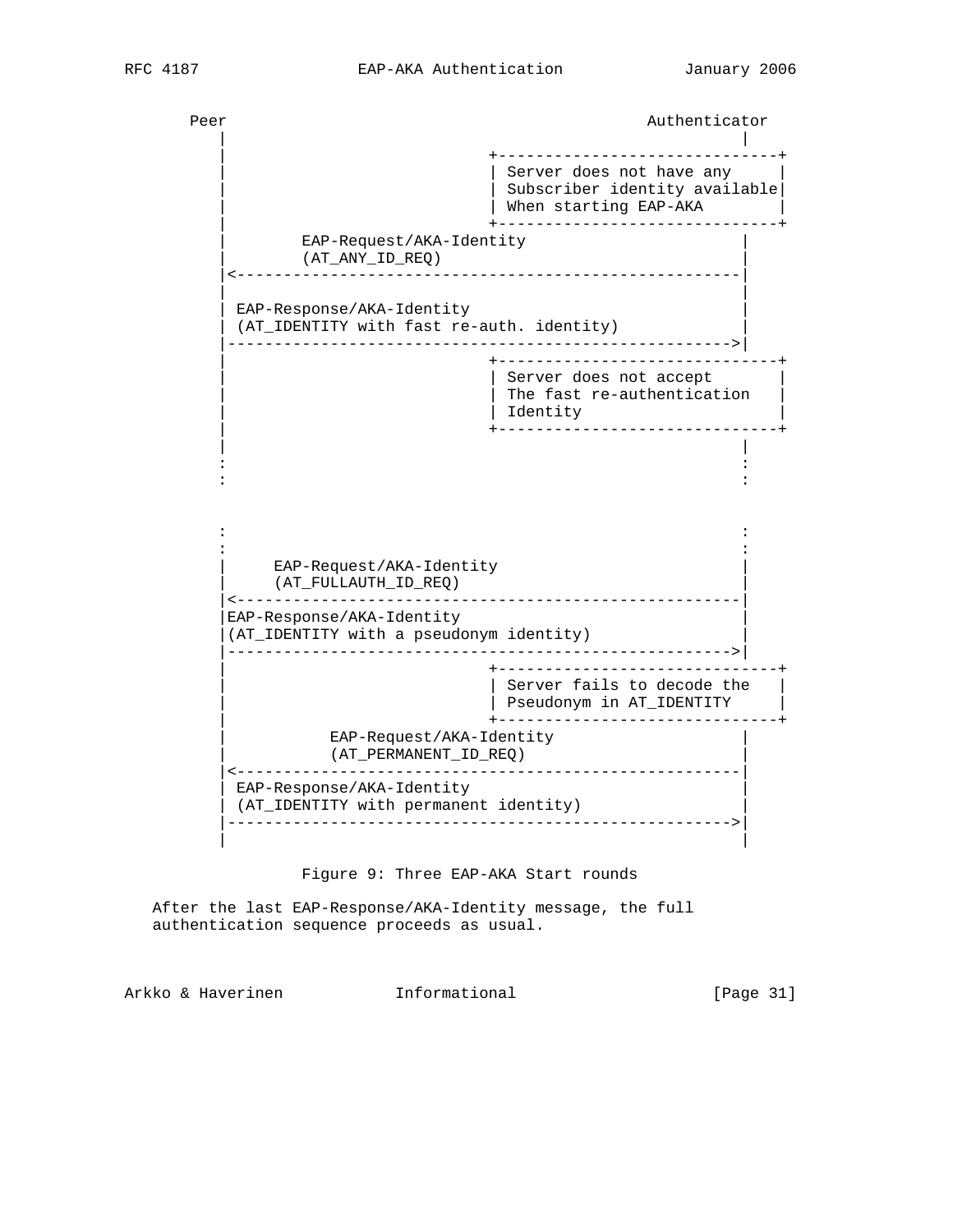# 5. Fast Re-Authentication

## 5.1. General

 In some environments, EAP authentication may be performed frequently. Because the EAP-AKA full authentication procedure uses the AKA algorithms, and therefore requires fresh authentication vectors from the Authentication Centre, the full authentication procedure may result in many network operations when used very frequently. Therefore, EAP-AKA includes a more inexpensive fast re-authentication procedure that does not make use of the AKA algorithms and does not need new vectors from the Authentication Centre.

 Fast re-authentication is optional to implement for both the EAP-AKA server and peer. On each EAP authentication, either one of the entities may fall back on full authentication if is does not want to use fast re-authentication.

 Fast re-authentication is based on the keys derived on the preceding full authentication. The same K\_aut and K\_encr keys used in full authentication are used to protect EAP-AKA packets and attributes, and the original Master Key from full authentication is used to generate a fresh Master Session Key, as specified in Section 7.

 The fast re-authentication exchange makes use of an unsigned 16-bit counter, included in the AT\_COUNTER attribute. The counter has three goals: 1) it can be used to limit the number of successive reauthentication exchanges without full-authentication 2) it contributes to the keying material, and 3) it protects the peer and the server from replays. On full authentication, both the server and the peer initialize the counter to one. The counter value of at least one is used on the first fast re-authentication. On subsequent fast re-authentications, the counter MUST be greater than on any of the previous fast re-authentications. For example, on the second fast re-authentication, counter value is two or greater, etc. The AT\_COUNTER attribute is encrypted.

 Both the peer and the EAP server maintain a copy of the counter. The EAP server sends its counter value to the peer in the fast re-authentication request. The peer MUST verify that its counter value is less than or equal to the value sent by the EAP server.

 The server includes an encrypted server random nonce (AT\_NONCE\_S) in the fast re-authentication request. The AT\_MAC attribute in the peer's response is calculated over NONCE\_S to provide a challenge/response authentication scheme. The NONCE\_S also contributes to the new Master Session Key.

Arkko & Haverinen 1nformational [Page 32]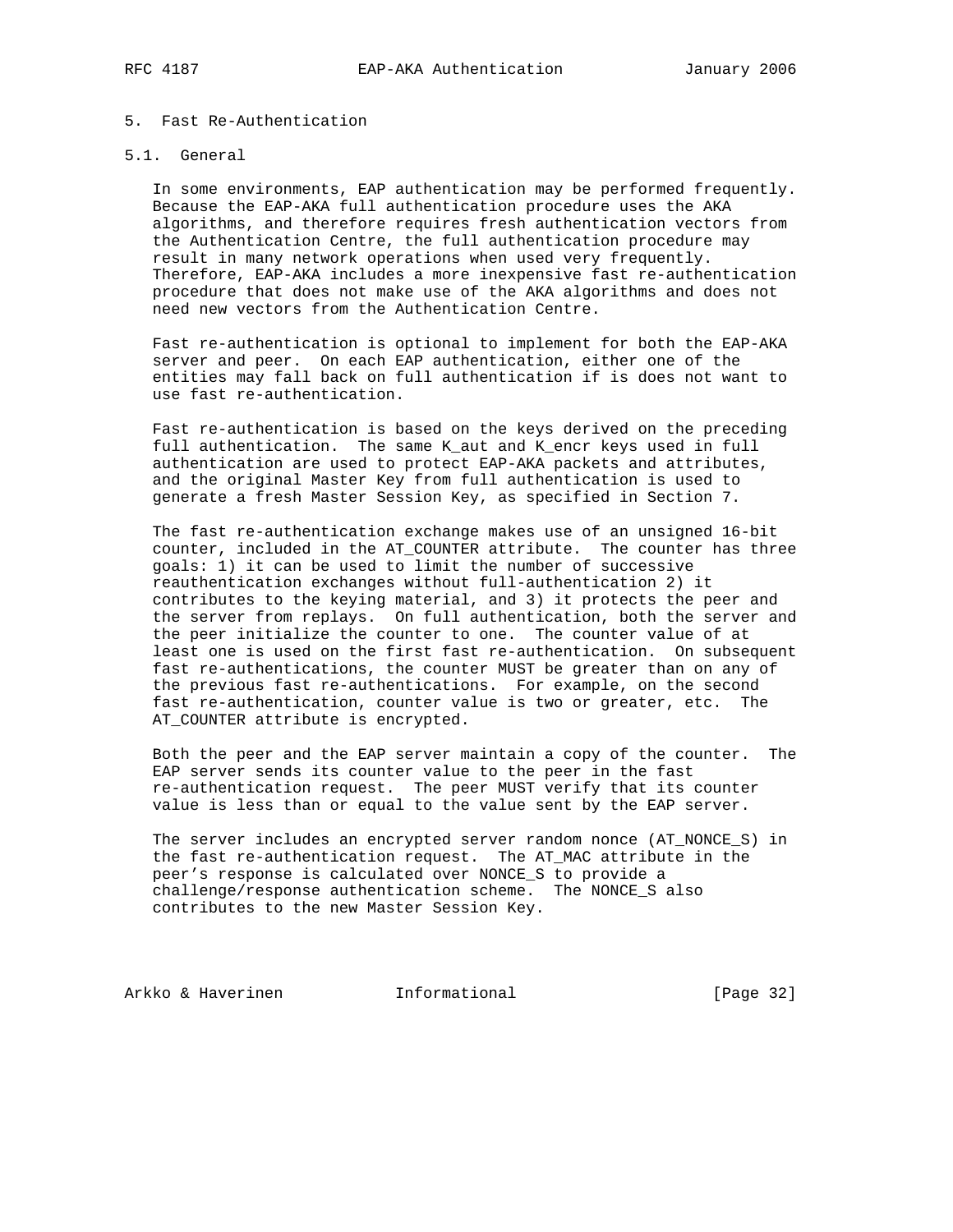Both the peer and the server SHOULD have an upper limit for the number of subsequent fast re-authentications allowed before a full authentication needs to be performed. Because a 16-bit counter is used in fast re-authentication, the theoretical maximum number of re-authentications is reached when the counter value reaches FFFF hexadecimal. In order to use fast re-authentication, the peer and the EAP server need to store the following values: Master Key, latest counter value and the next fast re-authentication identity. K\_aut and K\_encr may either be stored or derived again from MK. The server may also need to store the permanent identity of the user.

# 5.2. Comparison to AKA

 When analyzing the fast re-authentication exchange, it may be helpful to compare it with the 3rd generation Authentication and Key Agreement (AKA) exchange used on full authentication. The counter corresponds to the AKA sequence number, NONCE\_S corresponds to RAND, the AT\_MAC in EAP-Request/AKA-Reauthentication corresponds to AUTN, the AT\_MAC in EAP-Response/AKA-Reauthentication corresponds to RES, AT\_COUNTER\_TOO\_SMALL corresponds to AUTS, and encrypting the counter corresponds to the usage of the Anonymity Key. Also, the key generation on fast re-authentication, with regard to random or fresh material, is similar to AKA -- the server generates the NONCE\_S and counter values, and the peer only verifies that the counter value is fresh.

 It should also be noted that encrypting the AT\_NONCE\_S, AT\_COUNTER, or AT COUNTER TOO SMALL attributes is not important to the security of the fast re-authentication exchange.

# 5.3. Fast Re-Authentication Identity

 The fast re-authentication procedure makes use of separate re-authentication user identities. Pseudonyms and the permanent identity are reserved for full authentication only. If a fast re-authentication identity is lost and the network does not recognize it, the EAP server can fall back on full authentication. If the EAP server supports fast re-authentication, it MAY include the skippable AT\_NEXT\_REAUTH\_ID attribute in the encrypted data of EAP- Request/- AKA-Challenge message. This attribute contains a new re-authentication identity for the next fast re-authentication. The attribute also works as a capability flag that indicates that the server supports fast re-authentication and that the server wants to continue using fast re-authentication within the current context. The peer MAY ignore this attribute, in which case it will use full authentication next time. If the peer wants to use fast re-authentication, it uses this fast re-authentication identity on next authentication. Even if the peer has a fast re-authentication

Arkko & Haverinen 1nformational [Page 33]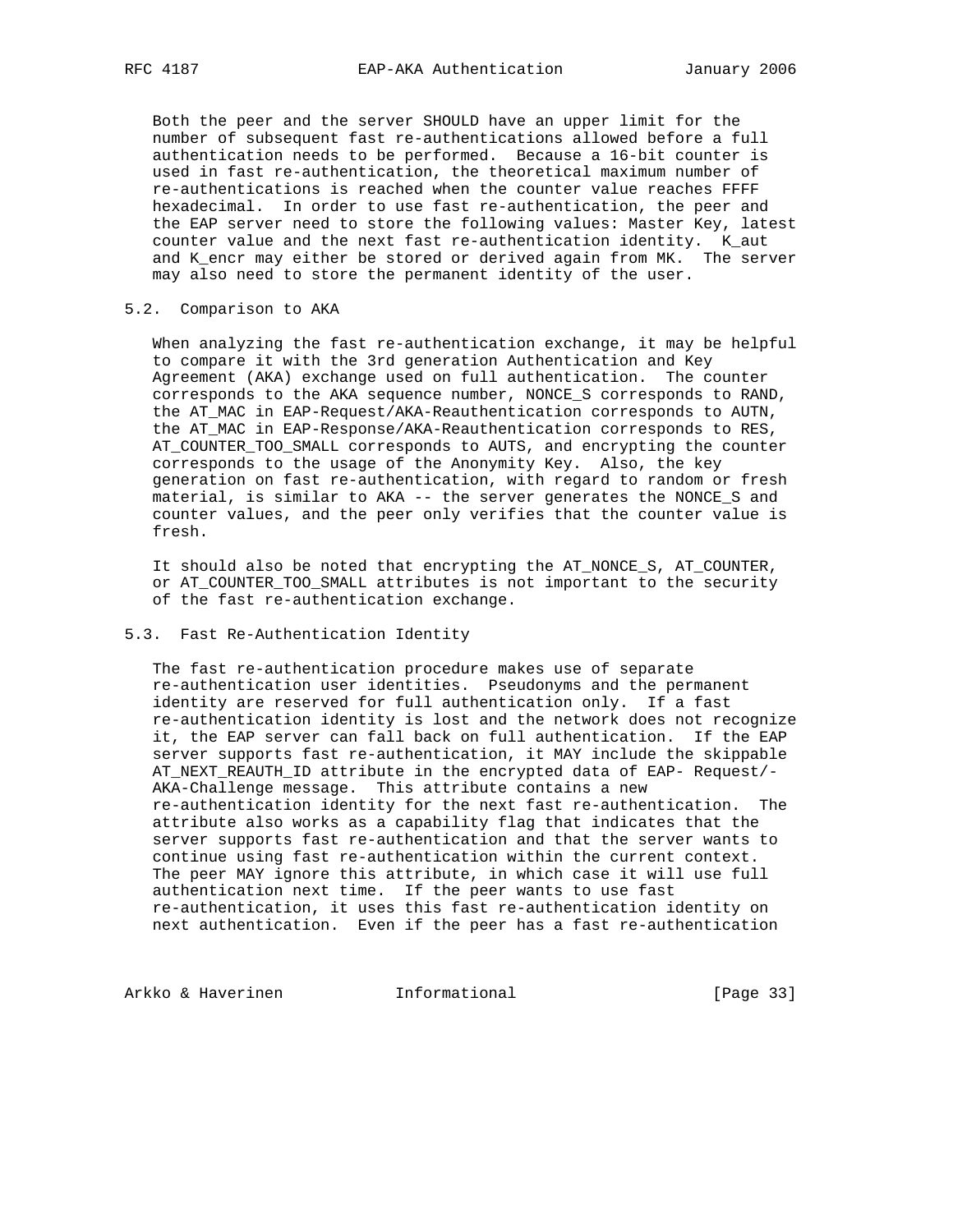identity, the peer MAY discard the re-authentication identity and use a pseudonym or the permanent identity instead, in which case full authentication MUST be performed. If the EAP server does not include the AT NEXT REAUTH ID in the encrypted data of EAP-Request/AKA-Challenge or EAP-Request/AKA-Reauthentication, then the peer MUST discard its current fast re-authentication state information and perform a full authentication next time.

 In environments where a realm portion is needed in the peer identity, the fast re-authentication identity received in AT\_NEXT\_REAUTH\_ID MUST contain both a username portion and a realm portion, as per the NAI format. The EAP Server can choose an appropriate realm part in order to have the AAA infrastructure route subsequent fast re-authentication-related requests to the same AAA server. For example, the realm part MAY include a portion that is specific to the AAA server. Hence, it is sufficient to store the context required for fast re-authentication in the AAA server that performed the full authentication.

 The peer MAY use the fast re-authentication identity in the EAP-Response/Identity packet or, in response to the server's AT\_ANY\_ID\_REQ attribute, the peer MAY use the fast re-authentication identity in the AT\_IDENTITY attribute of the EAP-Response/ AKA-Identity packet.

 The peer MUST NOT modify the username portion of the fast re-authentication identity, but the peer MAY modify the realm portion or replace it with another realm portion. The peer might need to modify the realm in order to influence the AAA routing, for example, to make sure that the correct server is reached. It should be noted that sharing the same fast re-authentication key among several servers may have security risks, so changing the realm portion of the NAI in order to change the EAP server is not desirable.

 Even if the peer uses a fast re-authentication identity, the server may want to fall back on full authentication, for example, because the server does not recognize the fast re-authentication identity or does not want to use fast re-authentication. If the server was able to decode the fast re-authentication identity to the permanent identity, the server issues the EAP-Request/AKA-Challenge packet to initiate full authentication. If the server was not able to recover the peer's identity from the fast re-authentication identity, the server starts the full authentication procedure by issuing an EAP-Request/AKA-Identity packet. This packet always starts a full authentication sequence if it does not include the AT\_ANY\_ID\_REQ attribute.

Arkko & Haverinen 1nformational 1998 [Page 34]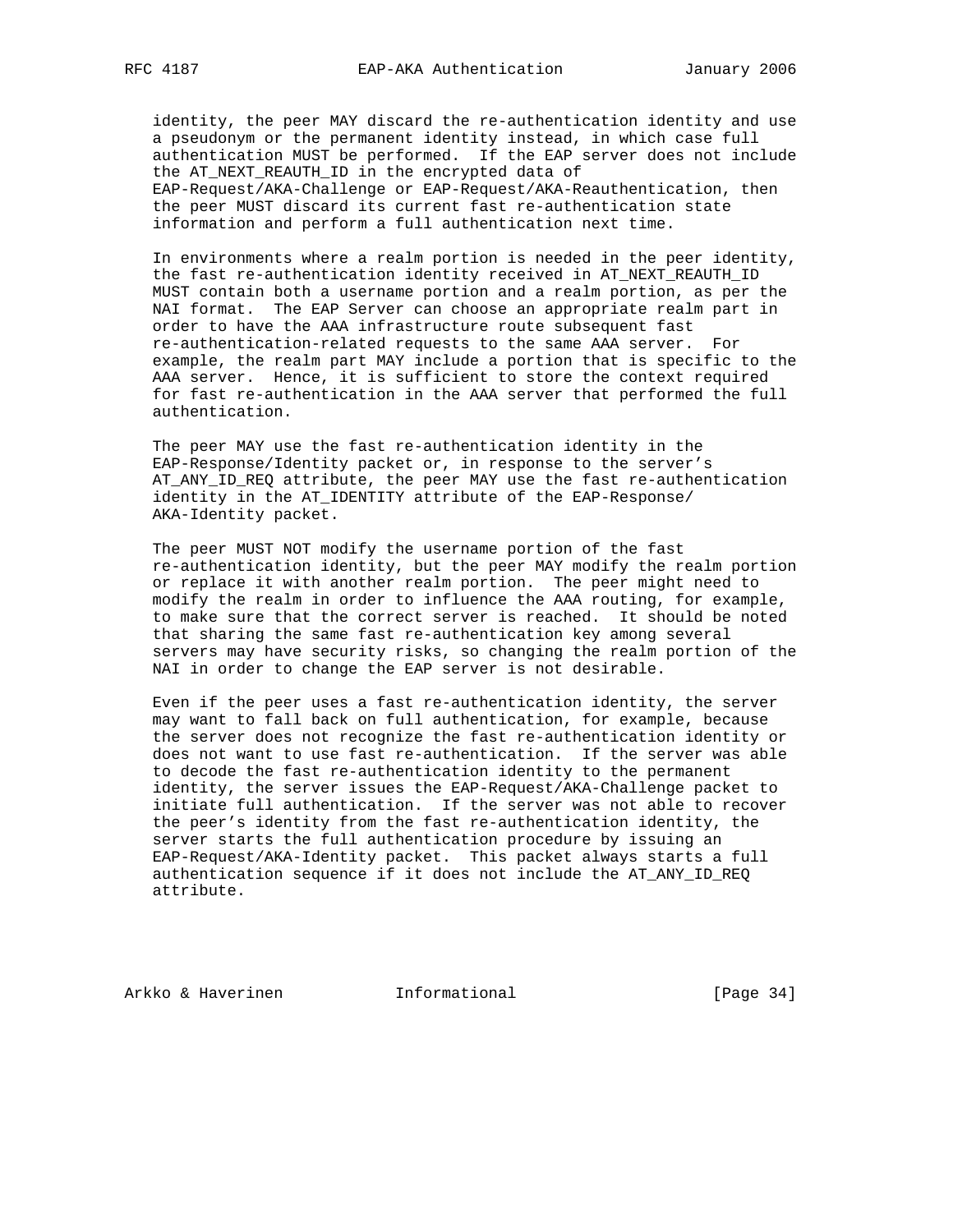# 5.4. Fast Re-Authentication Procedure

 Figure 10 illustrates the fast re-authentication procedure. In this example, the optional protected success indication is not used. Encrypted attributes are denoted with '\*'. The peer uses its fast re-authentication identity in the EAP-Response/Identity packet. As discussed above, an alternative way to communicate the fast re-authentication identity to the server is for the peer to use the AT\_IDENTITY attribute in the EAP-Response/AKA-Identity message. This latter case is not illustrated in the figure below, and it is only possible when the server requests that the peer send its identity by including the AT\_ANY\_ID\_REQ attribute in the EAP-Request/AKA-Identity packet.

 If the server recognizes the identity as a valid fast re-authentication identity, and if the server agrees to use fast re-authentication, then the server sends the EAP- Request/AKA- Reauthentication packet to the peer. This packet MUST include the encrypted AT\_COUNTER attribute, with a fresh counter value, the encrypted AT\_NONCE\_S attribute that contains a random number chosen by the server, the AT\_ENCR\_DATA and the AT\_IV attributes used for encryption, and the AT\_MAC attribute that contains a message authentication code over the packet. The packet MAY also include an encrypted AT\_NEXT\_REAUTH\_ID attribute that contains the next fast re-authentication identity.

 Fast re-authentication identities are one-time identities. If the peer does not receive a new fast re-authentication identity, it MUST use either the permanent identity or a pseudonym identity on the next authentication to initiate full authentication.

 The peer verifies that AT\_MAC is correct and that the counter value is fresh (greater than any previously used value). The peer MAY save the next fast re-authentication identity from the encrypted AT\_NEXT\_REAUTH\_ID for next time. If all checks are successful, the peer responds with the EAP-Response/AKA-Reauthentication packet, including the AT\_COUNTER attribute with the same counter value and the AT\_MAC attribute.

The server verifies the AT MAC attribute and also verifies that the counter value is the same that it used in the EAP-Request/AKA-Reauthentication packet. If these checks are successful, the fast re-authentication has succeeded and the server sends the EAP-Success packet to the peer.

 If protected success indications (Section 6.2) were used, the EAP-Success packet would be preceded by an EAP-AKA notification round.

Arkko & Haverinen 1nformational [Page 35]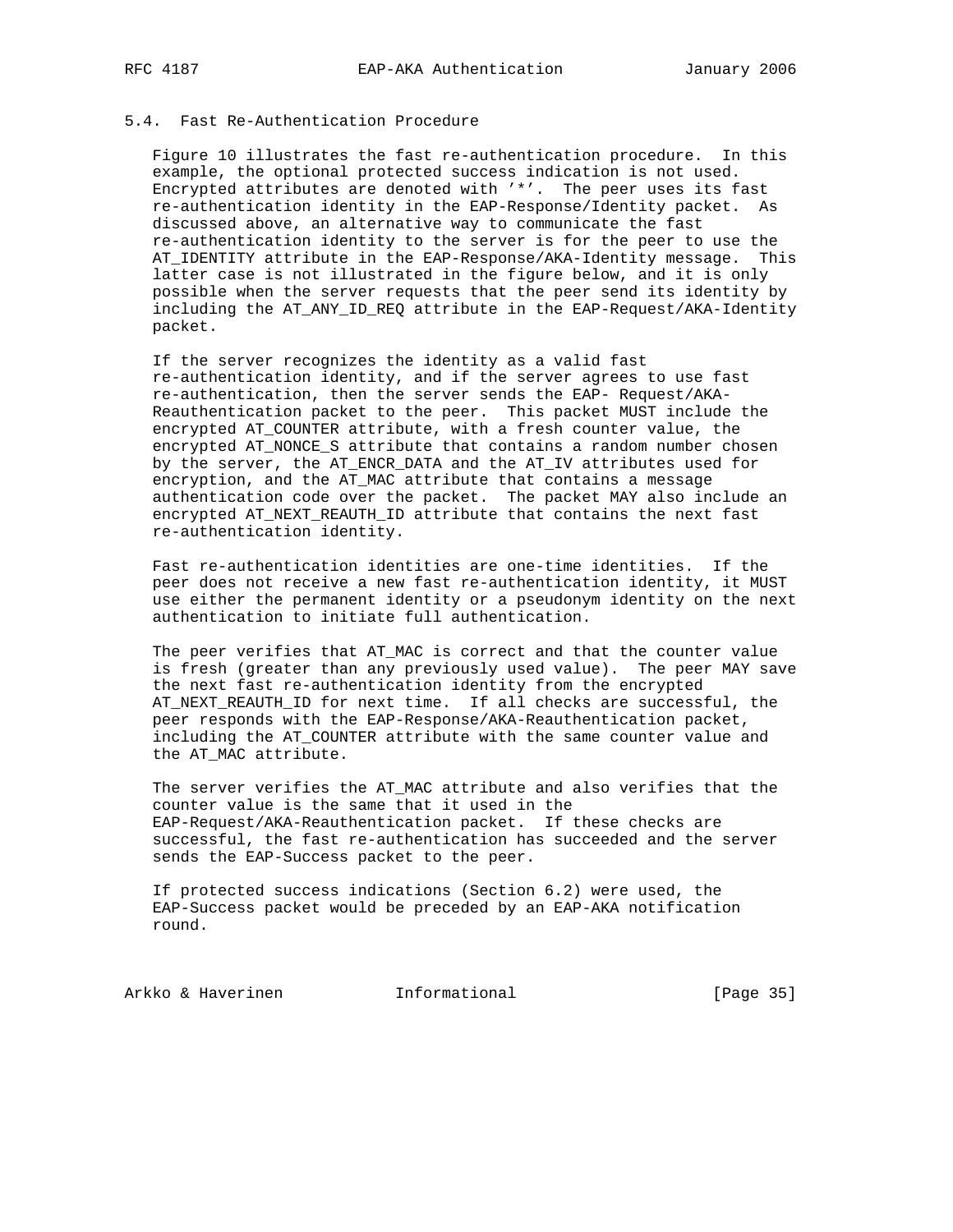Peer Authenticator Authenticator | | EAP-Request/Identity |<------------------------------------------------------| | | EAP-Response/Identity (Includes a fast re-authentication identity) |------------------------------------------------------>| | +--------------------------------+ | Server recognizes the identity |  $\vert$   $\vert$  and agrees on using fast  $\vert$  | | re-authentication | | +--------------------------------+ EAP-Request/AKA-Reauthentication | (AT\_IV, AT\_ENCR\_DATA, \*AT\_COUNTER, | | \*AT\_NONCE\_S, \*AT\_NEXT\_REAUTH\_ID, AT\_MAC) | |<------------------------------------------------------| | | in the second control of the second control of the second control of the second control of the second control o in the second control of the second control of the second control of the second control of the second control o in the second control of the second control of the second control of the second control of the second control o in the second control of the second control of the second control of the second control of the second control o | | +-----------------------------------------------+ | | Peer verifies  $AT_MAC$  and the freshness of  $|$ the counter. Peer MAY store the new re- | authentication identity for next re-auth. | | +-----------------------------------------------+ | | | | EAP-Response/AKA-Reauthentication | | (AT\_IV, AT\_ENCR\_DATA, \*AT\_COUNTER with same value, | | AT\_MAC) | |------------------------------------------------------>| | +--------------------------------+ | | Server verifies AT\_MAC and |  $|$  the counter | +--------------------------------+ | EAP-Success | |<------------------------------------------------------| | |



Arkko & Haverinen 1nformational (Page 36)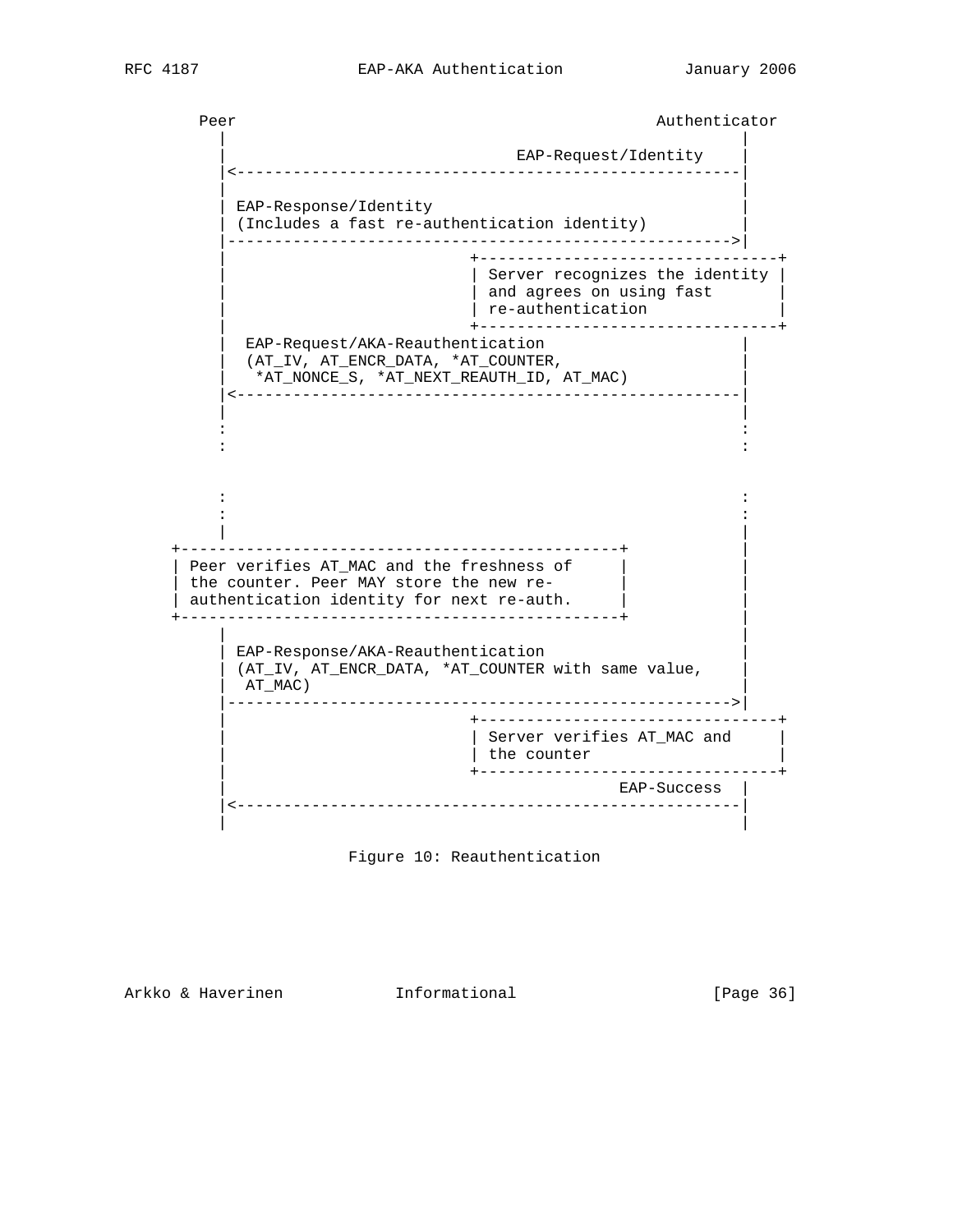5.5. Fast Re-Authentication Procedure when Counter is Too Small

 If the peer does not accept the counter value of EAP-Request/ AKA-Reauthentication, it indicates the counter synchronization problem by including the encrypted AT\_COUNTER\_TOO\_SMALL in EAP-Response/AKA-Reauthentication. The server responds with EAP-Request/AKA-Challenge to initiate a normal full authentication procedure. This is illustrated in Figure 11. Encrypted attributes are denoted with '\*'.

Peer Authenticator Authenticator EAP-Request/AKA-Identity | (AT\_ANY\_ID\_REQ) | |<------------------------------------------------------| | | | EAP-Response/AKA-Identity | | (AT\_IDENTITY) | (Includes a fast re-authentication identity) |------------------------------------------------------>| | | EAP-Request/AKA-Reauthentication (AT\_IV, AT\_ENCR\_DATA, \*AT\_COUNTER, | \*AT\_NONCE\_S, \*AT\_NEXT\_REAUTH\_ID, AT\_MAC) | |<------------------------------------------------------| +-----------------------------------------------+ | | AT\_MAC is valid but the counter is not fresh. | | +-----------------------------------------------+ | | EAP-Response/AKA-Reauthentication | | (AT\_IV, AT\_ENCR\_DATA, \*AT\_COUNTER\_TOO\_SMALL, |  $\vert$  \*AT\_COUNTER, AT\_MAC )  $\vert$  |------------------------------------------------------>| | +----------------------------------------------+ | Server verifies AT MAC but detects | | That peer has included AT\_COUNTER\_TOO\_SMALL| | +----------------------------------------------+ EAP-Request/AKA-Challenge | |<------------------------------------------------------| +---------------------------------------------------------------+ Normal full authentication follows. +---------------------------------------------------------------+ | |

Figure 11: Fast re-authentication counter too small

 In the figure above, the first three messages are similar to the basic fast re-authentication case. When the peer detects that the counter value is not fresh, it includes the AT\_COUNTER\_TOO\_SMALL attribute in EAP-Response/AKA-Reauthentication. This attribute

Arkko & Haverinen Informational [Page 37]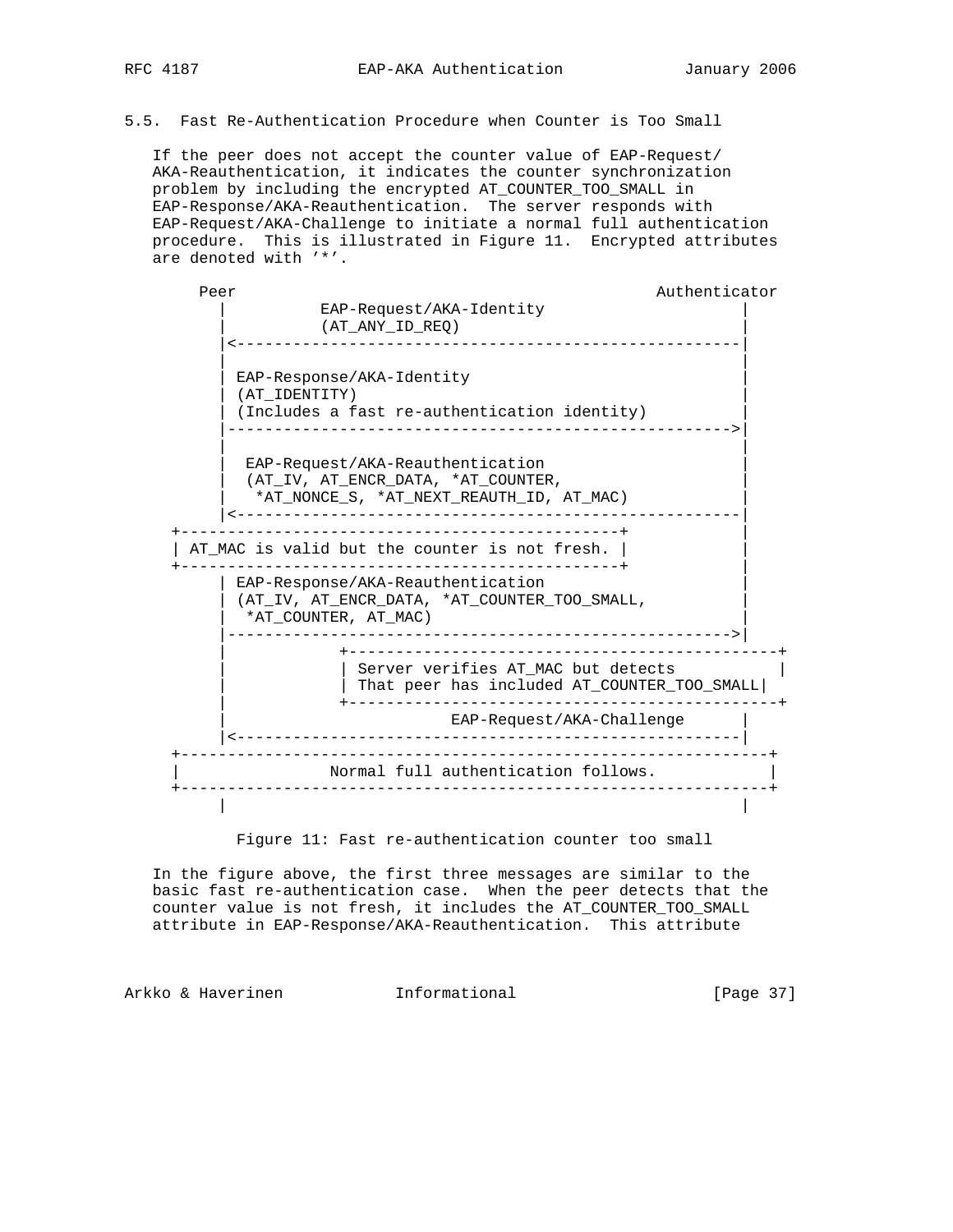doesn't contain any data but it is a request for the server to initiate full authentication. In this case, the peer MUST ignore the contents of the server's AT\_NEXT\_REAUTH\_ID attribute.

 On receipt of AT\_COUNTER\_TOO\_SMALL, the server verifies AT\_MAC and verifies that AT\_COUNTER contains the same counter value as in the EAP-Request/AKA-Reauthentication packet. If not, the server terminates the authentication exchange by sending the EAP-Request/AKA-Notification packet with AT\_NOTIFICATION code "General failure" (16384). If all checks on the packet are successful, the server transmits an EAP-Request/AKA-Challenge packet and the full authentication procedure is performed as usual. Because the server already knows the subscriber identity, it MUST NOT use the EAP-Request/AKA-Identity packet to request the identity.

 It should be noted that in this case, peer identity is only transmitted in the AT\_IDENTITY attribute at the beginning of the whole EAP exchange. The fast re-authentication identity used in this AT\_IDENTITY attribute will be used in key derivation (see Section 7).

#### 6. EAP-AKA Notifications

### 6.1. General

 EAP-AKA does not prohibit the use of the EAP Notifications as specified in [RFC3748]. EAP Notifications can be used at any time in the EAP-AKA exchange. It should be noted that EAP-AKA does not protect EAP Notifications. EAP-AKA also specifies method-specific EAP-AKA notifications, which are protected in some cases.

 The EAP server can use EAP-AKA notifications to convey notifications and result indications (Section 6.2) to the peer.

 The server MUST use notifications in cases discussed in Section 6.3.2. When the EAP server issues an EAP-Request/AKA-Notification packet to the peer, the peer MUST process the notification packet. The peer MAY show a notification message to the user and the peer MUST respond to the EAP server with an EAP-Response/AKA-Notification packet, even if the peer did not recognize the notification code.

 An EAP-AKA full authentication exchange or a fast re-authentication exchange MUST NOT include more than one EAP-AKA notification round.

 The notification code is a 16-bit number. The most significant bit is called the Success bit (S bit). The S bit specifies whether the notification implies failure. The code values with the S bit set to zero (code values 0...32767) are used on unsuccessful cases. The

Arkko & Haverinen 1nformational 1999 [Page 38]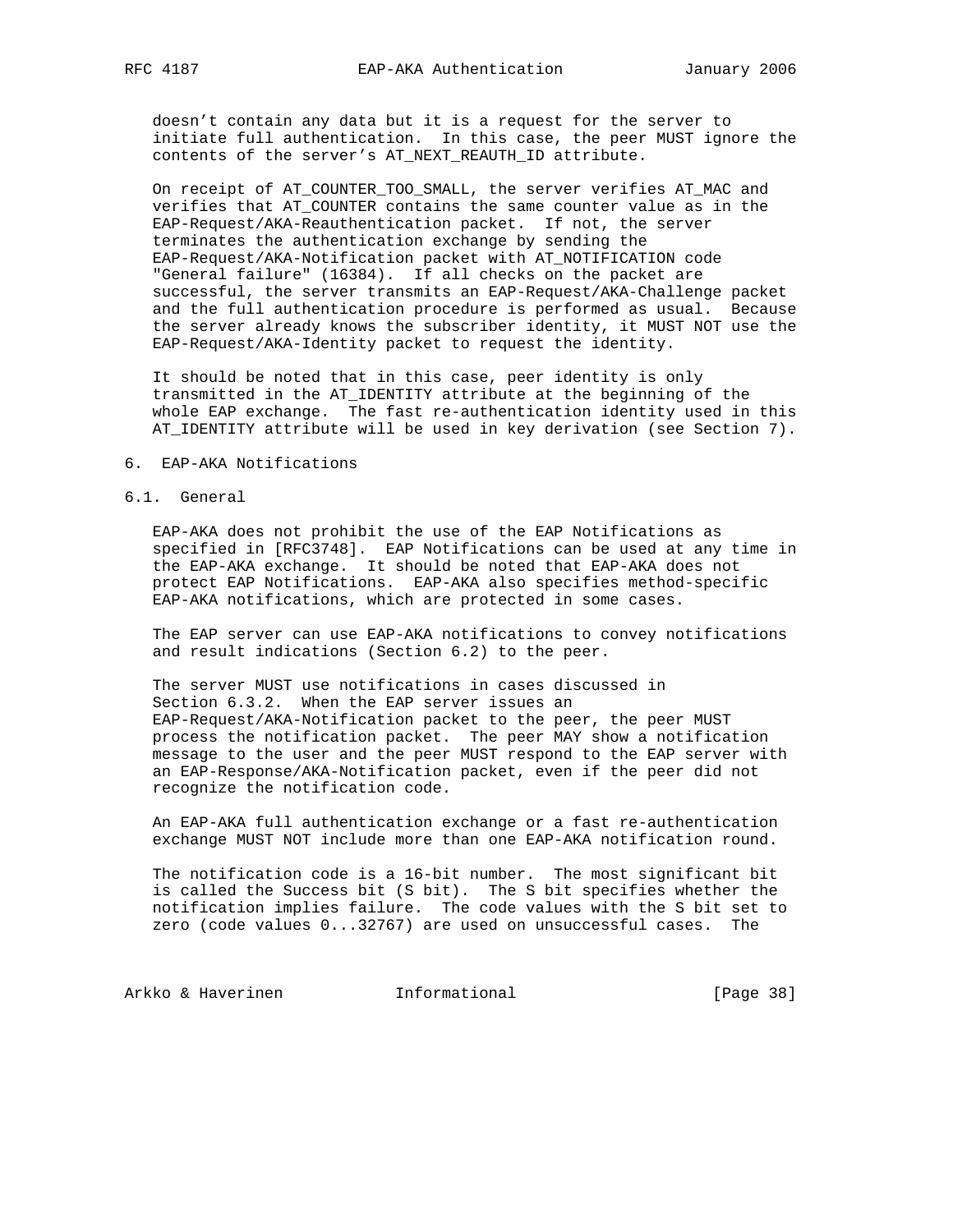receipt of a notification code from this range implies failed EAP exchange, so the peer can use the notification as a failure indication. After receiving the EAP-Response/AKA-Notification for these notification codes, the server MUST send the EAP-Failure packet.

 The receipt of a notification code with the S bit set to one (values 32768...65536) does not imply failure. Notification code "Success" (32768) has been reserved as a general notification code to indicate successful authentication.

 The second most significant bit of the notification code is called the Phase bit (P bit). It specifies at which phase of the EAP-AKA exchange the notification can be used. If the P bit is set to zero, the notification can only be used after a successful EAP/AKA- Challenge round in full authentication or a successful EAP/AKA- Reauthentication round in re-authentication. A re-authentication round is considered successful only if the peer has successfully verified AT\_MAC and AT\_COUNTER attributes, and does not include the AT\_COUNTER\_TOO\_SMALL attribute in EAP-Response/AKA-Reauthentication.

 If the P bit is set to one, the notification can only by used before the EAP/AKA-Challenge round in full authentication or before the EAP/AKA-Reauthentication round in reauthentication. These notifications can only be used to indicate various failure cases. In other words, if the P bit is set to one, then the S bit MUST be set to zero.

 Section 9.10 and Section 9.11 specify what other attributes must be included in the notification packets.

 Some of the notification codes are authorization related and hence not usually considered as part of the responsibility of an EAP method. However, they are included as part of EAP-AKA because there are currently no other ways to convey this information to the user in a localizable way, and the information is potentially useful for the user. An EAP-AKA server implementation may decide never to send these EAP-AKA notifications.

# 6.2. Result Indications

 As discussed in Section 6.3, the server and the peer use explicit error messages in all error cases. If the server detects an error after successful authentication, the server uses an EAP-AKA notification to indicate failure to the peer. In this case, the result indication is integrity and replay protected.

Arkko & Haverinen 1nformational 1991 [Page 39]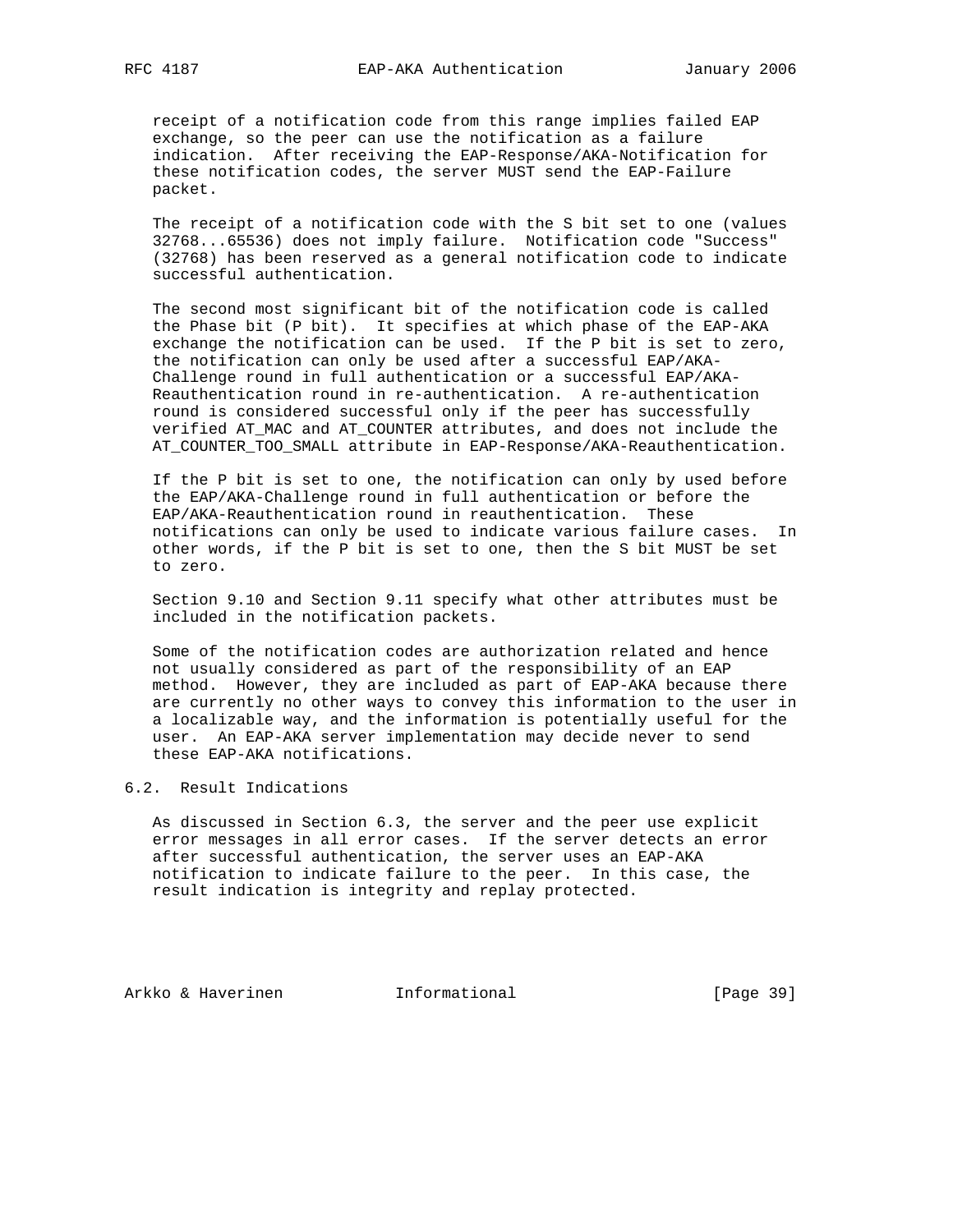By sending an EAP-Response/AKA-Challenge packet or an EAP-Response/AKA-Reauthentication packet (without AT\_COUNTER\_TOO\_SMALL), the peer indicates that it has successfully authenticated the server and that the peer's local policy accepts the EAP exchange. In other words, these packets are implicit success indications from the peer to the server.

 EAP-AKA also supports optional protected success indications from the server to the peer. If the EAP server wants to use protected success indications, it includes the AT\_RESULT\_IND attribute in the EAP-Request/AKA-Challenge or the EAP-Request/AKA-Reauthentication packet. This attribute indicates that the EAP server would like to use result indications in both successful and unsuccessful cases. If the peer also wants this, the peer includes AT\_RESULT\_IND in EAP-Response/AKA-Challenge or EAP-Response/AKA-Reauthentication. The peer MUST NOT include AT\_RESULT\_IND if it did not receive AT\_RESULT\_IND from the server. If both the peer and the server used AT\_RESULT\_IND, then the EAP exchange is not complete yet, but an EAP-AKA notification round will follow. The following EAP-AKA notification may indicate either failure or success.

 Success indications with the AT\_NOTIFICATION code "Success" (32768) can only be used if both the server and the peer indicate they want to use them with AT\_RESULT\_IND. If the server did not include AT\_RESULT\_IND in the EAP-Request/AKA-Challenge or EAP-Request/AKA-Reauthentication packet, or if the peer did not include AT\_RESULT\_IND in the corresponding response packet, then the server MUST NOT use protected success indications.

 Because the server uses the AT\_NOTIFICATION code "Success" (32768) to indicate that the EAP exchange has completed successfully, the EAP exchange cannot fail when the server processes the EAP-AKA response to this notification. Hence, the server MUST ignore the contents of the EAP-AKA response it receives to the EAP-Request/AKA-Notification with this code. Regardless of the contents of the EAP-AKA response, the server MUST send EAP-Success as the next packet.

# 6.3. Error Cases

 This section specifies the operation of the peer and the server in error cases. The subsections below require the EAP-AKA peer and server to send an error packet (EAP-Response/AKA-Client-Error, EAP-Response/AKA-Authentication-Reject or EAP-Response/AKA-Synchronization-Failure from the peer and EAP-Request/AKA-Notification from the server) in error cases. However, implementations SHOULD NOT rely upon the correct error reporting behavior of the peer, authenticator, or server. It is possible for error messages and other messages to be lost in transit,

Arkko & Haverinen 1nformational [Page 40]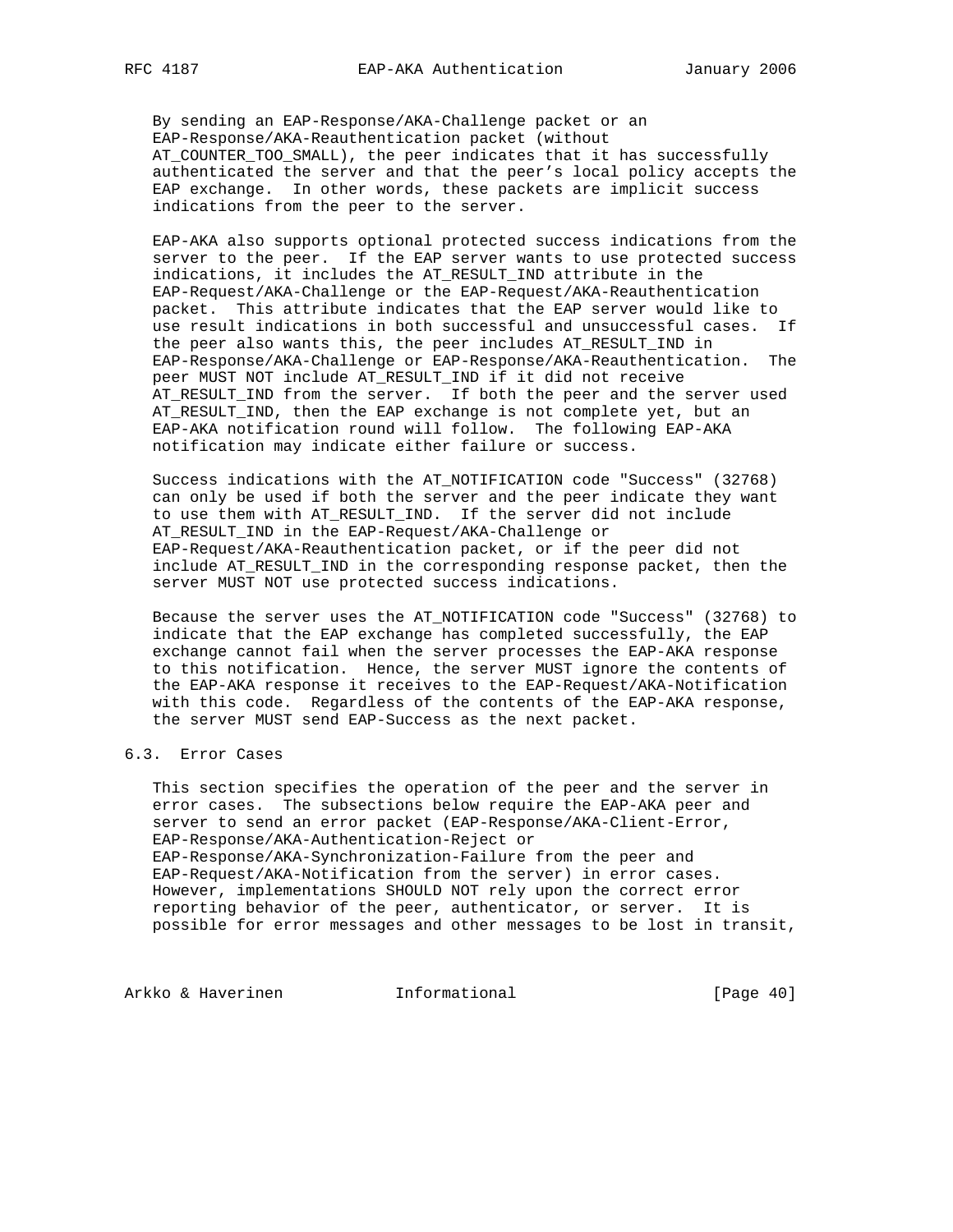or for a malicious participant to attempt to consume resources by not issuing error messages. Both the peer and the EAP server SHOULD have a mechanism to clean up state even if an error message or EAP-Success is not received after a timeout period.

# 6.3.1. Peer Operation

 Two special error messages have been specified for error cases that are related to the processing of the AKA AUTN parameter, as described in Section 3: (1) if the peer does not accept AUTN, the peer responds with EAP-Response/AKA-Authentication-Reject (Section 9.5), and the server issues EAP-Failure, and (2) if the peer detects that the sequence number in AUTN is not correct, the peer responds with EAP-Response/AKA-Synchronization-Failure (Section 9.6), and the server proceeds with a new EAP-Request/AKA-Challenge.

 In other error cases, when an EAP-AKA peer detects an error in a received EAP-AKA packet, the EAP-AKA peer responds with the EAP-Response/AKA-Client-Error packet. In response to the EAP-Response/AKA-Client-Error, the EAP server MUST issue the EAP-Failure packet, and the authentication exchange terminates.

 By default, the peer uses the client error code 0, "unable to process packet". This error code is used in the following cases:

- o EAP exchange is not acceptable according to the peer's local policy.
- o The peer is not able to parse the EAP request, i.e., the EAP request is malformed.
- o The peer encountered a malformed attribute.
- o Wrong attribute types or duplicate attributes have been included in the EAP request.
- o A mandatory attribute is missing.
- o Unrecognized non-skippable attribute.
- o Unrecognized or unexpected EAP-AKA Subtype in the EAP request.
- o Invalid AT\_MAC. The peer SHOULD log this event.
- o Invalid AT\_CHECKCODE. The peer SHOULD log this event.
- o Invalid pad bytes in AT\_PADDING.
- o The peer does not want to process AT\_PERMANENT\_ID\_REQ.

# 6.3.2. Server Operation

 If an EAP-AKA server detects an error in a received EAP-AKA response, the server MUST issue the EAP-Request/AKA-Notification packet with an AT\_NOTIFICATION code that implies failure. By default, the server uses one of the general failure codes ("General failure after authentication" (0) or "General failure" (16384)). The choice

Arkko & Haverinen 1nformational [Page 41]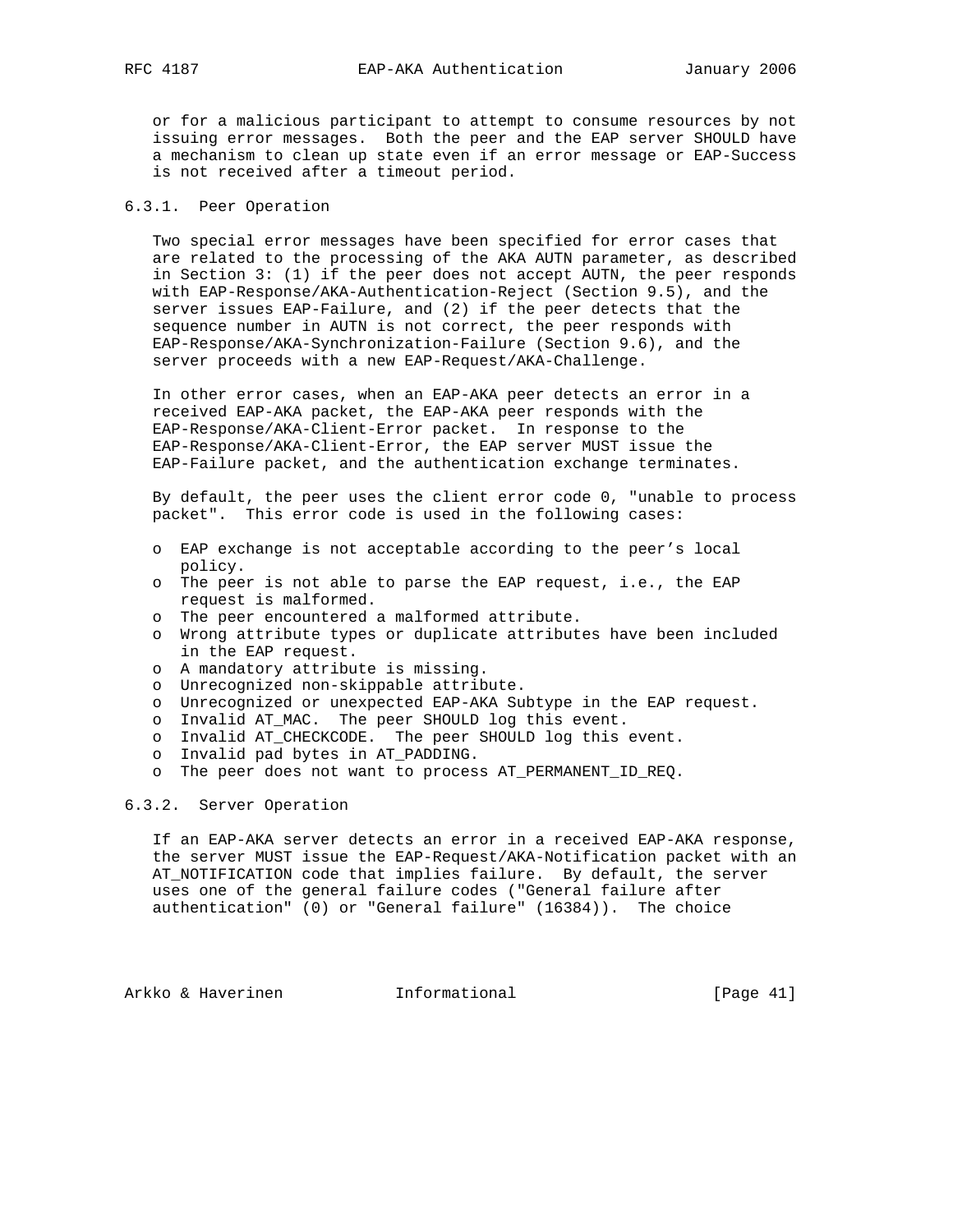between these two codes depends on the phase of the EAP-AKA exchange, see Section 6. The error cases when the server issues an EAP-Request/AKA-Notification that implies failure include the following:

- o The server is not able to parse the peer's EAP response.
- o The server encounters a malformed attribute, a non-recognized non-skippable attribute, or a duplicate attribute.
- o A mandatory attribute is missing or an invalid attribute was included.
- o Unrecognized or unexpected EAP-AKA Subtype in the EAP Response.
- o Invalid AT\_MAC. The server SHOULD log this event.
- o Invalid AT\_CHECKCODE. The server SHOULD log this event.
- o Invalid AT\_COUNTER.

## 6.3.3. EAP-Failure

The EAP-AKA server sends EAP-Failure in three cases:

- 1. In response to an EAP-Response/AKA-Client-Error packet the server has received from the peer, or
- 2. In response to an EAP-Response/AKA-Authentication-Reject packet the server has received from the peer, or
- 3. Following an EAP-AKA notification round, when the AT\_NOTIFICATION code implies failure.

 The EAP-AKA server MUST NOT send EAP-Failure in other cases than these three. However, it should be noted that even though the EAP-AKA server would not send an EAP-Failure, an authorization decision that happens outside EAP-AKA, such as in the AAA server or in an intermediate AAA proxy, may result in a failed exchange.

 The peer MUST accept the EAP-Failure packet in case 1), case 2), and case 3) above. The peer SHOULD silently discard the EAP-Failure packet in other cases.

# 6.3.4. EAP-Success

 On full authentication, the server can only send EAP-Success after the EAP/AKA-Challenge round. The peer MUST silently discard any EAP-Success packets if they are received before the peer has successfully authenticated the server and sent the EAP-Response/AKA-Challenge packet.

Arkko & Haverinen 1nformational [Page 42]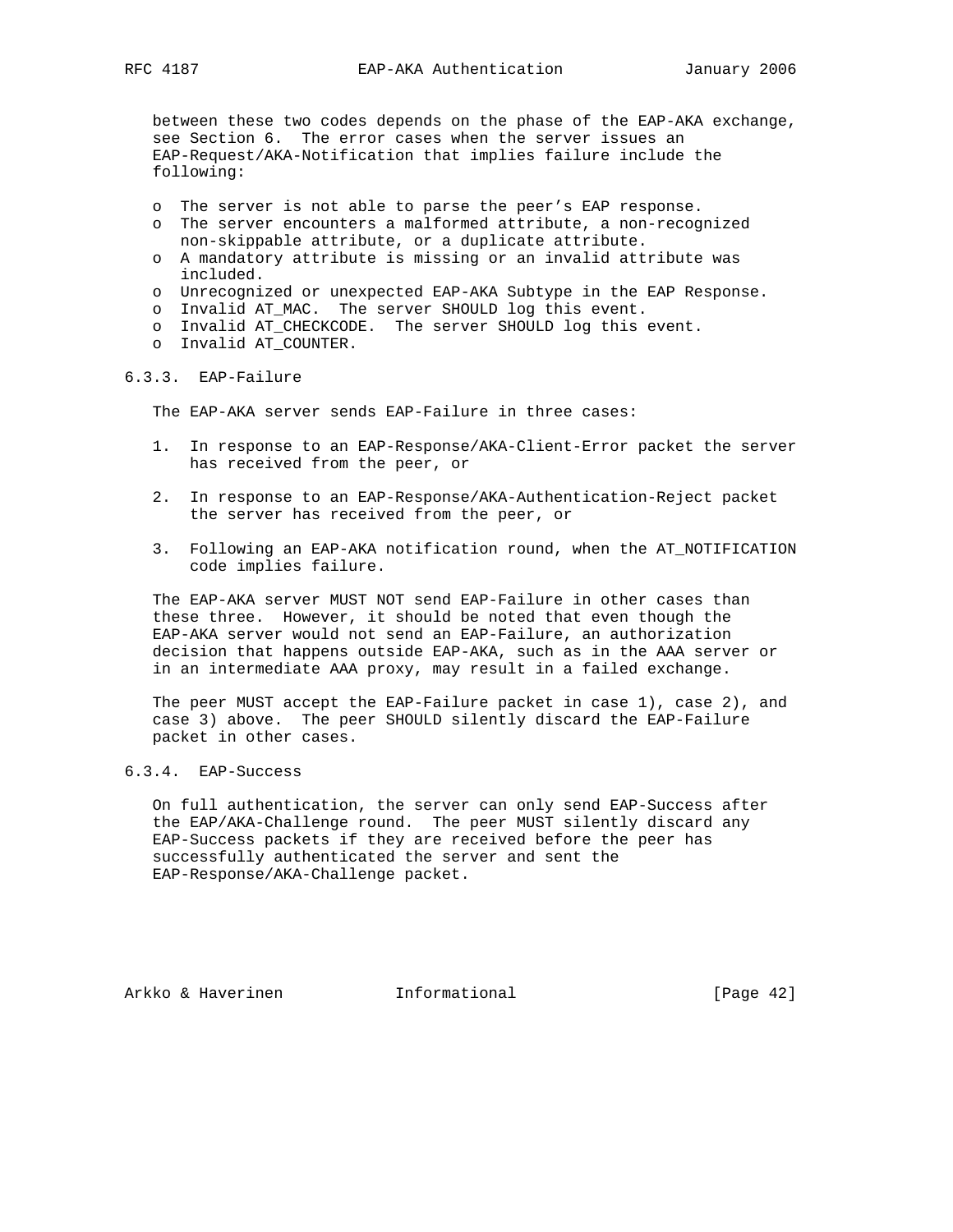If the peer did not indicate that it wants to use protected success indications with AT\_RESULT\_IND (as discussed in Section 6.2) on full authentication, then the peer MUST accept EAP-Success after a successful EAP/AKA-Challenge round.

 If the peer indicated that it wants to use protected success indications with AT\_RESULT\_IND (as discussed in Section 6.2), then the peer MUST NOT accept EAP-Success after a successful EAP/ AKA-Challenge round. In this case, the peer MUST only accept EAP-Success after receiving an EAP-AKA Notification with the AT\_NOTIFICATION code "Success" (32768).

 On fast re-authentication, EAP-Success can only be sent after the EAP/AKA-Reauthentication round. The peer MUST silently discard any EAP-Success packets if they are received before the peer has successfully authenticated the server and sent the EAP-Response/AKA-Reauthentication packet.

 If the peer did not indicate that it wants to use protected success indications with AT\_RESULT\_IND (as discussed in Section 6.2) on fast re-authentication, then the peer MUST accept EAP-Success after a successful EAP/AKA-Reauthentication round.

 If the peer indicated that it wants to use protected success indications with AT\_RESULT\_IND (as discussed in Section 6.2), then the peer MUST NOT accept EAP-Success after a successful EAP/AKA- Reauthentication round. In this case, the peer MUST only accept EAP-Success after receiving an EAP-AKA Notification with the AT\_NOTIFICATION code "Success" (32768).

 If the peer receives an EAP-AKA notification (Section 6) that indicates failure, then the peer MUST no longer accept the EAP-Success packet, even if the server authentication was successfully completed.

7. Key Generation

This section specifies how keying material is generated.

 On EAP-AKA full authentication, a Master Key (MK) is derived from the underlying AKA values (CK and IK keys), and the identity, as follows.

 $MK = SHA1(Identity|IK|CK)$ 

 In the formula above, the "|" character denotes concatenation. Identity denotes the peer identity string without any terminating null characters. It is the identity from the last AT\_IDENTITY attribute sent by the peer in this exchange, or, if AT\_IDENTITY was

Arkko & Haverinen 1nformational (Page 43)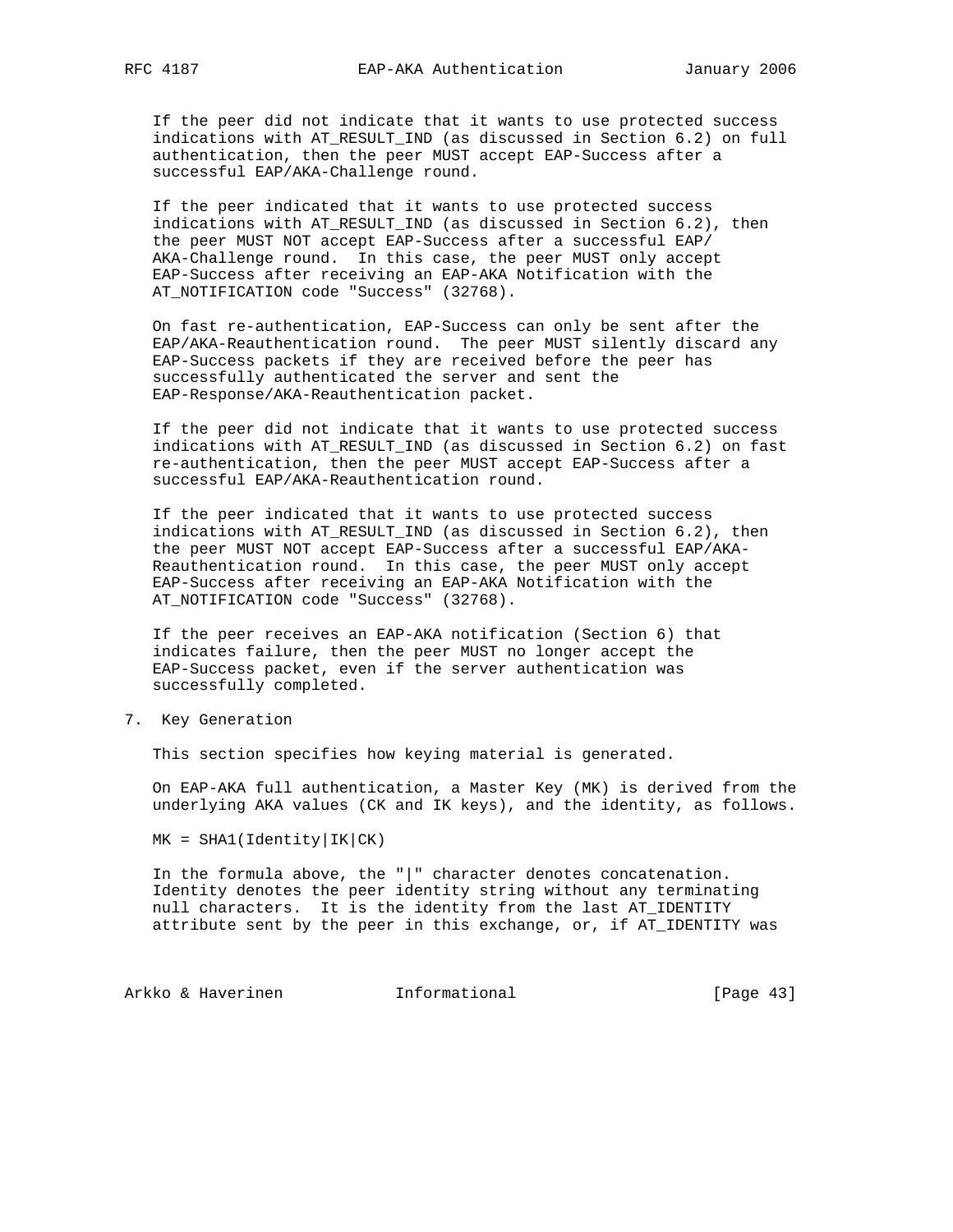not used, the identity from the EAP-Response/Identity packet. The identity string is included as-is, without any changes. As discussed in Section 4.1.2.2, relying on EAP-Response/Identity for conveying the EAP-AKA peer identity is discouraged, and the server SHOULD use the EAP-AKA method-specific identity attributes. The hash function SHA-1 is specified in [SHA-1].

 The Master Key is fed into a Pseudo-Random number Function (PRF), which generates separate Transient EAP Keys (TEKs) for protecting EAP-AKA packets, as well as a Master Session Key (MSK) for link layer security and an Extended Master Session Key (EMSK) for other purposes. On fast re-authentication, the same TEKs MUST be used for protecting EAP packets, but a new MSK and a new EMSK MUST be derived from the original MK and from new values exchanged in the fast re-authentication.

 EAP-AKA requires two TEKs for its own purposes: the authentication key K\_aut, to be used with the AT\_MAC attribute, and the encryption key K\_encr, to be used with the AT\_ENCR\_DATA attribute. The same K\_aut and K\_encr keys are used in full authentication and subsequent fast re-authentications.

 Key derivation is based on the random number generation specified in NIST Federal Information Processing Standards (FIPS) Publication 186-2 [PRF]. The pseudo-random number generator is specified in the change notice 1 (2001 October 5) of [PRF] (Algorithm 1). As specified in the change notice (page 74), when Algorithm 1 is used as a general-purpose pseudo-random number generator, the "mod q" term in step 3.3 is omitted. The function G used in the algorithm is constructed via Secure Hash Standard as specified in Appendix 3.3 of the standard. It should be noted that the function G is very similar to SHA-1, but the message padding is different. Please refer to [PRF] for full details. For convenience, the random number algorithm with the correct modification is cited in Annex A.

 160-bit XKEY and XVAL values are used, so b = 160. On each full authentication, the Master Key is used as the initial secret seed-key XKEY. The optional user input values (XSEED\_j) in step 3.1 are set to zero.

 On full authentication, the resulting 320-bit random numbers x\_0,  $x_1, \ldots, x_m-1$  are concatenated and partitioned into suitable-sized chunks and used as keys in the following order: K\_encr (128 bits), K\_aut (128 bits), Master Session Key (64 bytes), Extended Master Session Key (64 bytes).

Arkko & Haverinen 1nformational (Page 44)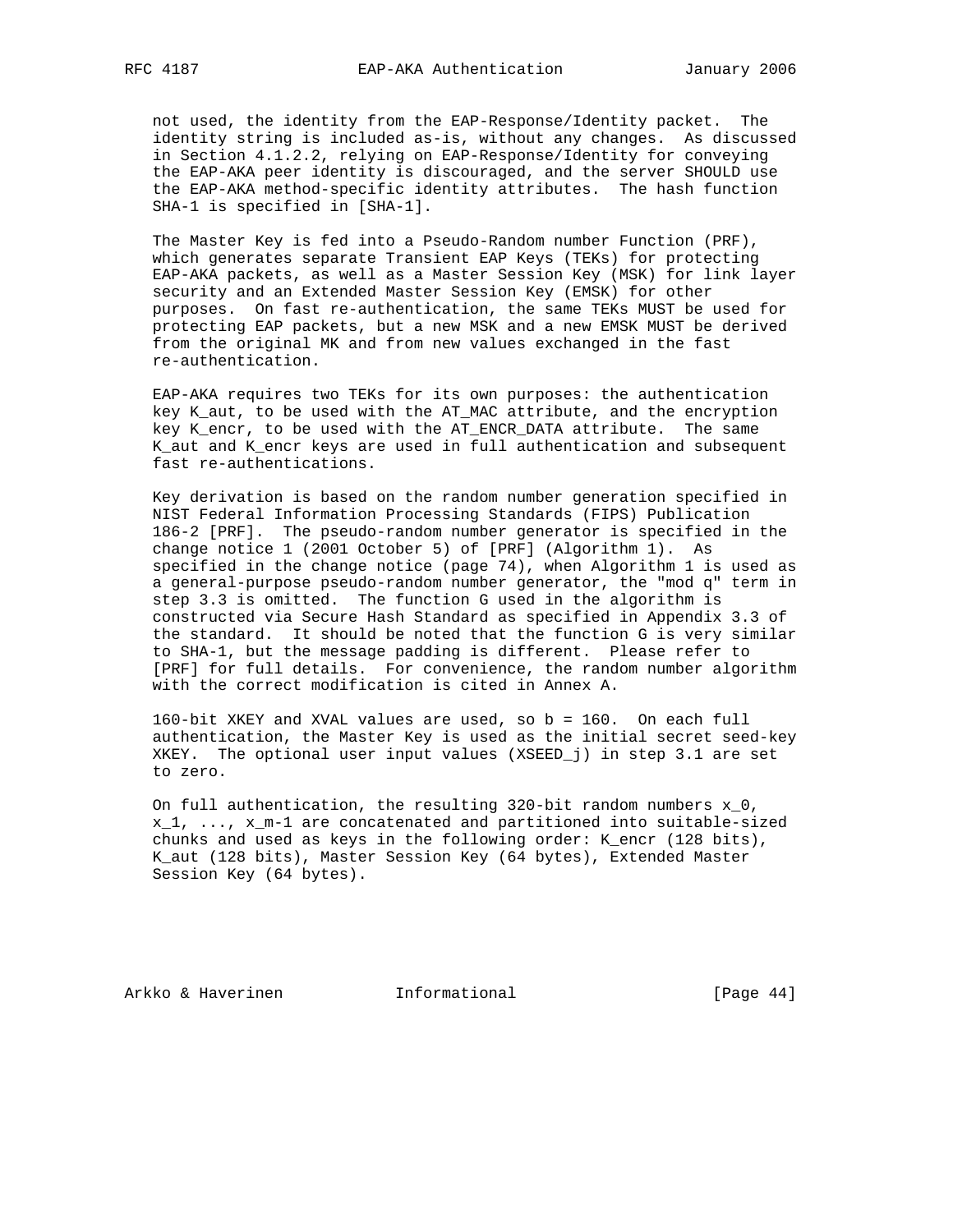On fast re-authentication, the same pseudo-random number generator can be used to generate a new Master Session Key and a new Extended Master Session Key. The seed value XKEY' is calculated as follows:

 $XKEY' = SHA (Identity|counter|NONCE_S| MK)$ 

 In the formula above, the Identity denotes the fast re-authentication identity, without any terminating null characters, from the AT\_IDENTITY attribute of the EAP-Response/AKA-Identity packet, or, if EAP-Response/AKA-Identity was not used on fast re-authentication, it denotes the identity string from the EAP-Response/Identity packet. The counter denotes the counter value from the AT\_COUNTER attribute used in the EAP-Response/AKA-Reauthentication packet. The counter is used in network byte order. NONCE\_S denotes the 16-byte random NONCE\_S value from the AT\_NONCE\_S attribute used in the EAP-Request/AKA-Reauthentication packet. The MK is the Master Key derived on the preceding full authentication.

 On fast re-authentication, the pseudo-random number generator is run with the new seed value XKEY', and the resulting 320-bit random numbers  $x_0$ ,  $x_1$ , ...,  $x_m-1$  are concatenated and partitioned into 64-byte chunks and used as the new 64-byte Master Session Key and the new 64-byte Extended Master Session Key. Note that because K\_encr and K\_aut are not derived on fast re-authentication, the Master Session Key and the Extended Master Session key are obtained from the beginning of the key stream  $x_0$ ,  $x_1$ , ....

 The first 32 bytes of the MSK can be used as the Pairwise Master Key (PMK) for IEEE 802.11i.

 When the RADIUS attributes specified in [RFC2548] are used to transport keying material, then the first 32 bytes of the MSK correspond to MS-MPPE-RECV-KEY and the second 32 bytes to MS-MPPE-SEND-KEY. In this case, only 64 bytes of keying material (the MSK) are used.

- 8. Message Format and Protocol Extensibility
- 8.1. Message Format

 As specified in [RFC3748], EAP packets begin with the Code, Identifiers, Length, and Type fields, which are followed by EAP-method-specific Type-Data. The Code field in the EAP header is set to 1 for EAP requests, and to 2 for EAP Responses. The usage of the Length and Identifier fields in the EAP header is also specified in [RFC3748]. In EAP-AKA, the Type field is set to 23.

Arkko & Haverinen 1nformational (Page 45)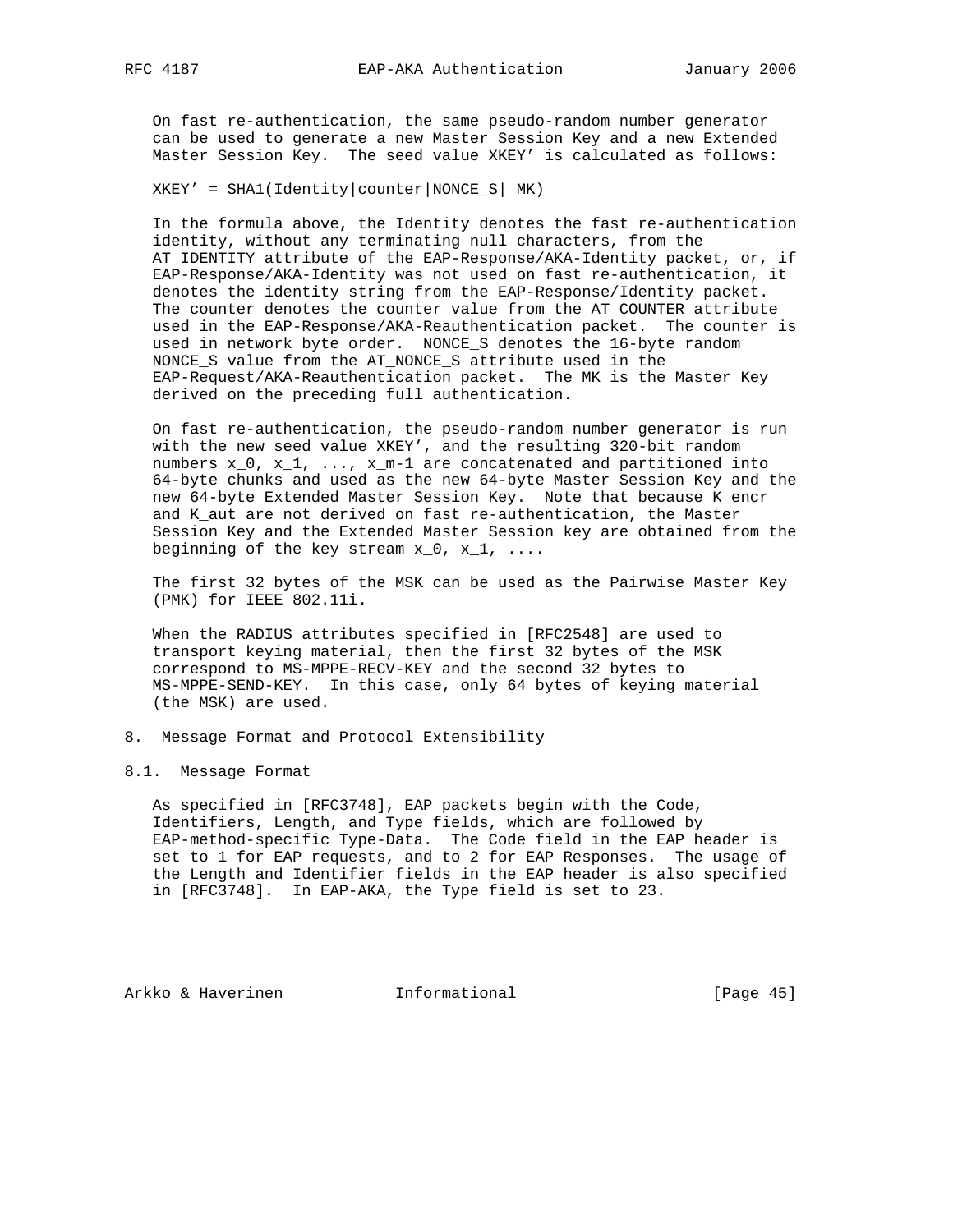In EAP-AKA, the Type-Data begins with an EAP-AKA header that consists of a 1-octet Subtype field, and a 2-octet reserved field. The Subtype values used in EAP-AKA are defined in Section 11. The formats of the EAP header and the EAP-AKA header are shown below.

0  $1$  2 3 0 1 2 3 4 5 6 7 8 9 0 1 2 3 4 5 6 7 8 9 0 1 2 3 4 5 6 7 8 9 0 1 +-+-+-+-+-+-+-+-+-+-+-+-+-+-+-+-+-+-+-+-+-+-+-+-+-+-+-+-+-+-+-+-+ | Code | Identifier | Length | +-+-+-+-+-+-+-+-+-+-+-+-+-+-+-+-+-+-+-+-+-+-+-+-+-+-+-+-+-+-+-+-+ | Type | Subtype | Reserved | +-+-+-+-+-+-+-+-+-+-+-+-+-+-+-+-+-+-+-+-+-+-+-+-+-+-+-+-+-+-+-+-+

 The rest of the Type-Data, immediately following the EAP-AKA header, consists of attributes that are encoded in Type, Length, Value format. The figure below shows the generic format of an attribute.

0  $1$  2 3 0 1 2 3 4 5 6 7 8 9 0 1 2 3 4 5 6 7 8 9 0 1 2 3 4 5 6 7 8 9 0 1 +-+-+-+-+-+-+-+-+-+-+-+-+-+-+-+-+-+-+-+-+-+-+-+-+-+-+-+-+-+-+-+-+ | Attribute Type | Length | Value... +-+-+-+-+-+-+-+-+-+-+-+-+-+-+-+-+-+-+-+-+-+-+-+-+-+-+-+-+-+-+-+-+

Attribute Type

 Indicates the particular type of attribute. The attribute type values are listed in Section 11.

## Length

 Indicates the length of this attribute in multiples of 4 bytes. The maximum length of an attribute is 1024 bytes. The length includes the Attribute Type and Length bytes.

## Value

 The particular data associated with this attribute. This field is always included and it is two or more bytes in length. The type and length fields determine the format and length of the value field.

 Attributes numbered within the range 0 through 127 are called non-skippable attributes. When an EAP-AKA peer encounters a non-skippable attribute type that the peer does not recognize, the peer MUST send the EAP-Response/AKA-Client-Error packet, and the authentication exchange terminates. If an EAP-AKA server encounters a non-skippable attribute that the server does not recognize, then the server sends EAP-Request/AKA-Notification packet with an

Arkko & Haverinen 1nformational (Page 46)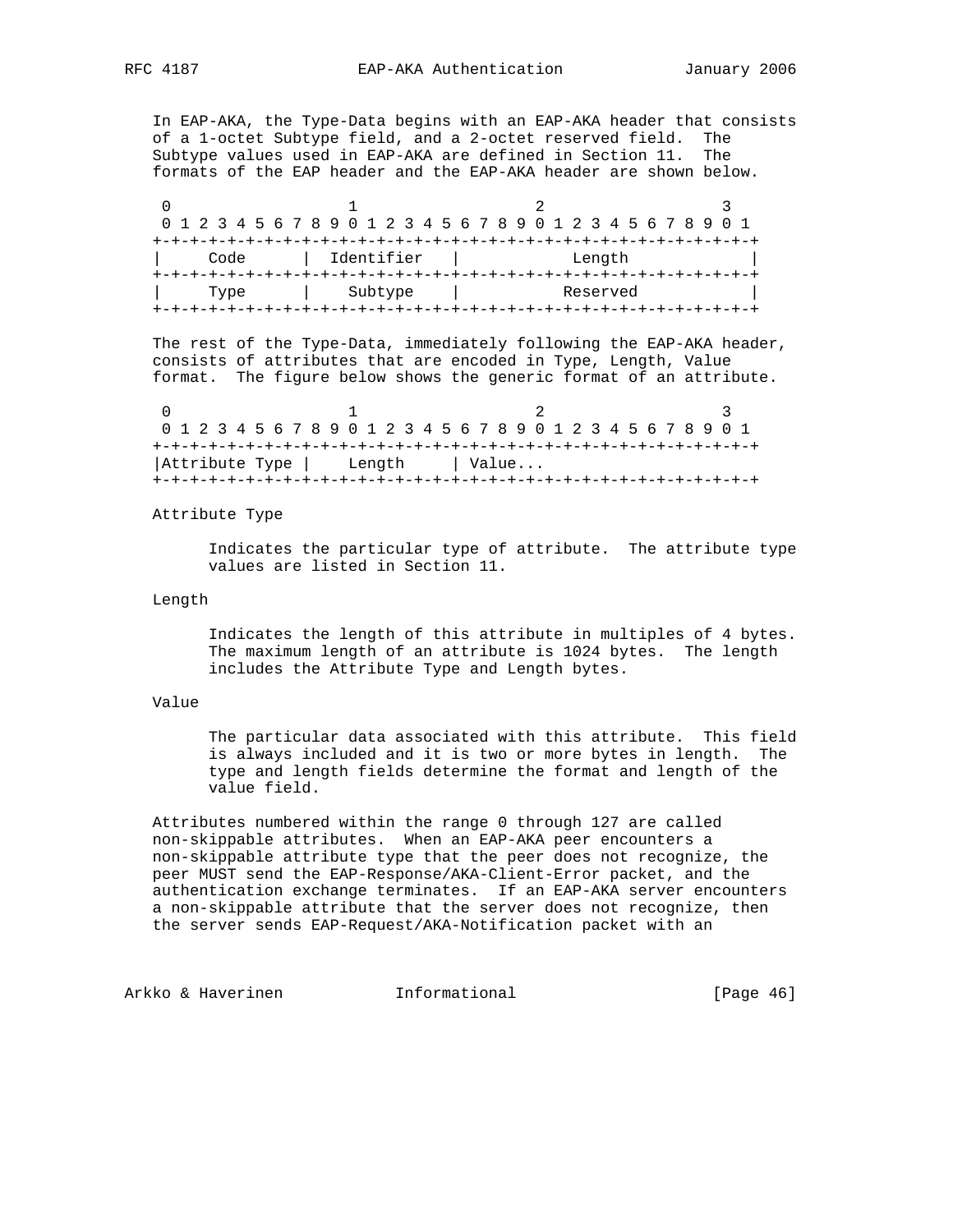AT\_NOTIFICATION code that implies general failure ("General failure after authentication" (0), or "General failure" (16384), depending on the phase of the exchange), and the authentication exchange terminates.

 When an attribute numbered in the range 128 through 255 is encountered but not recognized, that particular attribute is ignored, but the rest of the attributes and message data MUST still be processed. The Length field of the attribute is used to skip the attribute value when searching for the next attribute. These attributes are called skippable attributes.

 Unless otherwise specified, the order of the attributes in an EAP-AKA message is insignificant, and an EAP-AKA implementation should not assume a certain order will be used.

 Attributes can be encapsulated within other attributes. In other words, the value field of an attribute type can be specified to contain other attributes.

#### 8.2. Protocol Extensibility

 EAP-AKA can be extended by specifying new attribute types. If skippable attributes are used, it is possible to extend the protocol without breaking old implementations. As specified in Section 10.13, if new attributes are specified for EAP-Request/AKA-Identity or EAP-Response/AKA-Identity, then the AT\_CHECKCODE MUST be used to integrity protect the new attributes.

 When specifying new attributes, it should be noted that EAP-AKA does not support message fragmentation. Hence, the sizes of the new extensions MUST be limited so that the maximum transfer unit (MTU) of the underlying lower layer is not exceeded. According to [RFC3748], lower layers must provide an EAP MTU of 1020 bytes or greater, so any extensions to EAP-AKA SHOULD NOT exceed the EAP MTU of 1020 bytes.

 EAP-AKA packets do not include a version field. However, should there be a reason to revise this protocol in the future, new non-skippable or skippable attributes could be specified in order to implement revised EAP-AKA versions in a backward-compatible manner. It is possible to introduce version negotiation in the EAP-Request/AKA-Identity and EAP-Response/AKA-Identity messages by specifying new skippable attributes.

Arkko & Haverinen 1nformational [Page 47]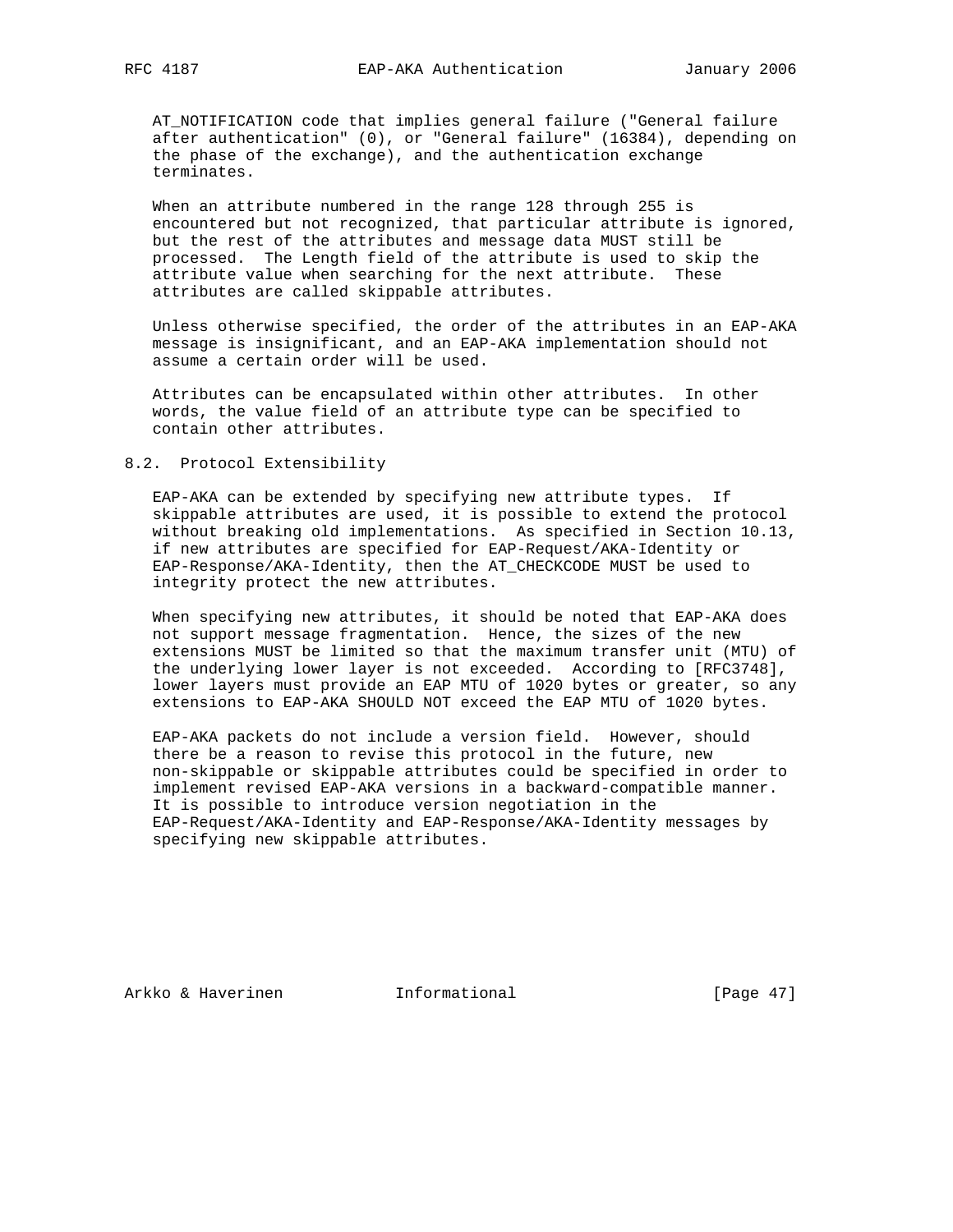# 9. Messages

 This section specifies the messages used in EAP-AKA. It specifies when a message may be transmitted or accepted, which attributes are allowed in a message, which attributes are required in a message, and other message-specific details. Message format is specified in Section 8.1.

# 9.1. EAP-Request/AKA-Identity

 The EAP/AKA-Identity roundtrip MAY be used for obtaining the peer identity from the server. As discussed in Section 4.1, several AKA-Identity rounds may be required in order to obtain a valid peer identity.

 The server MUST include one of the following identity requesting attributes: AT\_PERMANENT\_ID\_REQ, AT\_FULLAUTH\_ID\_REQ, AT\_ANY\_ID\_REQ. These three attributes are mutually exclusive, so the server MUST NOT include more than one of the attributes.

 If the server has previously issued an EAP-Request/AKA-Identity message with the AT\_PERMANENT\_ID\_REQ attribute, and if the server has received a response from the peer, then the server MUST NOT issue a new EAP-Request/AKA-Identity packet.

 If the server has previously issued an EAP-Request/AKA-Identity message with the AT\_FULLAUTH\_ID\_REQ attribute, and if the server has received a response from the peer, then the server MUST NOT issue a new EAP-Request/AKA-Identity packet with the AT\_ANY\_ID\_REQ or AT\_FULLAUTH\_ID\_REQ attributes.

 If the server has previously issued an EAP-Request/AKA-Identity message with the AT\_ANY\_ID\_REQ attribute, and if the server has received a response from the peer, then the server MUST NOT issue a new EAP-Request/AKA-Identity packet with the AT\_ANY\_ID\_REQ.

This message MUST NOT include AT\_MAC, AT\_IV, or AT\_ENCR\_DATA.

## 9.2. EAP-Response/AKA-Identity

 The peer sends EAP-Response/AKA-Identity in response to a valid EAP-Request/AKA-Identity from the server.

 The peer MUST include the AT\_IDENTITY attribute. The usage of AT\_IDENTITY is defined in Section 4.1.

This message MUST NOT include AT\_MAC, AT\_IV, or AT\_ENCR\_DATA.

Arkko & Haverinen 1nformational [Page 48]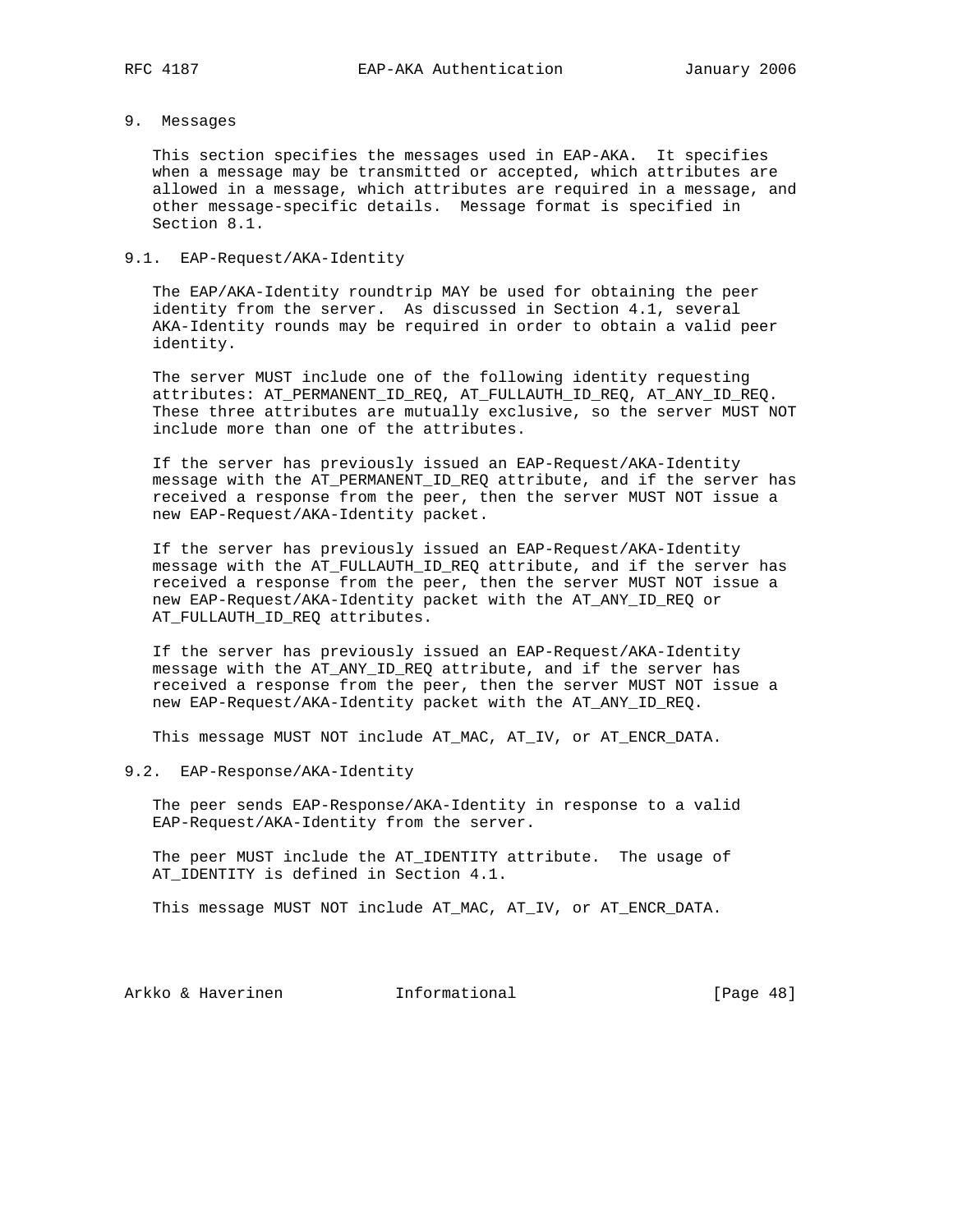## 9.3. EAP-Request/AKA-Challenge

 The server sends the EAP-Request/AKA-Challenge on full authentication after successfully obtaining the subscriber identity.

The AT\_RAND attribute MUST be included.

 AT\_MAC MUST be included. In EAP-Request/AKA-Challenge, there is no message-specific data covered by the MAC, see Section 10.15.

 The AT\_RESULT\_IND attribute MAY be included. The usage of this attribute is discussed in Section 6.2.

 The AT\_CHECKCODE attribute MAY be included, and in certain cases specified in Section 10.13, it MUST be included.

 The EAP-Request/AKA-Challenge packet MAY include encrypted attributes for identity privacy and for communicating the next re-authentication identity. In this case, the AT\_IV and AT\_ENCR\_DATA attributes are included (Section 10.12).

 The plaintext of the AT\_ENCR\_DATA value field consists of nested attributes. The nested attributes MAY include AT\_PADDING (as specified in Section 10.12). If the server supports identity privacy and wants to communicate a pseudonym to the peer for the next full authentication, then the nested encrypted attributes include the AT\_NEXT\_PSEUDONYM attribute. If the server supports re-authentication and wants to communicate a fast re-authentication identity to the peer, then the nested encrypted attributes include the AT\_NEXT\_REAUTH\_ID attribute. Later versions of this protocol MAY specify additional attributes to be included within the encrypted data.

 When processing this message, the peer MUST process AT\_RAND and AT\_AUTN before processing other attributes. Only if these attributes are verified to be valid, the peer derives keys and verifies AT\_MAC. The operation in case an error occurs is specified in Section 6.3.1.

## 9.4. EAP-Response/AKA-Challenge

 The peer sends EAP-Response/AKA-Challenge in response to a valid EAP-Request/AKA-Challenge.

 Sending this packet indicates that the peer has successfully authenticated the server and that the EAP exchange will be accepted by the peer's local policy. Hence, if these conditions are not met, then the peer MUST NOT send EAP-Response/AKA-Challenge, but the peer MUST send EAP-Response/AKA-Client-Error.

Arkko & Haverinen 1nformational [Page 49]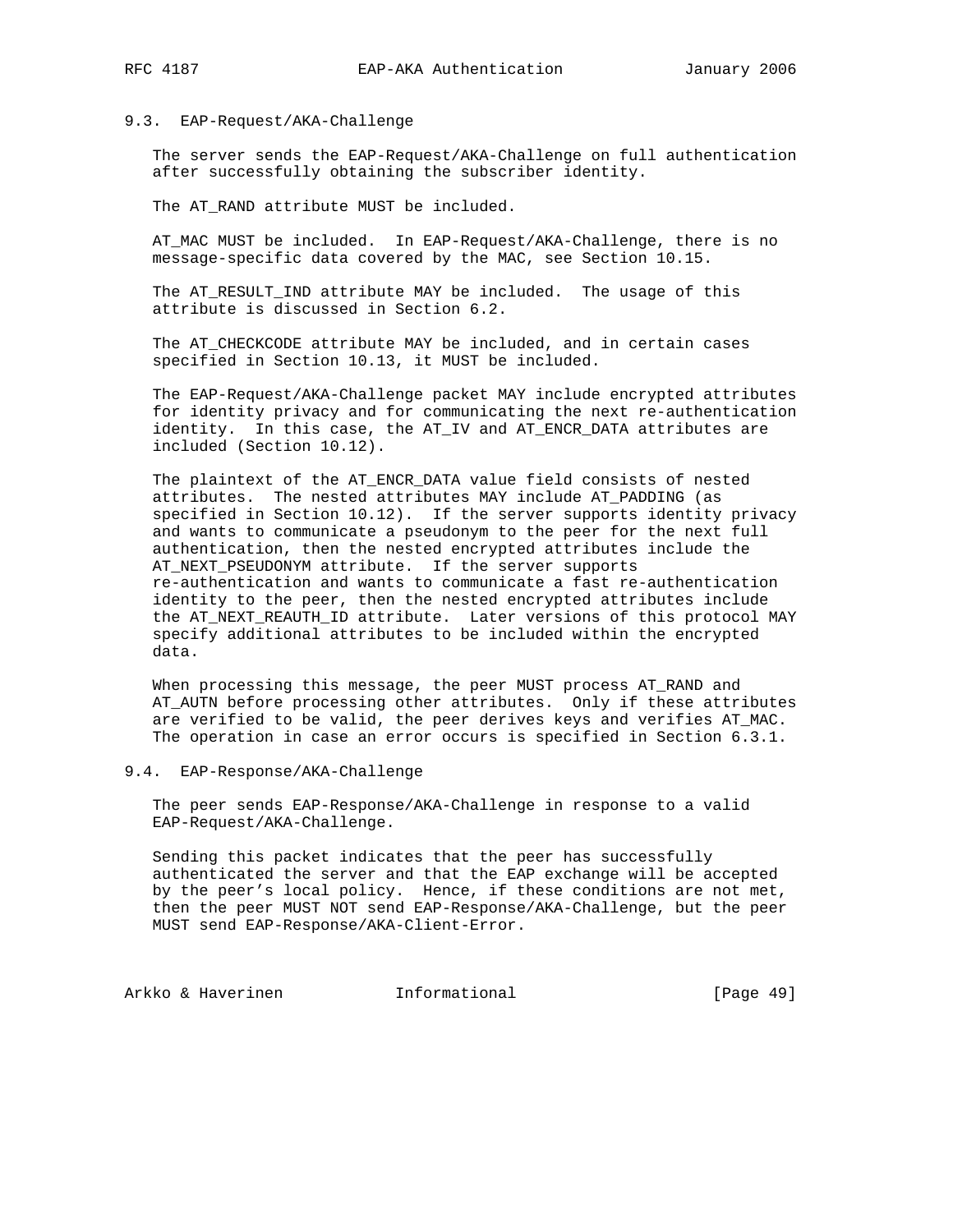The AT\_MAC attribute MUST be included. In EAP-Response/AKA-Challenge, there is no message-specific data covered by the MAC, see Section 10.15.

The AT\_RES attribute MUST be included.

 The AT\_CHECKCODE attribute MAY be included, and in certain cases specified in Section 10.13, it MUST be included.

The AT RESULT IND attribute MAY be included, if it was included in EAP-Request/AKA-Challenge. The usage of this attribute is discussed in Section 6.2.

 Later versions of this protocol MAY make use of the AT\_ENCR\_DATA and AT\_IV attributes in this message to include encrypted (skippable) attributes. The EAP server MUST process EAP-Response/AKA-Challenge messages that include these attributes even if the server did not implement these optional attributes.

9.5. EAP-Response/AKA-Authentication-Reject

 The peer sends the EAP-Response/AKA-Authentication-Reject packet if it does not accept the AUTN parameter. This version of the protocol does not specify any attributes for this message. Future versions of the protocol MAY specify attributes for this message.

 The AT\_MAC, AT\_ENCR\_DATA, or AT\_IV attributes MUST NOT be used in this message.

9.6. EAP-Response/AKA-Synchronization-Failure

 The peer sends the EAP-Response/AKA-Synchronization-Failure, when the sequence number in the AUTN parameter is incorrect.

 The peer MUST include the AT\_AUTS attribute. Future versions of the protocol MAY specify other additional attributes for this message.

 The AT\_MAC, AT\_ENCR\_DATA, or AT\_IV attributes MUST NOT be used in this message.

9.7. EAP-Request/AKA-Reauthentication

 The server sends the EAP-Request/AKA-Reauthentication message if it wants to use fast re-authentication, and if it has received a valid fast re-authentication identity in EAP-Response/Identity or EAP-Response/AKA-Identity.

Arkko & Haverinen 1nformational [Page 50]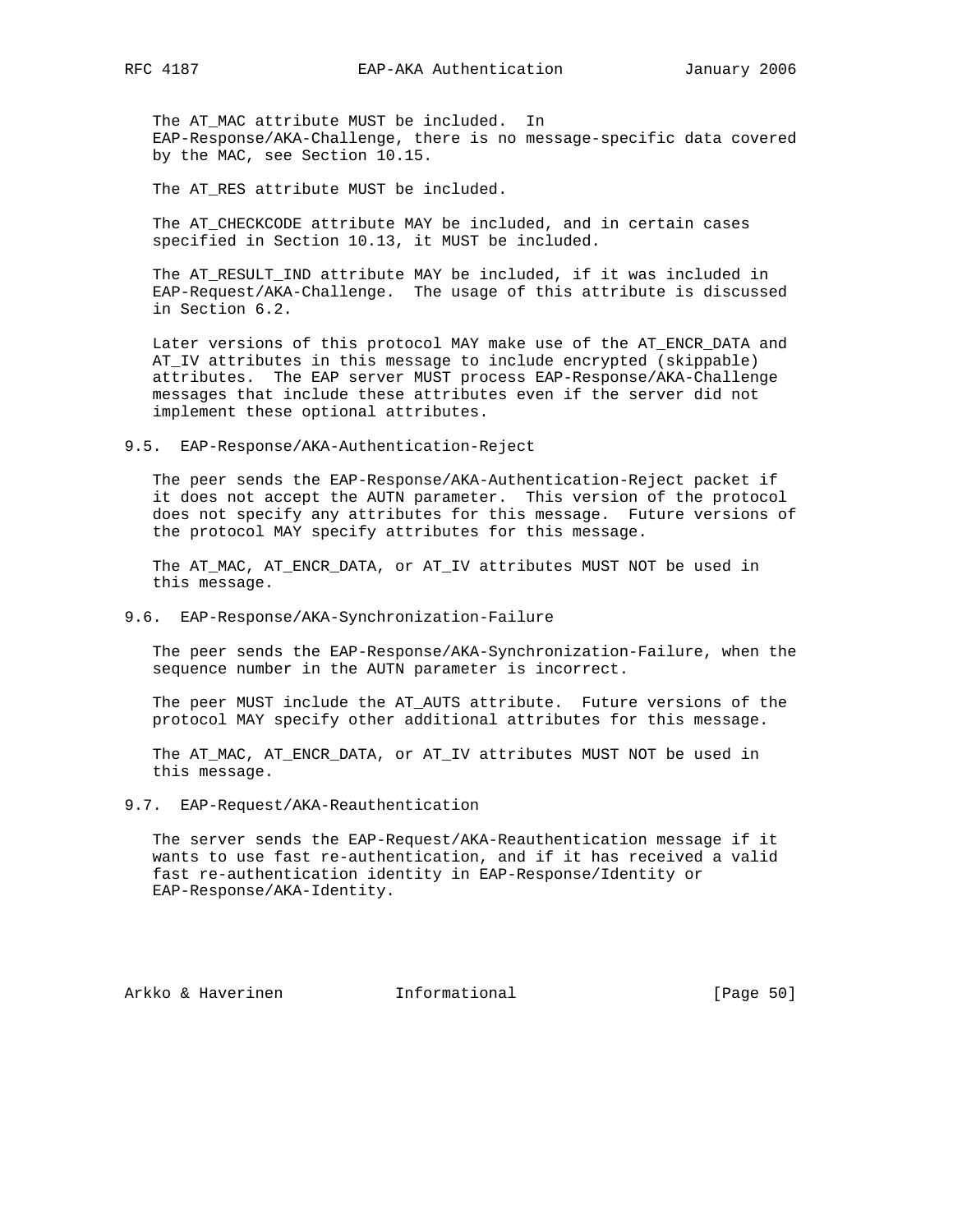The AT\_MAC attribute MUST be included. No message-specific data is included in the MAC calculation, see Section 10.15.

 The AT\_RESULT\_IND attribute MAY be included. The usage of this attribute is discussed in Section 6.2.

 The AT\_CHECKCODE attribute MAY be included, and in certain cases specified in Section 10.13, it MUST be included.

The AT\_IV and AT\_ENCR\_DATA attributes MUST be included. The plaintext consists of the following nested encrypted attributes, which MUST be included: AT\_COUNTER and AT\_NONCE\_S. In addition, the nested encrypted attributes MAY include the following attributes: AT\_NEXT\_REAUTH\_ID and AT\_PADDING.

# 9.8. EAP-Response/AKA-Reauthentication

 The client sends the EAP-Response/AKA-Reauthentication packet in response to a valid EAP-Request/AKA-Reauthentication.

 The AT\_MAC attribute MUST be included. For EAP-Response/AKA-Reauthentication, the MAC code is calculated over the following data: EAP packet| NONCE\_S. The EAP packet is represented as specified in Section 8.1. It is followed by the 16-byte NONCE\_S value from the server's AT\_NONCE\_S attribute.

 The AT\_CHECKCODE attribute MAY be included, and in certain cases specified in Section 10.13, it MUST be included.

 The AT\_IV and AT\_ENCR\_DATA attributes MUST be included. The nested encrypted attributes MUST include the AT\_COUNTER attribute. The AT\_COUNTER\_TOO\_SMALL attribute MAY be included in the nested encrypted attributes, and it is included in cases specified in Section 5. The AT\_PADDING attribute MAY be included.

 The AT\_RESULT\_IND attribute MAY be included, if it was included in EAP-Request/AKA-Reauthentication. The usage of this attribute is discussed in Section 6.2.

 Sending this packet without AT\_COUNTER\_TOO\_SMALL indicates that the peer has successfully authenticated the server and that the EAP exchange will be accepted by the peer's local policy. Hence, if these conditions are not met, then the peer MUST NOT send EAP-Response/AKA-Reauthentication, but the peer MUST send EAP-Response/ AKA-Client-Error.

Arkko & Haverinen 1nformational [Page 51]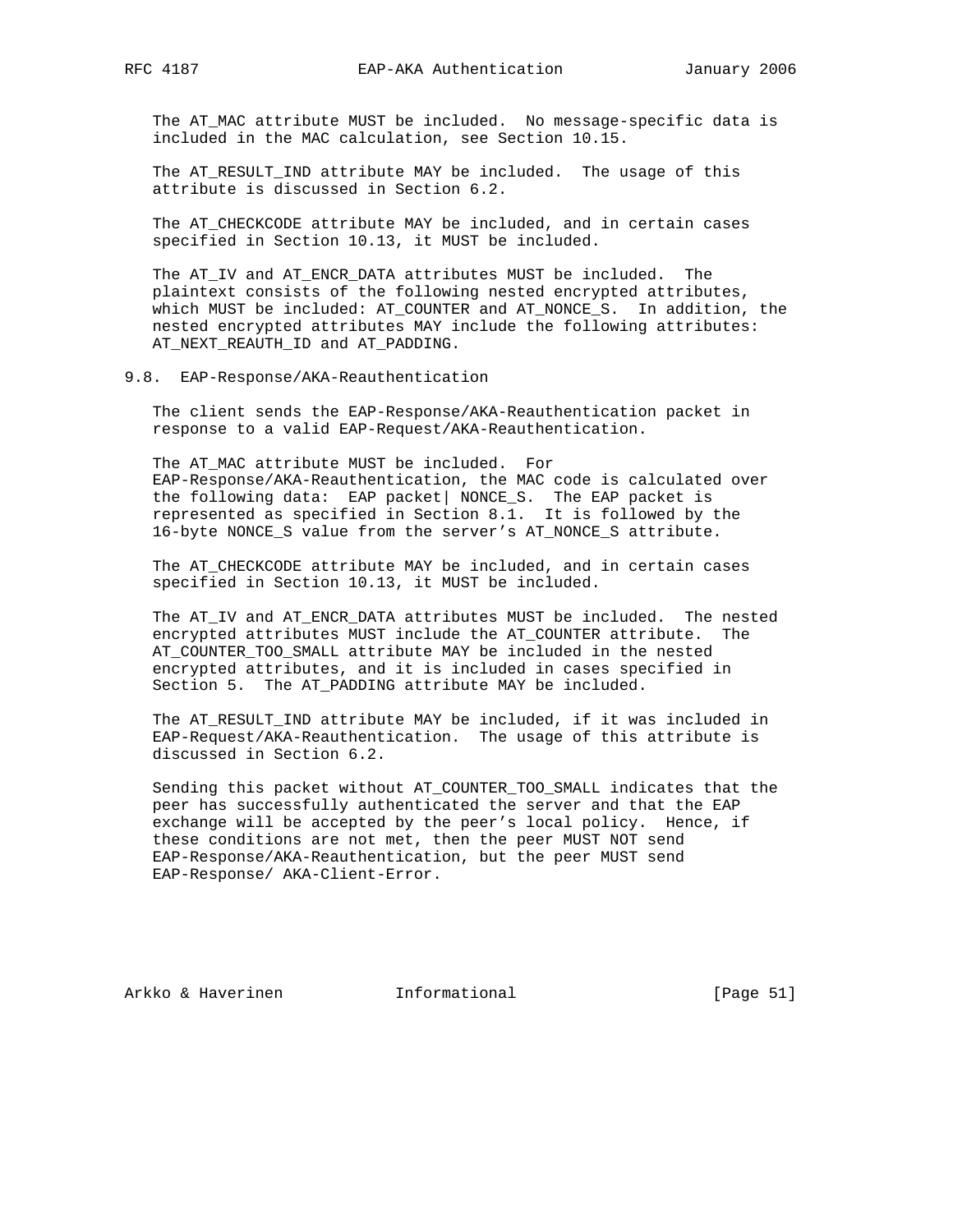## 9.9. EAP-Response/AKA-Client-Error

 The peer sends EAP-Response/AKA-Client-Error in error cases, as specified in Section 6.3.1.

 The AT\_CLIENT\_ERROR\_CODE attribute MUST be included. The AT\_MAC, AT\_IV, or AT\_ENCR\_DATA attributes MUST NOT be used with this packet.

#### 9.10. EAP-Request/AKA-Notification

The usage of this message is specified in Section 6.

The AT\_NOTIFICATION attribute MUST be included.

 The AT\_MAC attribute MUST be included if the P bit of the AT\_NOTIFICATION code is set to zero, and MUST NOT be included if the P bit is set to one. The P bit is discussed in Section 6.

 No message-specific data is included in the MAC calculation. See Section 10.15.

 If EAP-Request/AKA-Notification is used on a fast re-authentication exchange, and if the P bit in AT\_NOTIFICATION is set to zero, then AT\_COUNTER is used for replay protection. In this case, the AT\_ENCR\_DATA and AT\_IV attributes MUST be included, and the encapsulated plaintext attributes MUST include the AT\_COUNTER attribute. The counter value included in AT\_COUNTER MUST be the same as in the EAP-Request/AKA-Reauthentication packet on the same fast re-authentication exchange.

#### 9.11. EAP-Response/AKA-Notification

 The usage of this message is specified in Section 6. This packet is an acknowledgement of EAP-Request/AKA-Notification.

 The AT\_MAC attribute MUST be included in cases when the P bit of the notification code in AT\_NOTIFICATION of EAP-Request/AKA-Notification is set to zero, and MUST NOT be included in cases when the P bit is set to one. The P bit is discussed in Section 6.

 If EAP-Request/AKA-Notification is used on a fast re-authentication exchange, and if the P bit in AT\_NOTIFICATION is set to zero, then AT\_COUNTER is used for replay protection. In this case, the AT\_ENCR\_DATA and AT\_IV attributes MUST be included, and the encapsulated plaintext attributes MUST include the AT\_COUNTER attribute. The counter value included in AT\_COUNTER MUST be the same as in the EAP-Request/AKA-Reauthentication packet on the same fast re-authentication exchange.

Arkko & Haverinen 1nformational [Page 52]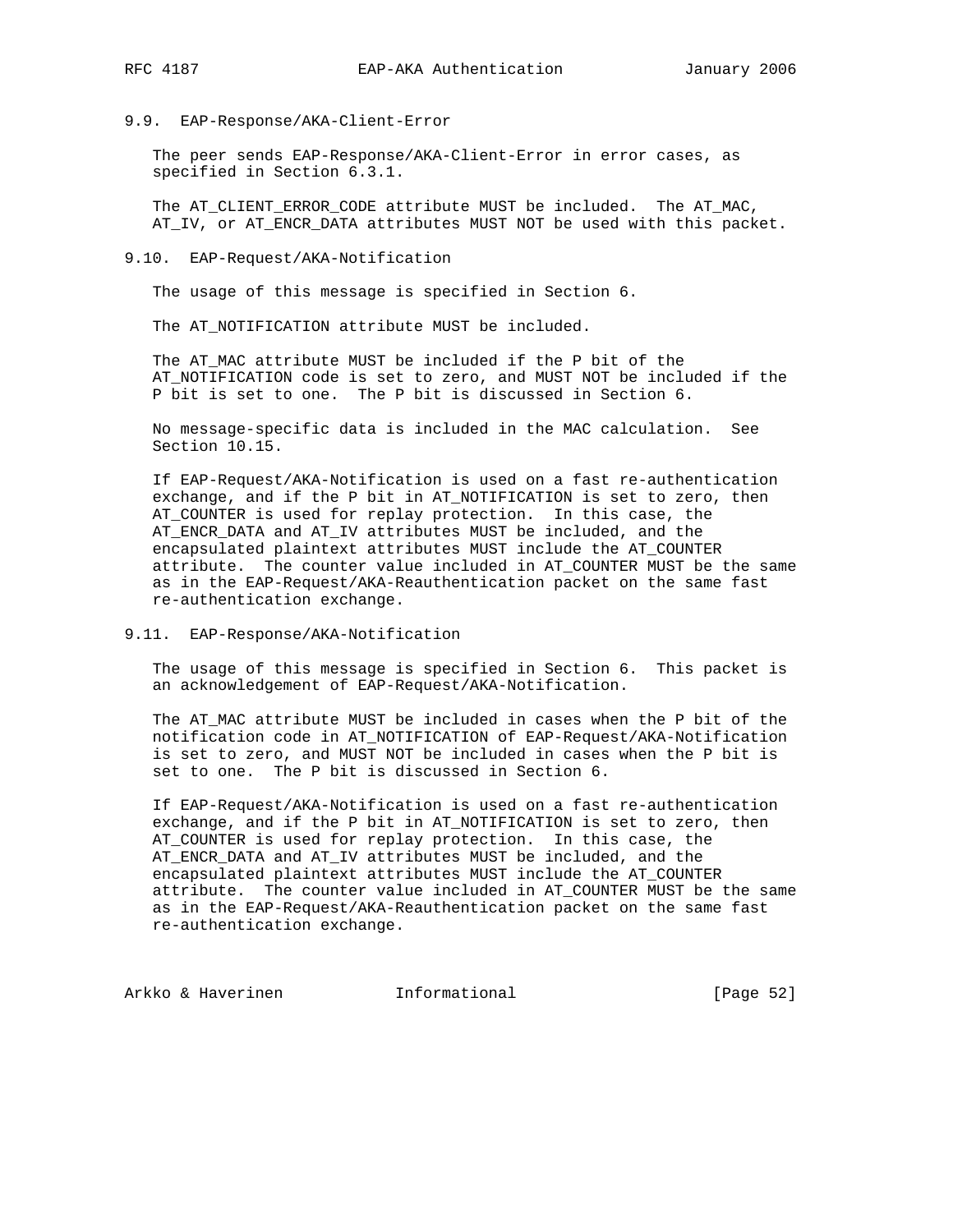# 10. Attributes

 This section specifies the format of message attributes. The attribute type numbers are specified in Section 11.

# 10.1. Table of Attributes

 The following table provides a guide to which attributes may be found in which kinds of messages, and in what quantity. Messages are denoted with numbers in parentheses as follows: (1) EAP-Request/ AKA-Identity, (2) EAP-Response/AKA-Identity, (3) EAP-Request/ AKA-Challenge, (4) EAP-Response/AKA-Challenge, (5) EAP-Request/ AKA-Notification, (6) EAP-Response/AKA-Notification, (7) EAP- Response/AKA-Client-Error (8) EAP-Request/AKA-Reauthentication, (9) EAP-Response/AKA-Reauthentication, (10) EAP-Response/AKA- Authentication-Reject, and (11) EAP-Response/AKA-Synchronization- Failure. The column denoted with "E" indicates whether the attribute is a nested attribute that MUST be included within AT\_ENCR\_DATA.

 "0" indicates that the attribute MUST NOT be included in the message, "1" indicates that the attribute MUST be included in the message, "0-1" indicates that the attribute is sometimes included in the message, and "0\*" indicates that the attribute is not included in the message in cases specified in this document, but MAY be included in the future versions of the protocol.

| Attribute (1)        |             | (2)     | (3)         | 4)      | (5)         | 6)          | 7)          | 8)      | (9)     |   | (10)(11) | Е |
|----------------------|-------------|---------|-------------|---------|-------------|-------------|-------------|---------|---------|---|----------|---|
| AT PERMANENT ID REO  | $0 - 1$     | 0       |             |         |             | 0           | 0           | 0       |         | 0 |          | N |
| AT ANY ID REO        | 0-1         | 0       | $\mathbf 0$ | 0       | $\mathbf 0$ | 0           | 0           | 0       | 0       | 0 | 0        | N |
| AT FULLAUTH ID REQ   | $0 - 1$     | 0       | 0           | 0       | $\mathbf 0$ | 0           | 0           | 0       | 0       | 0 | 0        | N |
| AT IDENTITY          | $\Omega$    | $0 - 1$ | $\Omega$    | 0       | $\mathbf 0$ | 0           | 0           | 0       |         | 0 | 0        | N |
| AT_RAND              | $\Omega$    | 0       | 1           | 0       | $\mathbf 0$ | 0           | $\mathbf 0$ | 0       | 0       | 0 | 0        | N |
| AT AUTN              | $\mathbf 0$ | 0       | 1           | 0       | $\mathbf 0$ | 0           | 0           | 0       |         | 0 | 0        | N |
| AT RES               | 0           | 0       | 0           |         | 0           | 0           | 0           | 0       |         | 0 | 0        | N |
| AT AUTS              | $\Omega$    | 0       | 0           | 0       | 0           | 0           | $\Omega$    | 0       |         | 0 |          | N |
| AT_NEXT_PSEUDONYM    | $\mathbf 0$ | 0       | $0 - 1$     | 0       | 0           | 0           | $\mathbf 0$ | 0       | 0       |   | 0        | Υ |
| AT NEXT REAUTH ID    | 0           | 0       | $0 - 1$     | 0       | $\Omega$    | 0           | $\mathbf 0$ | $0 - 1$ |         |   | 0        | Υ |
| $AT\_IV$             | $\Omega$    | 0       | $0 - 1$     | $0*$    | $0 - 1$     | $0 - 1$     | $\Omega$    | 1       |         | 0 | 0        | N |
| AT ENCR DATA         | $\mathbf 0$ | 0       | $0 - 1$     | $0*$    | $0 - 1$     | $0 - 1$     | $\Omega$    | 1       | 1       | 0 | 0        | N |
| AT PADDING           | 0           | 0       | $0 - 1$     | 0*      | $0 - 1$     | $0 - 1$     | $\Omega$    | $0 - 1$ | $0 - 1$ | 0 | 0        | Υ |
| AT CHECKCODE         | $\mathbf 0$ | 0       | $0 - 1$     | $0 - 1$ | $\Omega$    | 0           | $\Omega$    | 0-1     | $0 - 1$ | 0 | 0        | N |
| AT RESULT IND        | $\mathbf 0$ | 0       | $0 - 1$     | $0 - 1$ | $\Omega$    | $\mathbf 0$ | $\mathbf 0$ | $0 - 1$ | $0 - 1$ | 0 | 0        | N |
| AT MAC               | $\mathbf 0$ | 0       | 1           |         | $0 - 1$     | $0 - 1$     | 0           | 1       |         | 0 | 0        | N |
| AT_COUNTER           |             | 0       | 0           | 0       | $0 - 1$     | $0 - 1$     | $\Omega$    |         |         | 0 | 0        | Υ |
| AT_COUNTER_TOO_SMALL | 0           | 0       | 0           | 0       | $\Omega$    | 0           | 0           | 0       | $0 - 1$ | 0 | 0        | Υ |
| AT_NONCE_S           | 0           | 0       | $\Omega$    | 0       | $\mathbf 0$ | 0           | 0           |         | 0       |   | 0        | Y |
| AT NOTIFICATION      |             | 0       | 0           | 0       |             | 0           | 0           | 0       |         | 0 | 0        | N |
| AT_CLIENT_ERROR_CODE | 0           | 0       | U           | 0       | 0           | 0           |             | 0       |         | N | 0        | N |

Arkko & Haverinen 1nformational [Page 53]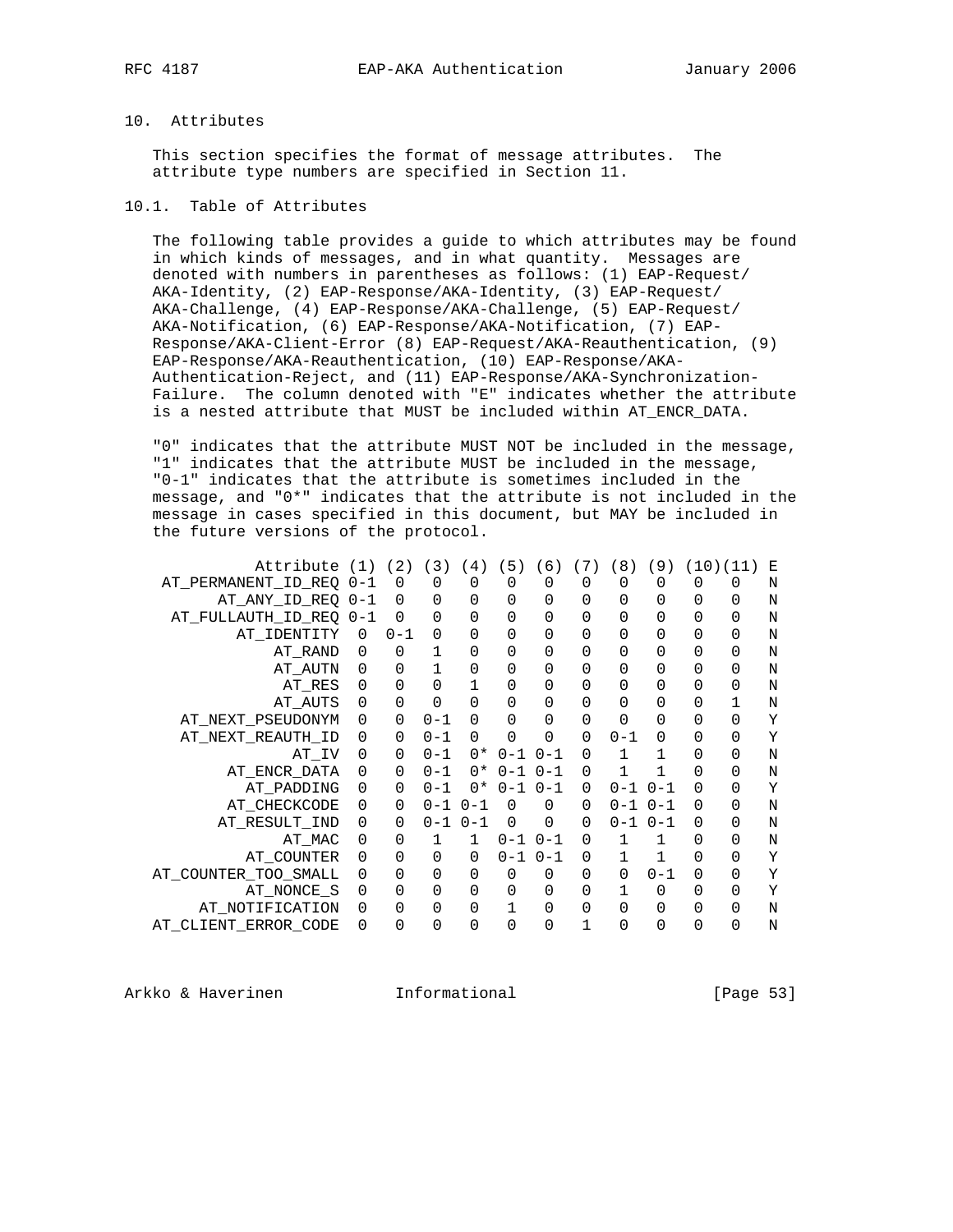It should be noted that attributes AT\_PERMANENT\_ID\_REQ, AT\_ANY\_ID\_REQ, and AT\_FULLAUTH\_ID\_REQ are mutually exclusive, so that only one of them can be included at the same time. If one of the attributes AT\_IV or AT\_ENCR\_DATA is included, then both of the attributes MUST be included.

## 10.2. AT\_PERMANENT\_ID\_REQ

The format of the AT\_PERMANENT\_ID\_REQ attribute is shown below.

|  |  |  | 0 1 2 3 4 5 6 7 8 9 0 1 2 3 4 5 6 7 8 9 0 1 2 3 4 5 6 7 8 9 0 1 |  |  |  |  |  |  |  |  |          |  |  |  |  |
|--|--|--|-----------------------------------------------------------------|--|--|--|--|--|--|--|--|----------|--|--|--|--|
|  |  |  |                                                                 |  |  |  |  |  |  |  |  |          |  |  |  |  |
|  |  |  | $ AT_PERMERQ $ Length = 1                                       |  |  |  |  |  |  |  |  | Reserved |  |  |  |  |
|  |  |  |                                                                 |  |  |  |  |  |  |  |  |          |  |  |  |  |

 The use of the AT\_PERMANENT\_ID\_REQ is defined in Section 4.1. The value field only contains two reserved bytes, which are set to zero on sending and ignored on reception.

#### 10.3. AT\_ANY\_ID\_REQ

The format of the AT\_ANY\_ID\_REQ attribute is shown below.

| 0 1 2 3 4 5 6 7 8 9 0 1 2 3 4 5 6 7 8 9 0 1 2 3 4 5 6 7 8 9 0 1 |  |  |  |  |  |  |  |  |  |  |          |  |  |  |  |  |
|-----------------------------------------------------------------|--|--|--|--|--|--|--|--|--|--|----------|--|--|--|--|--|
|                                                                 |  |  |  |  |  |  |  |  |  |  |          |  |  |  |  |  |
| AT ANY ID REQ   Length = 1                                      |  |  |  |  |  |  |  |  |  |  | Reserved |  |  |  |  |  |
|                                                                 |  |  |  |  |  |  |  |  |  |  |          |  |  |  |  |  |

 The use of the AT\_ANY\_ID\_REQ is defined in Section 4.1. The value field only contains two reserved bytes, which are set to zero on sending and ignored on reception.

# 10.4. AT\_FULLAUTH\_ID\_REQ

The format of the AT\_FULLAUTH\_ID\_REQ attribute is shown below.

|                             | 0 1 2 3 4 5 6 7 8 9 0 1 2 3 4 5 6 7 8 9 0 1 2 3 4 5 6 7 8 9 0 1 |  |
|-----------------------------|-----------------------------------------------------------------|--|
| $ AT_FULLAUTH$   Length = 1 | Reserved                                                        |  |

 The use of the AT\_FULLAUTH\_ID\_REQ is defined in Section 4.1. The value field only contains two reserved bytes, which are set to zero on sending and ignored on reception.

Arkko & Haverinen 1nformational [Page 54]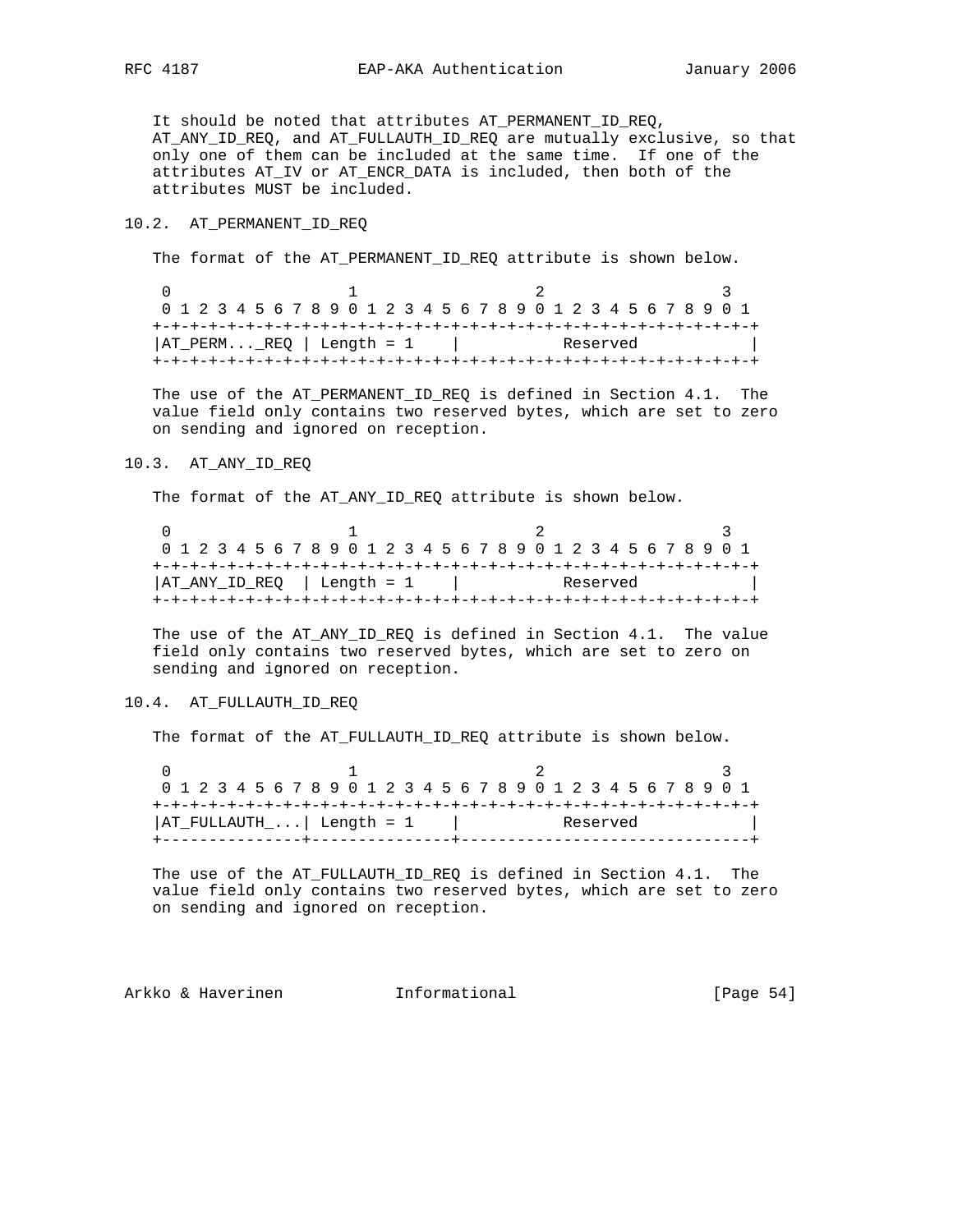# 10.5. AT\_IDENTITY

The format of the AT\_IDENTITY attribute is shown below.

0  $1$  2 3 0 1 2 3 4 5 6 7 8 9 0 1 2 3 4 5 6 7 8 9 0 1 2 3 4 5 6 7 8 9 0 1 +-+-+-+-+-+-+-+-+-+-+-+-+-+-+-+-+-+-+-+-+-+-+-+-+-+-+-+-+-+-+-+-+ | AT\_IDENTITY | Length | Actual Identity Length | +-+-+-+-+-+-+-+-+-+-+-+-+-+-+-+-+-+-+-+-+-+-+-+-+-+-+-+-+-+-+-+-+ | | . Identity . . . | | +-+-+-+-+-+-+-+-+-+-+-+-+-+-+-+-+-+-+-+-+-+-+-+-+-+-+-+-+-+-+-+-+

 The use of the AT\_IDENTITY is defined in Section 4.1. The value field of this attribute begins with 2-byte actual identity length, which specifies the length of the identity in bytes. This field is followed by the subscriber identity of the indicated actual length. The identity is the permanent identity, a pseudonym identity or a fast re-authentication identity. The identity format is specified in Section 4.1.1. The same identity format is used in the AT\_IDENTITY attribute and the EAP-Response/Identity packet, with the exception that the peer MUST NOT decorate the identity it includes in AT\_IDENTITY. The identity does not include any terminating null characters. Because the length of the attribute must be a multiple of 4 bytes, the sender pads the identity with zero bytes when necessary.

### 10.6. AT\_RAND

The format of the AT\_RAND attribute is shown below.

0  $1$  2 3 0 1 2 3 4 5 6 7 8 9 0 1 2 3 4 5 6 7 8 9 0 1 2 3 4 5 6 7 8 9 0 1 +-+-+-+-+-+-+-+-+-+-+-+-+-+-+-+-+-+-+-+-+-+-+-+-+-+-+-+-+-+-+-+-+ AT\_RAND | Length = 5 | +-+-+-+-+-+-+-+-+-+-+-+-+-+-+-+-+-+-+-+-+-+-+-+-+-+-+-+-+-+-+-+-+ | | | RAND | | | | | +-+-+-+-+-+-+-+-+-+-+-+-+-+-+-+-+-+-+-+-+-+-+-+-+-+-+-+-+-+-+-+-+

 The value field of this attribute contains two reserved bytes followed by the AKA RAND parameter, 16 bytes (128 bits). The reserved bytes are set to zero when sending and ignored on reception.

Arkko & Haverinen 1nformational (Page 55)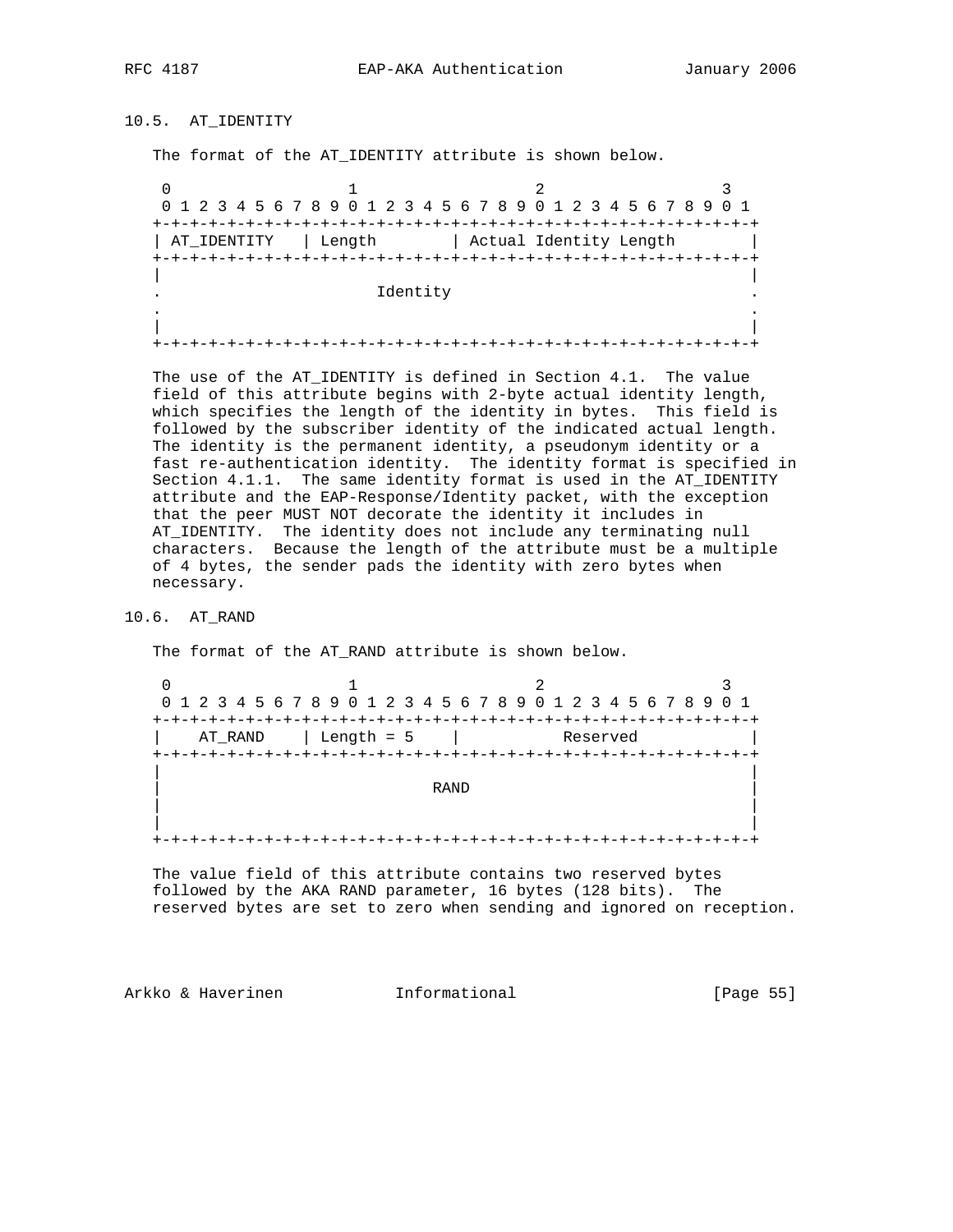# 10.7. AT\_AUTN

The format of the AT\_AUTN attribute is shown below.

0  $1$  2 3 0 1 2 3 4 5 6 7 8 9 0 1 2 3 4 5 6 7 8 9 0 1 2 3 4 5 6 7 8 9 0 1 +-+-+-+-+-+-+-+-+-+-+-+-+-+-+-+-+-+-+-+-+-+-+-+-+-+-+-+-+-+-+-+-+ | AT\_AUTN | Length = 5 | Reserved | +-+-+-+-+-+-+-+-+-+-+-+-+-+-+-+-+-+-+-+-+-+-+-+-+-+-+-+-+-+-+-+-+ | | | AUTN **AUTN**  | | | | +-+-+-+-+-+-+-+-+-+-+-+-+-+-+-+-+-+-+-+-+-+-+-+-+-+-+-+-+-+-+-+-+

 The value field of this attribute contains two reserved bytes followed by the AKA AUTN parameter, 16 bytes (128 bits). The reserved bytes are set to zero when sending and ignored on reception.

#### 10.8. AT\_RES

The format of the AT\_RES attribute is shown below.

|        |                   | 0 1 2 3 4 5 6 7 8 9 0 1 2 3 4 5 6 7 8 9 0 1 2 3 4 5 6 7 8 9 0 1 |  |
|--------|-------------------|-----------------------------------------------------------------|--|
| AT RES | Length            | RES Length                                                      |  |
|        | +-+-+-+-+-+-+-+-+ | +-+-+-+-+-+-+-+-+-+-+-+-+-+-+-+-+                               |  |
|        | <b>RES</b>        |                                                                 |  |
|        |                   |                                                                 |  |
|        |                   |                                                                 |  |

 The value field of this attribute begins with the 2-byte RES Length, which identifies the exact length of the RES in bits. The RES length is followed by the AKA RES parameter. According to [TS33.105], the length of the AKA RES can vary between 32 and 128 bits. Because the length of the AT\_RES attribute must be a multiple of 4 bytes, the sender pads the RES with zero bits where necessary.

Arkko & Haverinen 1nformational (Page 56)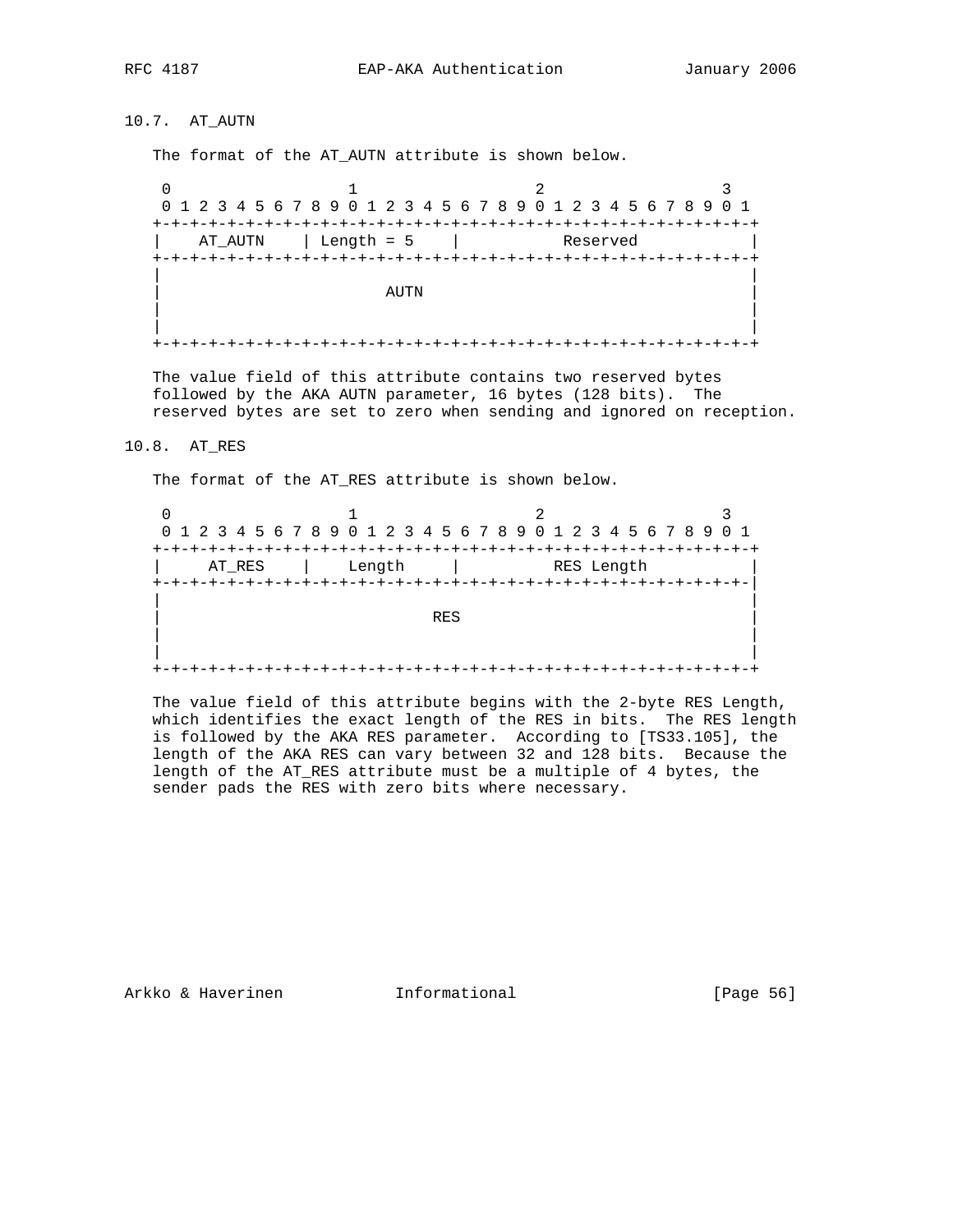10.9. AT\_AUTS

The format of the AT\_AUTS attribute is shown below.

0  $1$  2 3 0 1 2 3 4 5 6 7 8 9 0 1 2 3 4 5 6 7 8 9 0 1 2 3 4 5 6 7 8 9 0 1 +-+-+-+-+-+-+-+-+-+-+-+-+-+-+-+-++-+-+-+-+-+-+-+-+-+-+-+-+-+-+-+| AT\_AUTS | Length = 4 | +-+-+-+-+-+-+-+-+-+-+-+-+-+-+-+-+ | | | | AUTS | | | +-+-+-+-+-+-+-+-+-+-+-+-+-+-+-+-+-+-+-+-+-+-+-+-+-+-+-+-+-+-+-+-+

 The value field of this attribute contains the AKA AUTS parameter, 112 bits (14 bytes).

10.10. AT\_NEXT\_PSEUDONYM

The format of the AT\_NEXT\_PSEUDONYM attribute is shown below.

0  $1$  2 3 0 1 2 3 4 5 6 7 8 9 0 1 2 3 4 5 6 7 8 9 0 1 2 3 4 5 6 7 8 9 0 1 +-+-+-+-+-+-+-+-+-+-+-+-+-+-+-+-+-+-+-+-+-+-+-+-+-+-+-+-+-+-+-+-+ | AT\_NEXT\_PSEU..| Length | Actual Pseudonym Length | +-+-+-+-+-+-+-+-+-+-+-+-+-+-+-+-+-+-+-+-+-+-+-+-+-+-+-+-+-+-+-+-+ | | . Next Pseudonym . . . | | +-+-+-+-+-+-+-+-+-+-+-+-+-+-+-+-+-+-+-+-+-+-+-+-+-+-+-+-+-+-+-+-+

 The value field of this attribute begins with a 2-byte actual pseudonym length, which specifies the length of the following pseudonym in bytes. This field is followed by a pseudonym username that the peer can use in the next authentication. The username MUST NOT include any realm portion. The username does not include any terminating null characters. Because the length of the attribute must be a multiple of 4 bytes, the sender pads the pseudonym with zero bytes when necessary. The username encoding MUST follow the UTF-8 transformation format [RFC3629]. This attribute MUST always be encrypted by encapsulating it within the AT\_ENCR\_DATA attribute.

Arkko & Haverinen 1nformational 1992 [Page 57]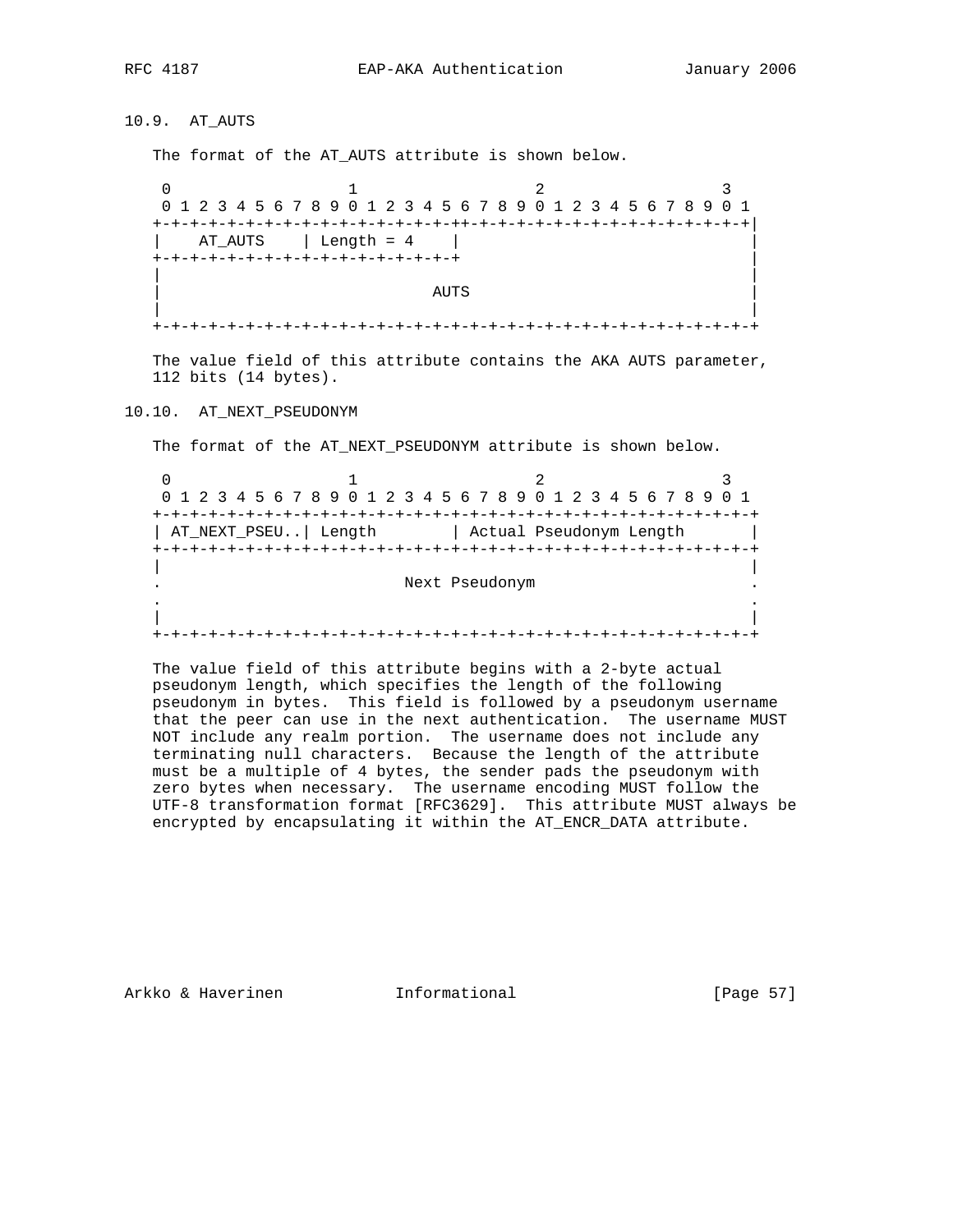# 10.11. AT\_NEXT\_REAUTH\_ID

The format of the AT\_NEXT\_REAUTH\_ID attribute is shown below.

0  $1$  2 3 0 1 2 3 4 5 6 7 8 9 0 1 2 3 4 5 6 7 8 9 0 1 2 3 4 5 6 7 8 9 0 1 +-+-+-+-+-+-+-+-+-+-+-+-+-+-+-+-+-+-+-+-+-+-+-+-+-+-+-+-+-+-+-+-+ | AT\_NEXT\_REAU..| Length | Actual Re-Auth Identity Length| +-+-+-+-+-+-+-+-+-+-+-+-+-+-+-+-+-+-+-+-+-+-+-+-+-+-+-+-+-+-+-+-+ | | Next Fast Re-Authentication Username . . | | +-+-+-+-+-+-+-+-+-+-+-+-+-+-+-+-+-+-+-+-+-+-+-+-+-+-+-+-+-+-+-+-+

 The value field of this attribute begins with a 2-byte actual re-authentication identity length which specifies the length of the following fast re-authentication identity in bytes. This field is followed by a fast re-authentication identity that the peer can use in the next fast re-authentication, as described in Section 5. In environments where a realm portion is required, the fast re-authentication identity includes both a username portion and a realm name portion. The fast re-authentication identity does not include any terminating null characters. Because the length of the attribute must be a multiple of 4 bytes, the sender pads the fast re-authentication identity with zero bytes when necessary. The identity encoding MUST follow the UTF-8 transformation format [RFC3629]. This attribute MUST always be encrypted by encapsulating it within the AT\_ENCR\_DATA attribute.

# 10.12. AT\_IV, AT\_ENCR\_DATA, and AT\_PADDING

 AT\_IV and AT\_ENCR\_DATA attributes can be used to transmit encrypted information between the EAP-AKA peer and server.

 The value field of AT\_IV contains two reserved bytes followed by a 16-byte initialization vector required by the AT\_ENCR\_DATA attribute. The reserved bytes are set to zero when sending and ignored on reception. The AT\_IV attribute MUST be included if and only if the AT\_ENCR\_DATA is included. Section 6.3 specifies the operation if a packet that does not meet this condition is encountered.

 The sender of the AT\_IV attribute chooses the initialization vector at random. The sender MUST NOT reuse the initialization vector value from previous EAP-AKA packets. The sender SHOULD use a good source of randomness to generate the initialization vector. Please see [RFC4086] for more information about generating random numbers for security applications. The format of AT\_IV is shown below.

Arkko & Haverinen 1nformational 1999 [Page 58]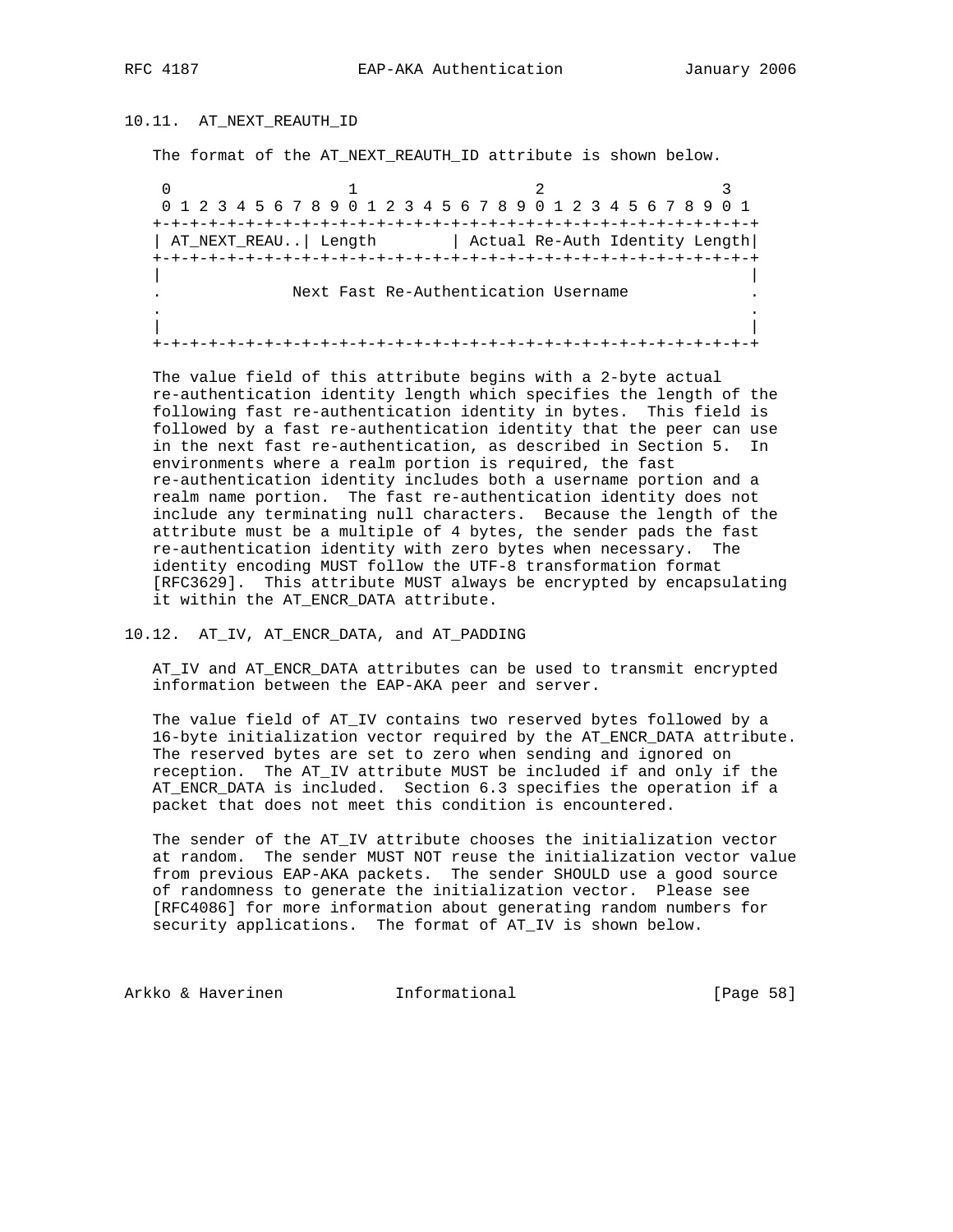0  $1$  2 3 0 1 2 3 4 5 6 7 8 9 0 1 2 3 4 5 6 7 8 9 0 1 2 3 4 5 6 7 8 9 0 1 +-+-+-+-+-+-+-+-+-+-+-+-+-+-+-+-+-+-+-+-+-+-+-+-+-+-+-+-+-+-+-+-+ | AT\_IV | Length = 5 | Reserved | +-+-+-+-+-+-+-+-+-+-+-+-+-+-+-+-+-+-+-+-+-+-+-+-+-+-+-+-+-+-+-+-+ | | Initialization Vector | | | | +-+-+-+-+-+-+-+-+-+-+-+-+-+-+-+-+-+-+-+-+-+-+-+-+-+-+-+-+-+-+-+-+

 The value field of the AT\_ENCR\_DATA attribute consists of two reserved bytes followed by cipher text bytes. The cipher text bytes are encrypted using the Advanced Encryption Standard (AES) [AES] with a 128-bit key in the Cipher Block Chaining (CBC) mode of operation, which uses the initialization vector from the AT IV attribute. The reserved bytes are set to zero when sending and ignored on reception. Please see [CBC] for a description of the CBC mode. The format of the AT\_ENCR\_DATA attribute is shown below.

0  $1$  2 3 0 1 2 3 4 5 6 7 8 9 0 1 2 3 4 5 6 7 8 9 0 1 2 3 4 5 6 7 8 9 0 1 +-+-+-+-+-+-+-+-+-+-+-+-+-+-+-+-+-+-+-+-+-+-+-+-+-+-+-+-+-+-+-+-+ | AT\_ENCR\_DATA | Length | Reserved | +-+-+-+-+-+-+-+-+-+-+-+-+-+-+-+-+-+-+-+-+-+-+-+-+-+-+-+-+-+-+-+-+ | | . Encrypted Data . . . | | +-+-+-+-+-+-+-+-+-+-+-+-+-+-+-+-+-+-+-+-+-+-+-+-+-+-+-+-+-+-+-+-+

 The derivation of the encryption key (K\_encr) is specified in Section 7.

The plaintext consists of nested EAP-AKA attributes.

 The encryption algorithm requires the length of the plaintext to be a multiple of 16 bytes. The sender may need to include the AT\_PADDING attribute as the last attribute within AT\_ENCR\_DATA. The AT\_PADDING attribute is not included if the total length of other nested attributes within the AT\_ENCR\_DATA attribute is a multiple of 16 bytes. As usual, the Length of the Padding attribute includes the Attribute Type and Attribute Length fields. The length of the Padding attribute is 4, 8, or 12 bytes. It is chosen so that the length of the value field of the AT\_ENCR\_DATA attribute becomes a multiple of 16 bytes. The actual pad bytes in the value field are set to zero (00 hexadecimal) on sending. The recipient of the message MUST verify that the pad bytes are set to zero. If this

Arkko & Haverinen 1nformational 1999 [Page 59]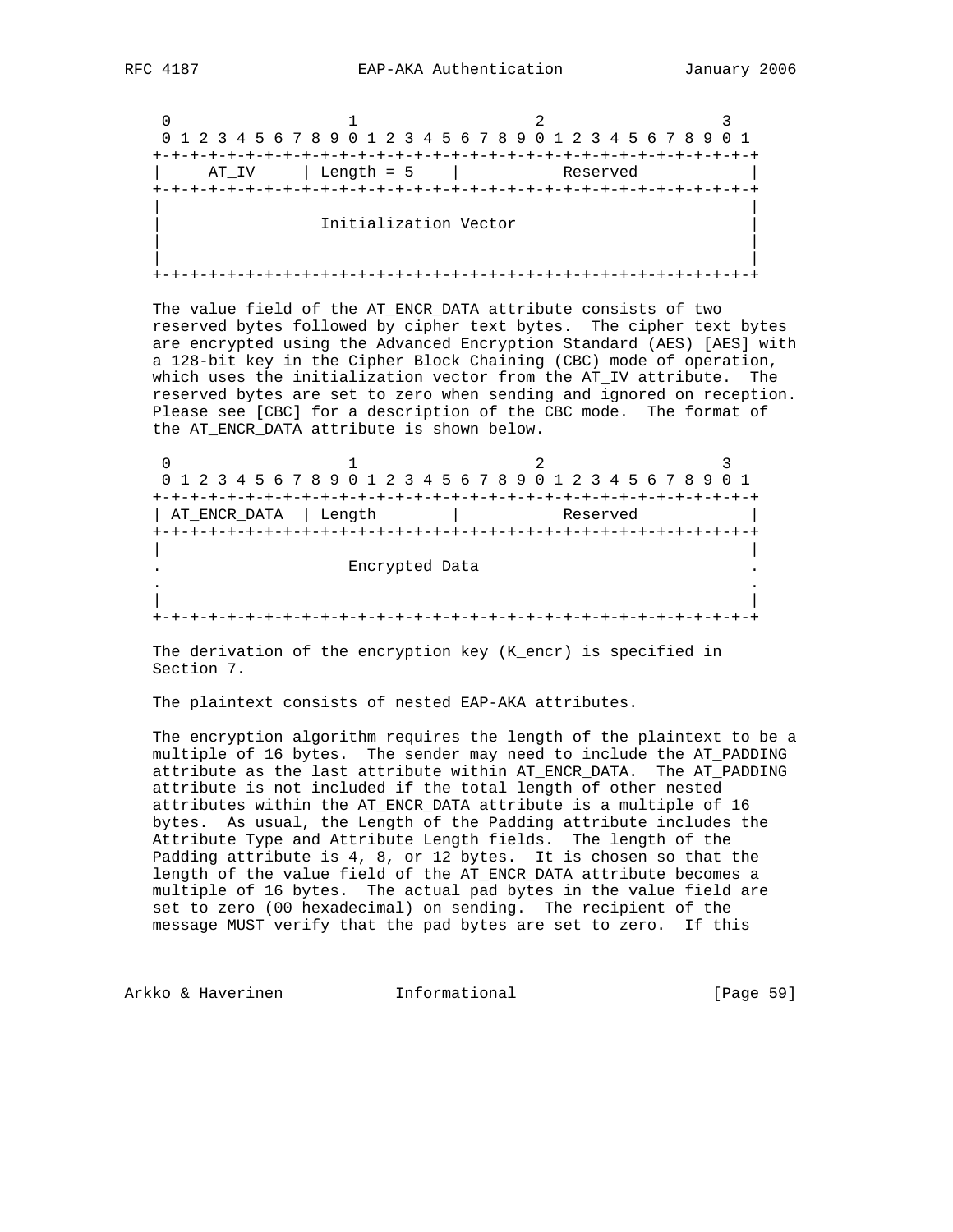verification fails on the peer, then it MUST send the EAP-Response/AKA-Client-Error packet with the error code "unable to process packet" to terminate the authentication exchange. If this verification fails on the server, then the server sends the EAP-Response/AKA-Notification packet with an AT\_NOTIFICATION code that implies failure to terminate the authentication exchange. The format of the AT\_PADDING attribute is shown below.

0  $1$  2 3 0 1 2 3 4 5 6 7 8 9 0 1 2 3 4 5 6 7 8 9 0 1 2 3 4 5 6 7 8 9 0 1 +-+-+-+-+-+-+-+-+-+-+-+-+-+-+-+-+-+-+-+-+-+-+-+-+-+-+-+-+-+-+-+-+ | AT\_PADDING | Length | Padding... +-+-+-+-+-+-+-+-+-+-+-+-+-+-+-+-+ | | | | | +-+-+-+-+-+-+-+-+-+-+-+-+-+-+-+-+-+-+-+-+-+-+-+-+-+-+-+-+-+-+-+-+

### 10.13. AT\_CHECKCODE

 The AT\_MAC attribute is not used in the very first EAP-AKA messages during the AKA-Identity round, because keying material has not been derived yet. The peer and the server may exchange one or more pairs of EAP-AKA messages of the Subtype AKA-Identity before keys are derived and before the AT\_MAC attribute can be applied. The EAP/- AKA-Identity messages may also be used upon fast re-authentication.

 The AT\_CHECKCODE attribute MAY be used to protect the EAP/ AKA-Identity messages. In full authentication, the server MAY include the AT\_CHECKCODE in EAP-Request/AKA-Challenge, and the peer MAY include AT\_CHECKCODE in EAP-Response/AKA-Challenge. In fast re-authentication, the server MAY include AT\_CHECKCODE in EAP-Request/ AKA-Reauthentication, and the peer MAY include AT\_CHECKCODE in EAP-Response/AKA-Reauthentication. The fact that the peer receives an EAP-Request with AT\_CHECKCODE does not imply that the peer would have to include AT\_CHECKCODE in the corresponding response. The peer MAY include AT\_CHECKCODE even if the server did not include AT\_CHECKCODE in the EAP request. Because the AT\_MAC attribute is used in these messages, AT\_CHECKCODE will be integrity protected with AT\_MAC. The format of the AT\_CHECKCODE attribute is shown below.

Arkko & Haverinen 1nformational 1999 [Page 60]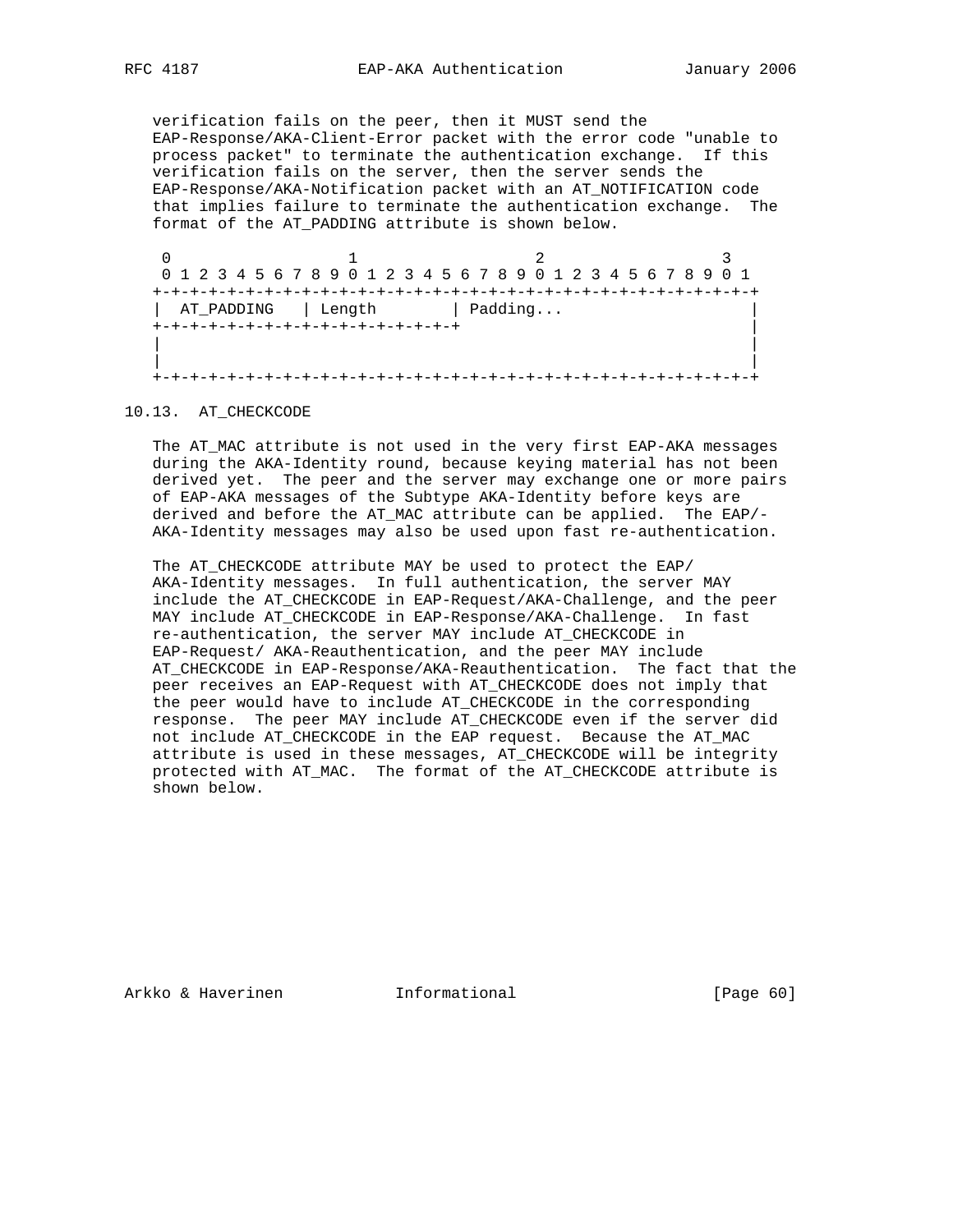$\begin{array}{ccc} \n0 & 1 & 2\n\end{array}$  0 1 2 3 4 5 6 7 8 9 0 1 2 3 4 5 6 7 8 9 0 1 2 3 4 5 6 7 8 9 0 1 +-+-+-+-+-+-+-+-+-+-+-+-+-+-+-+-+-+-+-+-+-+-+-+-+-+-+-+-+-+-+-+-+ | AT\_CHECKCODE | Length | Reserved | +-+-+-+-+-+-+-+-+-+-+-+-+-+-+-+-+-+-+-+-+-+-+-+-+-+-+-+-+-+-+-+-+ | | Checkcode (0 or 20 bytes) | | | | | | +-+-+-+-+-+-+-+-+-+-+-+-+-+-+-+-+-+-+-+-+-+-+-+-+-+-+-+-+-+-+-+-+

The value field of AT CHECKCODE begins with two reserved bytes, which may be followed by a 20-byte checkcode. If the checkcode is not included in AT\_CHECKCODE, then the attribute indicates that no EAP/- AKA-Identity messages were exchanged. This may occur in both full authentication and fast re-authentication. The reserved bytes are set to zero when sending and ignored on reception.

 The checkcode is a hash value, calculated with SHA1 [SHA-1], over all EAP-Request/AKA-Identity and EAP-Response/AKA-Identity packets exchanged in this authentication exchange. The packets are included in the order that they were transmitted, that is, starting with the first EAP-Request/AKA-Identity message, followed by the corresponding EAP-Response/AKA-Identity, followed by the second EAP-Request/AKA-Identity (if used), etc.

 EAP packets are included in the hash calculation "as-is" (as they were transmitted or received). All reserved bytes, padding bytes, etc., that are specified for various attributes are included as such, and the receiver must not reset them to zero. No delimiter bytes, padding, or any other framing are included between the EAP packets when calculating the checkcode.

 Messages are included in request/response pairs; in other words, only full "round trips" are included. Packets that are silently discarded are not included, and retransmitted packets (that have the same Identifier value) are only included once. (The base EAP protocol [RFC3748] ensures that requests and responses "match".) The EAP server must only include an EAP-Request/AKA-Identity in the calculation after it has received a corresponding response with the same Identifier value.

 The peer must include the EAP-Request/AKA-Identity and the corresponding response in the calculation only if the peer receives a subsequent EAP-Request/AKA-Challenge or a follow-up EAP-Request/ AKA-Identity with a different Identifier value than in the first EAP-Request/AKA-Identity.

Arkko & Haverinen 1nformational (Page 61)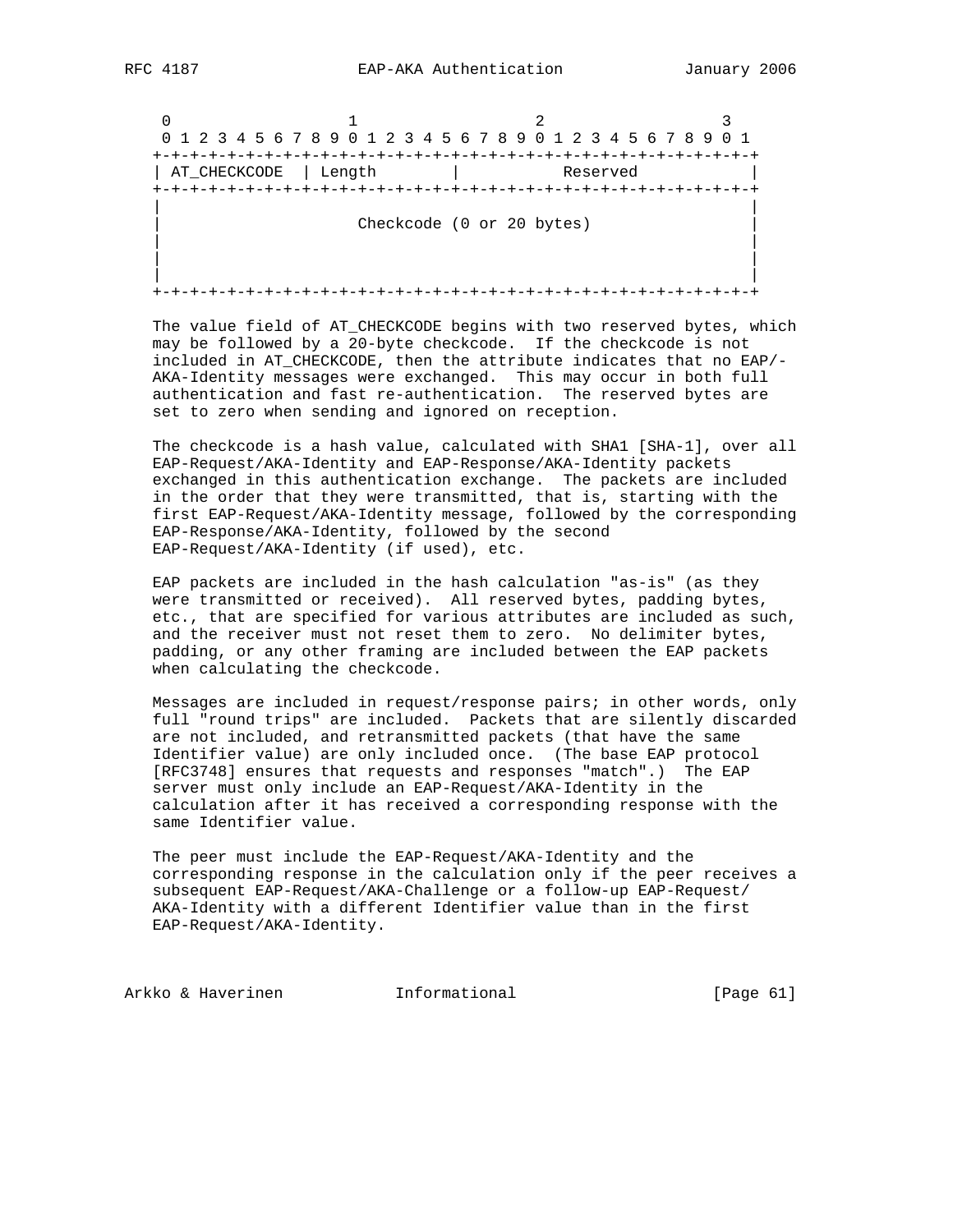The AT\_CHECKCODE attribute is optional to implement. It is specified in order to allow protection of the EAP/AKA-Identity messages and any future extensions to them. The implementation of AT\_CHECKCODE is RECOMMENDED.

 If the receiver of AT\_CHECKCODE implements this attribute, then the receiver MUST check that the checkcode is correct. If the checkcode is invalid, the receiver must operate as specified in Section 6.3.

 If the EAP/AKA-Identity messages are extended with new attributes, then AT\_CHECKCODE MUST be implemented and used. More specifically, if the server includes any attributes other than AT\_PERMANENT\_ID\_REQ, AT\_FULLAUTH\_ID\_REQ, or AT\_ANY\_ID\_REQ in the EAP-Request/AKA-Identity packet, then the server MUST include AT\_CHECKCODE in EAP-Request/ AKA-Challenge or EAP-Request/AKA-Reauthentication. If the peer includes any attributes other than AT\_IDENTITY in the EAP-Response/ AKA-Identity message, then the peer MUST include AT\_CHECKCODE in EAP-Response/AKA-Challenge or EAP-Response/AKA-Reauthentication.

 If the server implements the processing of any other attribute than AT\_IDENTITY for the EAP-Response/AKA-Identity message, then the server MUST implement AT\_CHECKCODE. In this case, if the server receives any attribute other than AT\_IDENTITY in the EAP-Response/AKA-Identity message, then the server MUST check that AT\_CHECKCODE is present in EAP-Response/AKA-Challenge or EAP-Response/ AKA-Reauthentication. The operation when a mandatory attribute is missing is specified in Section 6.3.

 Similarly, if the peer implements the processing of any attribute other than AT\_PERMANENT\_ID\_REQ, AT\_FULLAUTH\_ID\_REQ, or AT\_ANY\_ID\_REQ for the EAP-Request/AKA-Identity packet, then the peer MUST implement AT\_CHECKCODE. In this case, if the peer receives any attribute other than AT\_PERMANENT\_ID\_REQ, AT\_FULLAUTH\_ID\_REQ, or AT\_ANY\_ID\_REQ in the EAP-Request/AKA-Identity packet, then the peer MUST check that AT\_CHECKCODE is present in EAP-Request/AKA-Challenge or EAP-Request/AKA-Reauthentication. The operation when a mandatory attribute is missing is specified in Section 6.3.

# 10.14. AT\_RESULT\_IND

The format of the AT\_RESULT\_IND attribute is shown below.

 $0$  1 2 3 0 1 2 3 4 5 6 7 8 9 0 1 2 3 4 5 6 7 8 9 0 1 2 3 4 5 6 7 8 9 0 1 +-+-+-+-+-+-+-+-+-+-+-+-+-+-+-+-+-+-+-+-+-+-+-+-+-+-+-+-+-+-+-+-+  $|\quad\texttt{AT\_RESULT}\dots|\quad\texttt{Length = 1}\qquad|\qquad\qquad\texttt{Reserved}\qquad\qquad|\qquad$ +-+-+-+-+-+-+-+-+-+-+-+-+-+-+-+-+-+-+-+-+-+-+-+-+-+-+-+-+-+-+-+-+

Arkko & Haverinen 1nformational [Page 62]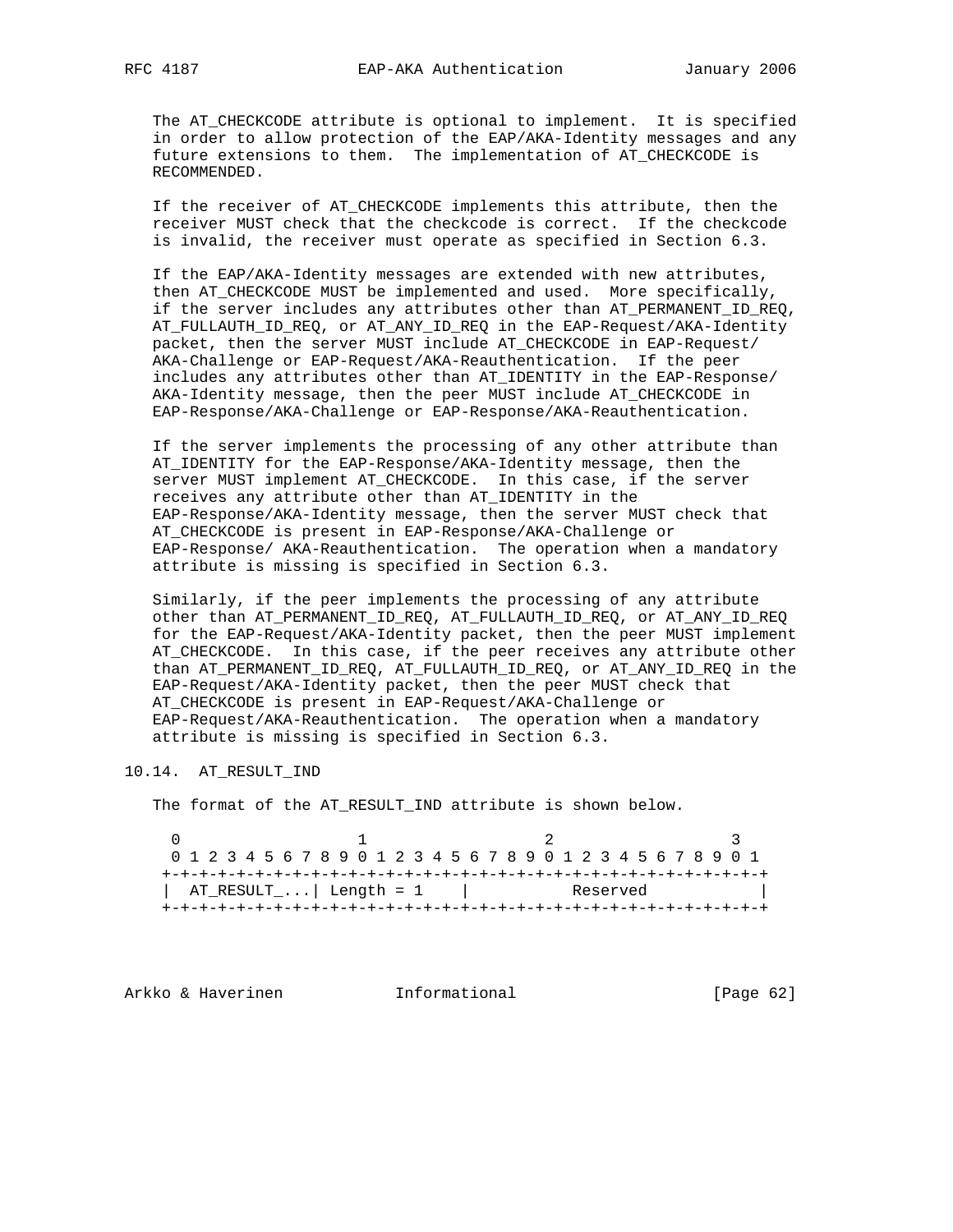The value field of this attribute consists of two reserved bytes, which are set to zero upon sending and ignored upon reception. This attribute is always sent unencrypted, so it MUST NOT be encapsulated within the AT\_ENCR\_DATA attribute.

# 10.15. AT\_MAC

 The AT\_MAC attribute is used for EAP-AKA message authentication. Section 9 specifies in which messages AT\_MAC MUST be included.

 The value field of the AT\_MAC attribute contains two reserved bytes followed by a keyed message authentication code (MAC). The MAC is calculated over the whole EAP packet and concatenated with optional message-specific data, with the exception that the value field of the MAC attribute is set to zero when calculating the MAC. The EAP packet includes the EAP header that begins with the Code field, the EAP-AKA header that begins with the Subtype field, and all the attributes, as specified in Section 8.1. The reserved bytes in AT\_MAC are set to zero when sending and ignored on reception. The contents of the message-specific data that may be included in the MAC calculation are specified separately for each EAP-AKA message in Section 9.

The format of the AT\_MAC attribute is shown below.

|        |                            | 0 1 2 3 4 5 6 7 8 9 0 1 2 3 4 5 6 7 8 9 0 1 2 3 4 5 6 7 8 9 0 1 |  |
|--------|----------------------------|-----------------------------------------------------------------|--|
|        |                            |                                                                 |  |
| AT MAC | $\vert$ Length = 5 $\vert$ | Reserved                                                        |  |
|        |                            |                                                                 |  |
|        |                            |                                                                 |  |
|        | MAC                        |                                                                 |  |
|        |                            |                                                                 |  |
|        |                            |                                                                 |  |
|        |                            |                                                                 |  |

 The MAC algorithm is HMAC-SHA1-128 [RFC2104] keyed hash value. (The HMAC-SHA1-128 value is obtained from the 20-byte HMAC-SHA1 value by truncating the output to 16 bytes. Hence, the length of the MAC is 16 bytes.) The derivation of the authentication key (K\_aut) used in the calculation of the MAC is specified in Section 7.

 When the AT\_MAC attribute is included in an EAP-AKA message, the recipient MUST process the AT\_MAC attribute before looking at any other attributes, except when processing EAP-Request/AKA-Challenge. The processing of EAP-Request/AKA-Challenge is specified in

Arkko & Haverinen 1nformational [Page 63]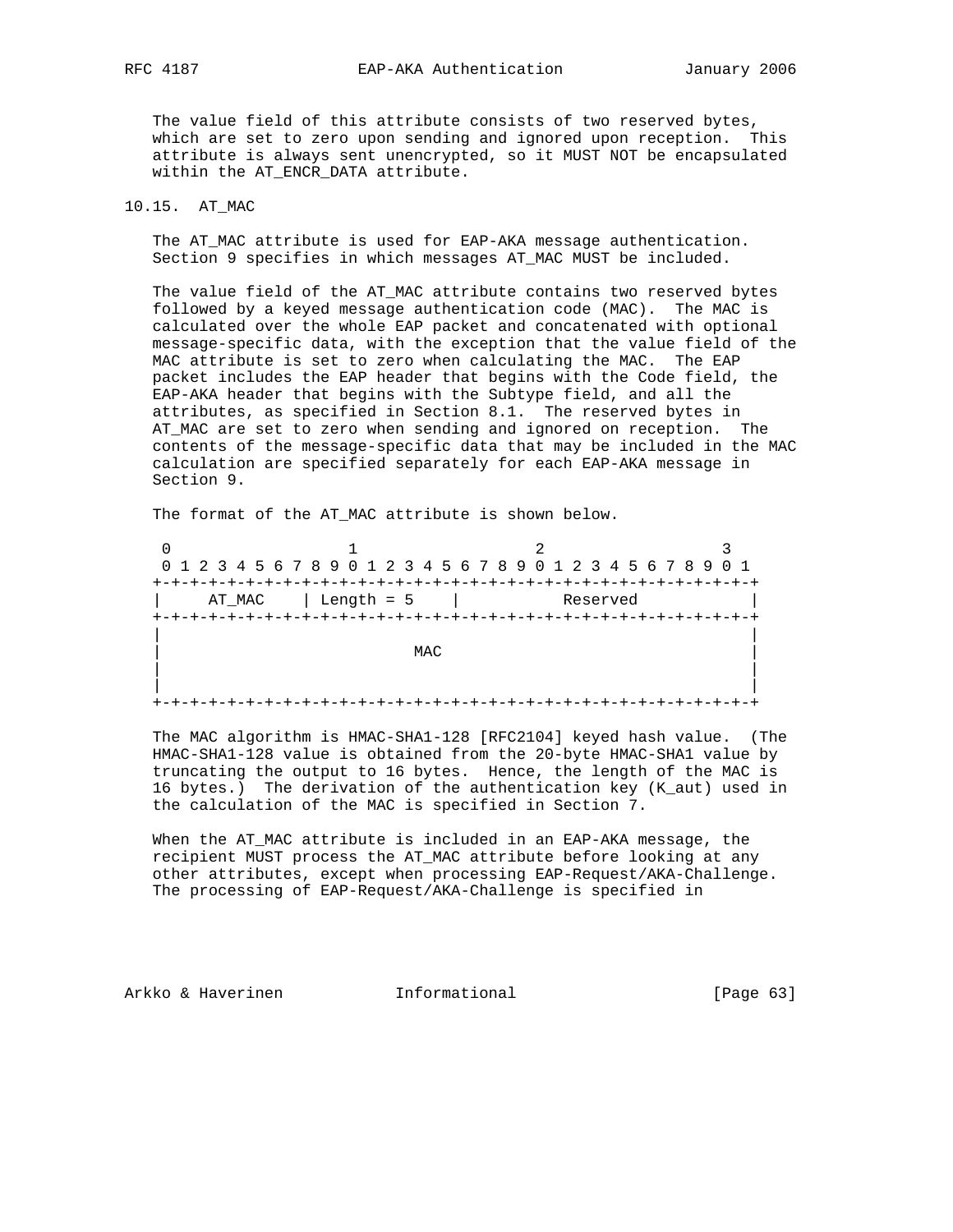Section 9.3. If the message authentication code is invalid, then the recipient MUST ignore all other attributes in the message and operate as specified in Section 6.3.

10.16. AT\_COUNTER

The format of the AT\_COUNTER attribute is shown below.

| 0 1 2 3 4 5 6 7 8 9 0 1 2 3 4 5 6 7 8 9 0 1 2 3 4 5 6 7 8 9 0 1 |         |  |
|-----------------------------------------------------------------|---------|--|
| AT COUNTER   Length = 1                                         | Counter |  |
|                                                                 |         |  |

 The value field of the AT\_COUNTER attribute consists of a 16-bit unsigned integer counter value, represented in network byte order. This attribute MUST always be encrypted by encapsulating it within the AT\_ENCR\_DATA attribute.

10.17. AT\_COUNTER\_TOO\_SMALL

The format of the AT\_COUNTER\_TOO\_SMALL attribute is shown below.

| 0 1 2 3 4 5 6 7 8 9 0 1 2 3 4 5 6 7 8 9 0 1 2 3 4 5 6 7 8 9 0 1<br>$ $ AT_COUNTER $ $ Length = 1 |          |
|--------------------------------------------------------------------------------------------------|----------|
|                                                                                                  |          |
|                                                                                                  | Reserved |

 The value field of this attribute consists of two reserved bytes, which are set to zero upon sending and ignored upon reception. This attribute MUST always be encrypted by encapsulating it within the AT\_ENCR\_DATA attribute.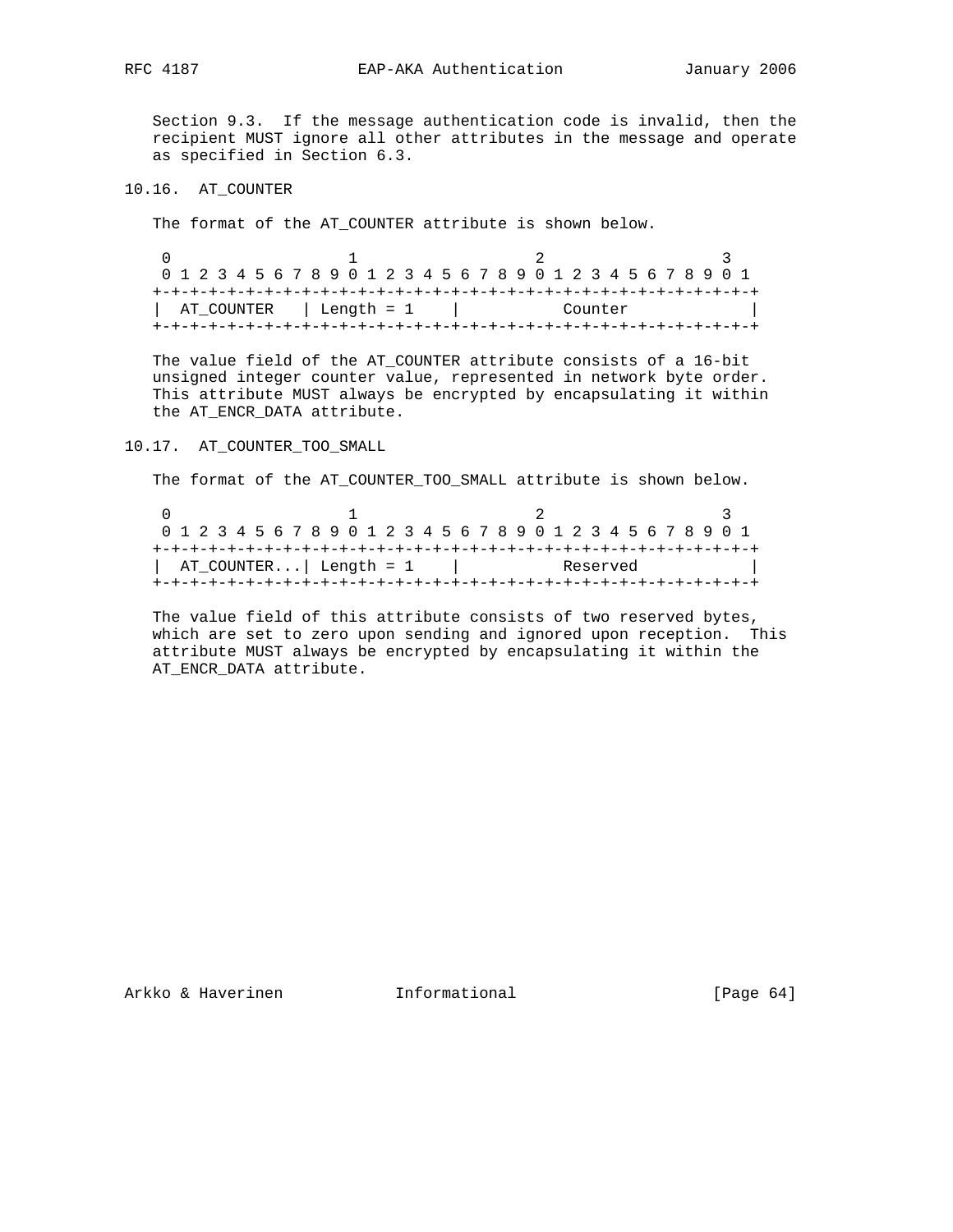10.18. AT\_NONCE\_S

The format of the AT\_NONCE\_S attribute is shown below.

0  $1$  2 3 0 1 2 3 4 5 6 7 8 9 0 1 2 3 4 5 6 7 8 9 0 1 2 3 4 5 6 7 8 9 0 1 +-+-+-+-+-+-+-+-+-+-+-+-+-+-+-+-+-+-+-+-+-+-+-+-+-+-+-+-+-+-+-+-+ | AT\_NONCE\_S | Length = 5 | Reserved +-+-+-+-+-+-+-+-+-+-+-+-+-+-+-+-+-+-+-+-+-+-+-+-+-+-+-+-+-+-+-+-+ | | | | | NONCE\_S | | | | | +-+-+-+-+-+-+-+-+-+-+-+-+-+-+-+-+-+-+-+-+-+-+-+-+-+-+-+-+-+-+-+-+

 The value field of the AT\_NONCE\_S attribute contains two reserved bytes followed by a random number (16 bytes) that is freshly generated by the server for this EAP-AKA fast re-authentication. The random number is used as challenge for the peer and also as a seed value for the new keying material. The reserved bytes are set to zero upon sending and ignored upon reception. This attribute MUST always be encrypted by encapsulating it within the AT\_ENCR\_DATA attribute.

 The server MUST NOT reuse the NONCE\_S value from a previous EAP-AKA fast re-authentication exchange. The server SHOULD use a good source of randomness to generate NONCE\_S. Please see [RFC4086] for more information about generating random numbers for security applications.

## 10.19. AT\_NOTIFICATION

The format of the AT\_NOTIFICATION attribute is shown below.

|                                                        |  |  |  |  |  |  |  | 0 1 2 3 4 5 6 7 8 9 0 1 2 3 4 5 6 7 8 9 0 1 2 3 4 5 6 7 8 9 0 1 |  |  |  |  |  |  |  |  |
|--------------------------------------------------------|--|--|--|--|--|--|--|-----------------------------------------------------------------|--|--|--|--|--|--|--|--|
|                                                        |  |  |  |  |  |  |  |                                                                 |  |  |  |  |  |  |  |  |
| $ AT_NOTIFICATION  Length = 1  S P  Notification Code$ |  |  |  |  |  |  |  |                                                                 |  |  |  |  |  |  |  |  |
|                                                        |  |  |  |  |  |  |  |                                                                 |  |  |  |  |  |  |  |  |

 The value field of this attribute contains a two-byte notification code. The first and second bit (S and P) of the notification code are interpreted as described in Section 6.

Arkko & Haverinen 1nformational 1999 [Page 65]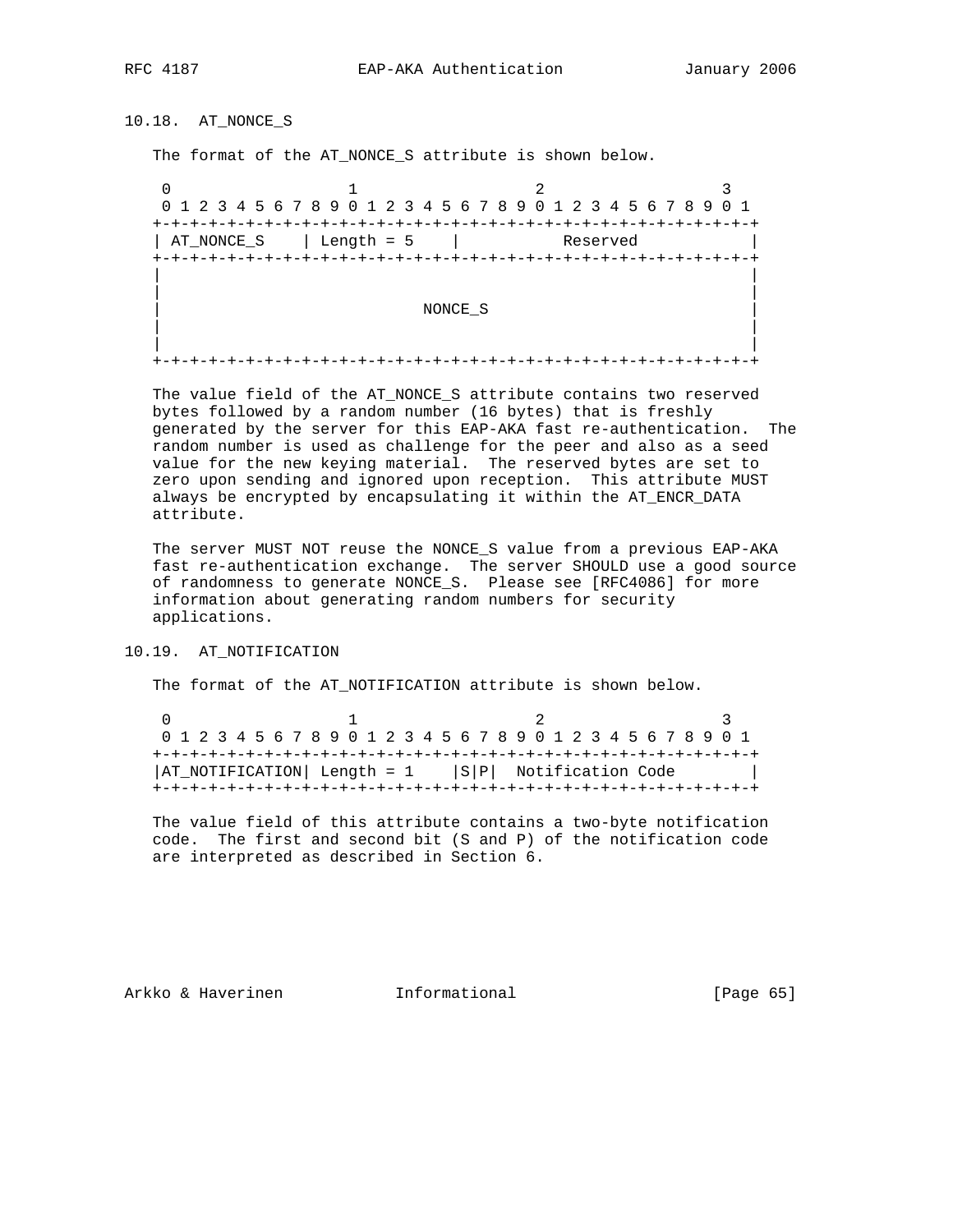The notification code values listed below have been reserved. The descriptions below illustrate the semantics of the notifications. The peer implementation MAY use different wordings when presenting the notifications to the user. The "requested service" depends on the environment where EAP-AKA is applied.

 0 - General failure after authentication. (Implies failure, used after successful authentication.)

 16384 - General failure. (Implies failure, used before authentication.)

 32768 - Success. User has been successfully authenticated. (Does not imply failure, used after successful authentication.) The usage of this code is discussed in Section 6.2.

 1026 - User has been temporarily denied access to the requested service. (Implies failure, used after successful authentication.)

 1031 - User has not subscribed to the requested service. (Implies failure, used after successful authentication.)

### 10.20. AT\_CLIENT\_ERROR\_CODE

The format of the AT\_CLIENT\_ERROR\_CODE attribute is shown below.

0  $1$  2 3 0 1 2 3 4 5 6 7 8 9 0 1 2 3 4 5 6 7 8 9 0 1 2 3 4 5 6 7 8 9 0 1 +-+-+-+-+-+-+-+-+-+-+-+-+-+-+-+-+-+-+-+-+-+-+-+-+-+-+-+-+-+-+-+-+ | AT\_CLIENT\_ERR.. | Length = 1 | Client Error Code +-+-+-+-+-+-+-+-+-+-+-+-+-+-+-+-+-+-+-+-+-+-+-+-+-+-+-+-+-+-+-+-+

 The value field of this attribute contains a two-byte client error code. The following error code values have been reserved.

0 "unable to process packet": a general error code

11. IANA and Protocol Numbering Considerations

IANA has assigned the EAP type number 23 for EAP-AKA authentication.

 EAP-AKA shares most of the protocol design, such as attributes and message Subtypes, with EAP-SIM [EAP-SIM]. EAP-AKA protocol numbers should be administered in the same IANA registry with EAP-SIM. This document establishes the registries and lists the initial protocol numbers for both protocols.

Arkko & Haverinen 1nformational (Page 66)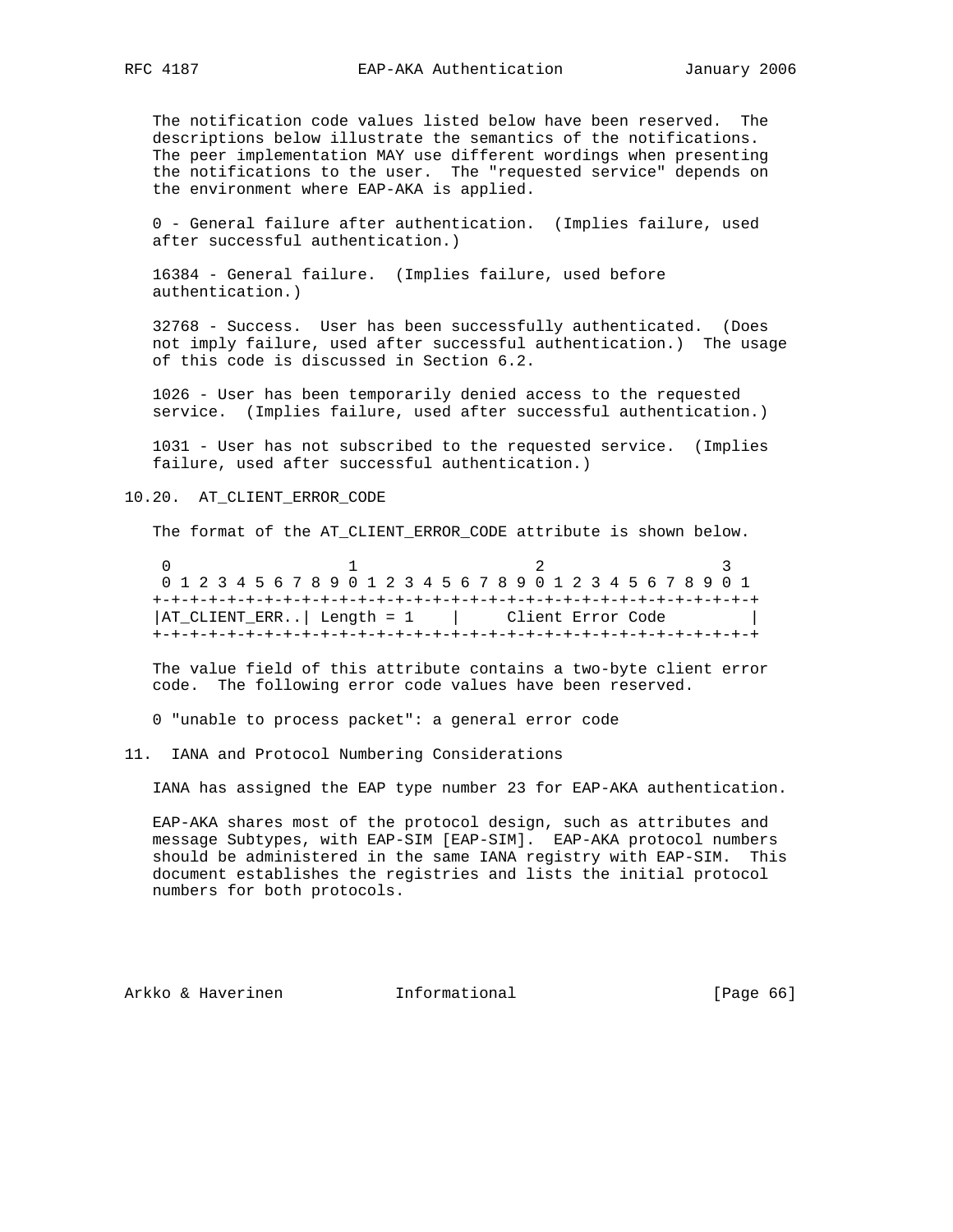EAP-AKA and EAP-SIM messages include a Subtype field. The Subtype is a new numbering space for which IANA administration is required. The Subtype is an 8-bit integer. The following Subtypes are specified in this document and in [EAP-SIM]:

| AKA-Authentication-Reject2                      |
|-------------------------------------------------|
| AKA-Synchronization-Failure4                    |
|                                                 |
|                                                 |
| $SIM-Challenge$ 11                              |
| AKA-Notification and SIM-Notification12         |
| AKA-Reauthentication and SIM-Reauthentication13 |
| AKA-Client-Error and SIM-Client-Error14         |
|                                                 |

 The messages are composed of attributes, which have 8-bit attribute type numbers. Attributes numbered within the range 0 through 127 are called non-skippable attributes, and attributes within the range of 128 through 255 are called skippable attributes. The EAP-AKA and EAP-SIM attribute type number is a new numbering space for which IANA administration is required. The following attribute types are specified in this document in [EAP-SIM]:

| AT_PERMANENT_ID_REQ10  |  |
|------------------------|--|
|                        |  |
| AT NOTIFICATION12      |  |
|                        |  |
|                        |  |
| AT VERSION LIST15      |  |
| AT_SELECTED_VERSION16  |  |
|                        |  |
|                        |  |
| AT COUNTER TOO SMALL20 |  |
|                        |  |
| AT CLIENT ERROR CODE22 |  |
|                        |  |
| AT ENCR DATA130        |  |
| AT NEXT PSEUDONYM132   |  |
| AT_NEXT_REAUTH_ID133   |  |
| AT CHECKCODE134        |  |
| AT RESULT IND135       |  |
|                        |  |

Arkko & Haverinen 1nformational [Page 67]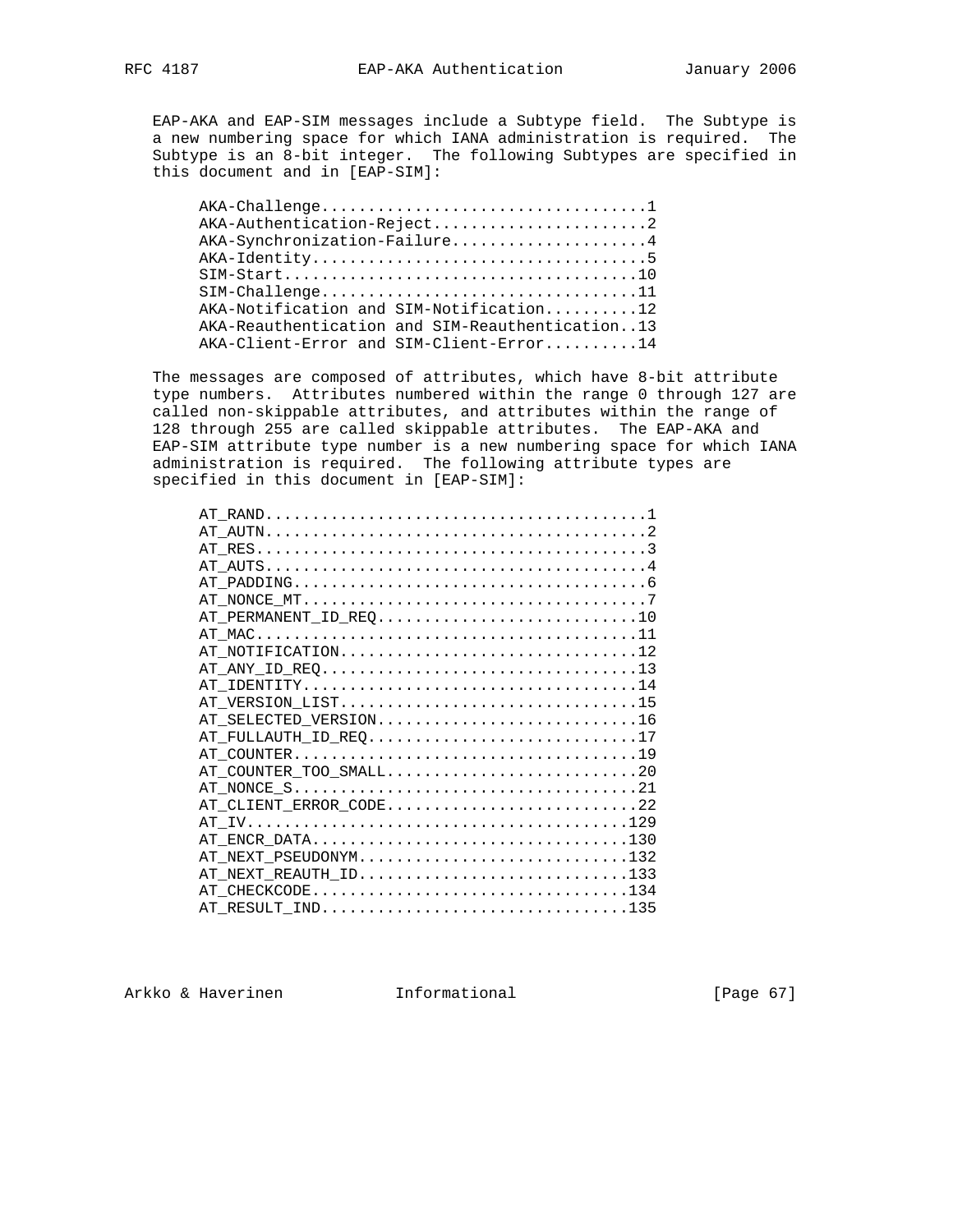The AT\_NOTIFICATION attribute contains a 16-bit notification code value. The most significant bit of the notification code is called the S bit (success) and the second most significant bit is called the P bit (phase). If the S bit is set to zero, then the notification code indicates failure; notification codes with the S bit set to one do not indicate failure. If the P bit is set to zero, then the notification code can only be used before authentication has occurred. If the P bit is set to one, then the notification code can only be used after authentication. The notification code is a new numbering space for which IANA administration is required. The following values have been specified in this document and in [EAP-SIM].

| General failure after authentication0                |  |
|------------------------------------------------------|--|
| User has been temporarily denied access1026          |  |
| User has not subscribed to the requested service1031 |  |
|                                                      |  |
|                                                      |  |

 The AT\_VERSION\_LIST and AT\_SELECTED\_VERSION attributes, specified in [EAP-SIM], contain 16-bit EAP method version numbers. The EAP method version number is a new numbering space for which IANA administration is required. Value 1 for "EAP-SIM Version 1" has been specified in [EAP-SIM]. Version numbers are not currently used in EAP-AKA.

 The AT\_CLIENT\_ERROR\_CODE attribute contains a 16-bit client error code. The client error code is a new numbering space for which IANA administration is required. Values 0, 1, 2, and 3 have been specified in this document and in [EAP-SIM].

 All requests for value assignment from the various number spaces described in this document require proper documentation, according to the "Specification Required" policy described in [RFC2434]. Requests must be specified in sufficient detail so that interoperability between independent implementations is possible. Possible forms of documentation include, but are not limited to, RFCs, the products of another standards body (e.g., 3GPP), or permanently and readily available vendor design notes.

## 12. Security Considerations

 The EAP specification [RFC3748] describes the security vulnerabilities of EAP, which does not include its own security mechanisms. This section discusses the claimed security properties of EAP-AKA as well as vulnerabilities and security recommendations.

Arkko & Haverinen 1nformational (Page 68)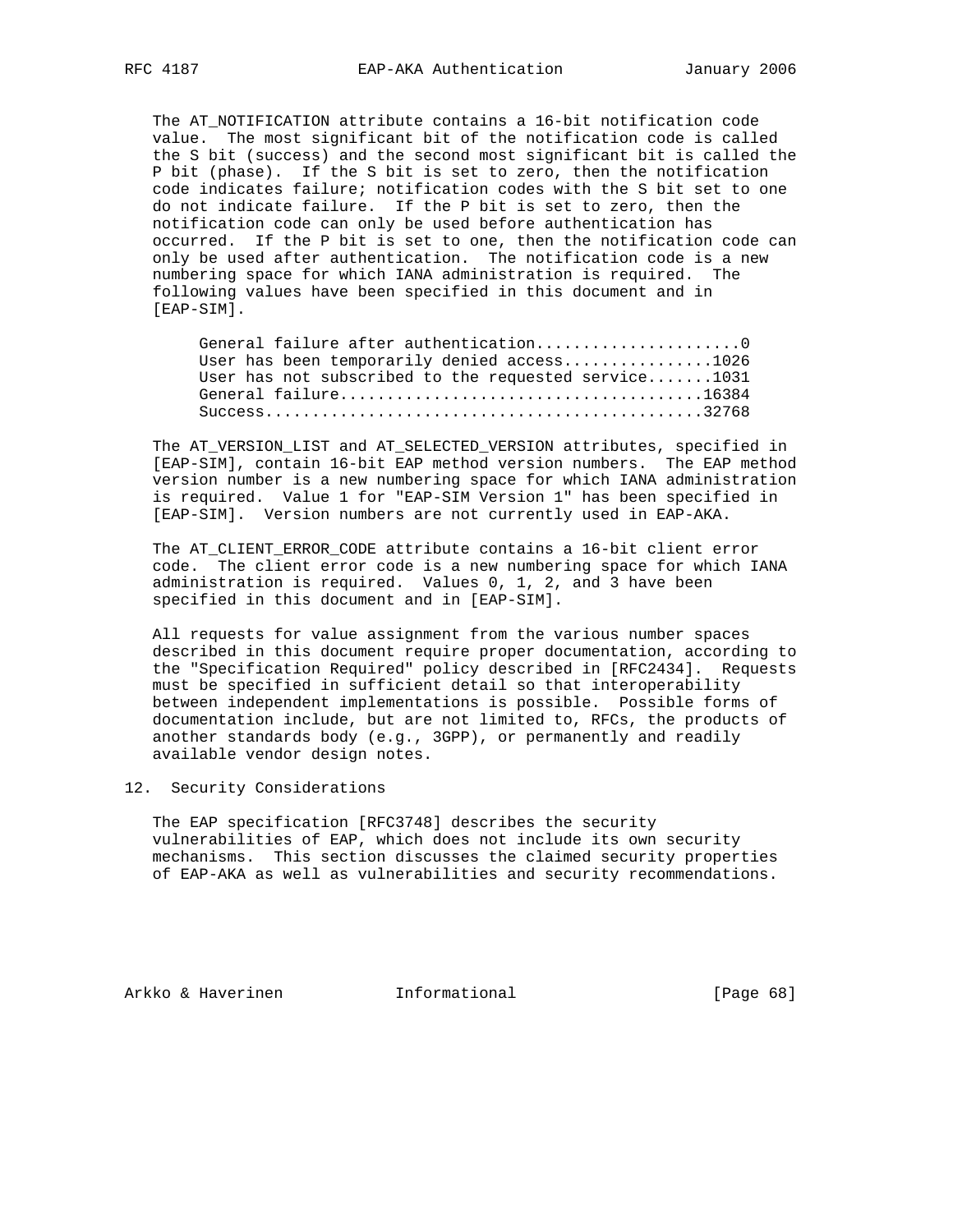# 12.1. Identity Protection

 EAP-AKA includes optional Identity privacy support that protects the privacy of the subscriber identity against passive eavesdropping. This document only specifies a mechanism to deliver pseudonyms from the server to the peer as part of an EAP-AKA exchange. Hence, a peer that has not yet performed any EAP-AKA exchanges does not typically have a pseudonym available. If the peer does not have a pseudonym available, then the privacy mechanism cannot be used, and the permanent identity will have to be sent in the clear. The terminal SHOULD store the pseudonym in non-volatile memory so that it can be maintained across reboots. An active attacker that impersonates the network may use the AT\_PERMANENT\_ID\_REQ attribute (Section 4.1.2) to learn the subscriber's IMSI. However, as discussed in Section 4.1.2, the terminal can refuse to send the cleartext IMSI if it believes that the network should be able to recognize the pseudonym.

 If the peer and server cannot guarantee that the pseudonym will be maintained reliably, and Identity privacy is required then additional protection from an external security mechanism (such as Protected Extensible Authentication Protocol (PEAP) [PEAP]) may be used. The benefits and the security considerations of using an external security mechanism with EAP-AKA are beyond the scope of this document.

12.2. Mutual Authentication

 EAP-AKA provides mutual authentication via the 3rd generation AKA mechanisms [TS33.102] and [S.S0055-A].

 Note that this mutual authentication is with the EAP server. In general, EAP methods do not authenticate the identity or services provided by the EAP authenticator (if distinct from the EAP server) unless they provide the so-called channel bindings property. The vulnerabilities related to this have been discussed in [RFC3748], [EAPKeying], [ServiceIdentity].

 EAP-AKA does not provide the channel bindings property, so it only authenticates the EAP server. However, ongoing work such as [ServiceIdentity] may provide such support as an extension to popular EAP methods such as EAP-TLS, EAP-SIM, or EAP-AKA.

#### 12.3. Flooding the Authentication Centre

 The EAP-AKA server typically obtains authentication vectors from the Authentication Centre (AuC). EAP-AKA introduces a new usage for the AuC. The protocols between the EAP-AKA server and the AuC are out of the scope of this document. However, it should be noted that a

Arkko & Haverinen 1nformational [Page 69]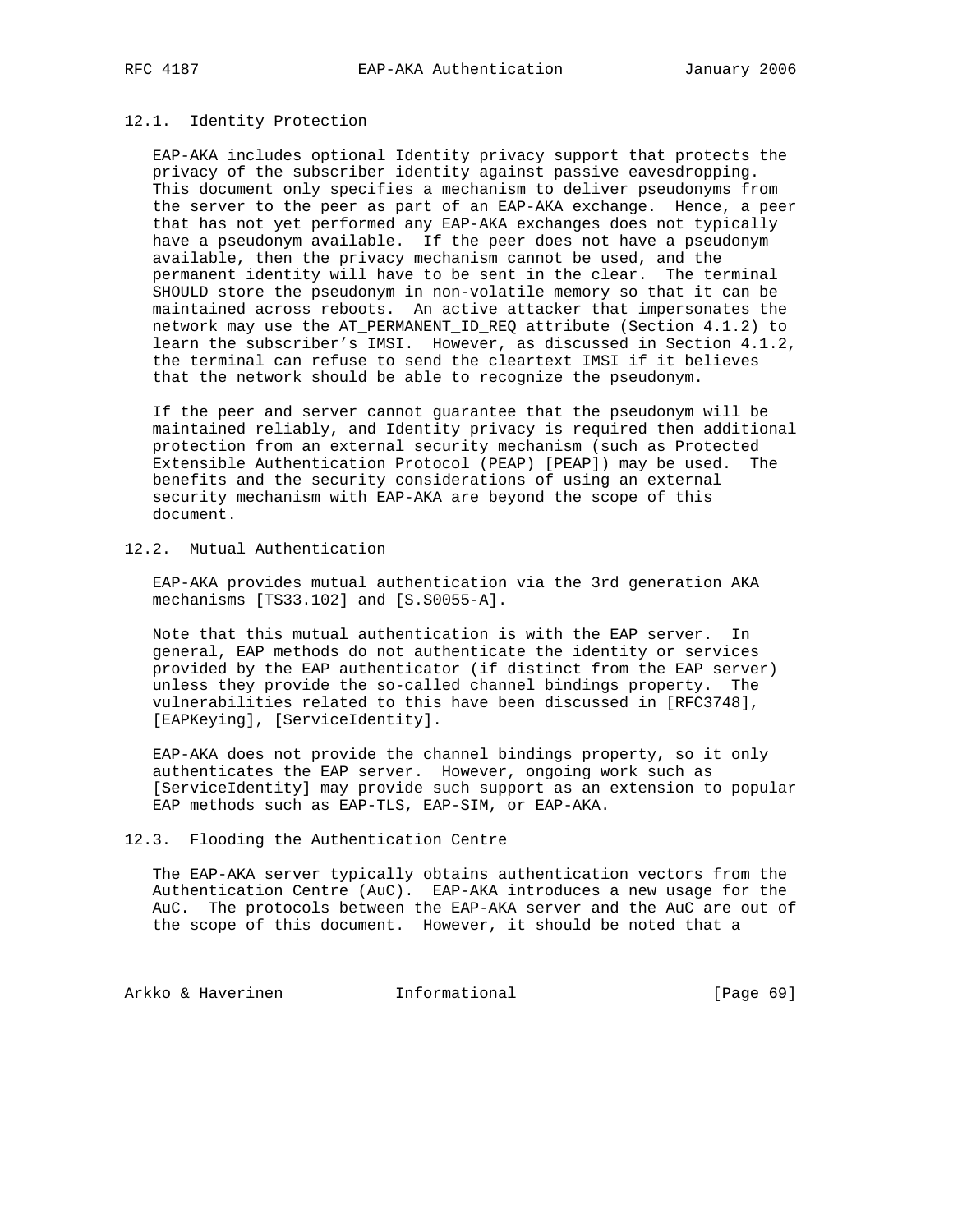malicious EAP-AKA peer may generate a lot of protocol requests to mount a denial-of-service attack. The EAP-AKA server implementation SHOULD take this into account and SHOULD take steps to limit the traffic that it generates towards the AuC, preventing the attacker from flooding the AuC and from extending the denial-of-service attack from EAP-AKA to other users of the AuC.

12.4. Key Derivation

 EAP-AKA supports key derivation with 128-bit effective key strength. The key hierarchy is specified in Section 7.

 The Transient EAP Keys used to protect EAP-AKA packets (K\_encr, K\_aut), the Master Session Keys, and the Extended Master Session Keys are cryptographically separate. An attacker cannot derive any non-trivial information about any of these keys based on the other keys. An attacker also cannot calculate the pre-shared secret from AKA IK, AKA CK, EAP-AKA K\_encr, EAP-AKA K\_aut, the Master Session Key, or the Extended Master Session Key.

12.5. Brute-Force and Dictionary Attacks

 The effective strength of EAP-AKA values is 128 bits, and there are no known, computationally feasible brute-force attacks. Because AKA is not a password protocol (the pre-shared secret is not a passphrase, or derived from a passphrase), EAP-AKA is not vulnerable to dictionary attacks.

12.6. Protection, Replay Protection, and Confidentiality

 AT\_MAC, AT\_IV, AT\_ENCR\_DATA, and AT\_COUNTER attributes are used to provide integrity, replay, and confidentiality protection for EAP-AKA Requests and Responses. Integrity protection with AT\_MAC includes the EAP header. Integrity protection (AT\_MAC) is based on a keyed message authentication code. Confidentiality (AT\_ENCR\_DATA and AT\_IV) is based on a block cipher.

 Because keys are not available in the beginning of the EAP methods, the AT\_MAC attribute cannot be used for protecting EAP/AKA-Identity messages. However, the AT\_CHECKCODE attribute can optionally be used to protect the integrity of the EAP/AKA-Identity roundtrip.

 Confidentiality protection is applied only to a part of the protocol fields. The table of attributes in Section 10.1 summarizes which fields are confidentiality protected. It should be noted that the error and notification code attributes AT\_CLIENT\_ERROR\_CODE and AT\_NOTIFICATION are not confidential, but they are transmitted in the clear. Identity protection is discussed in Section 12.1.

Arkko & Haverinen 1nformational [Page 70]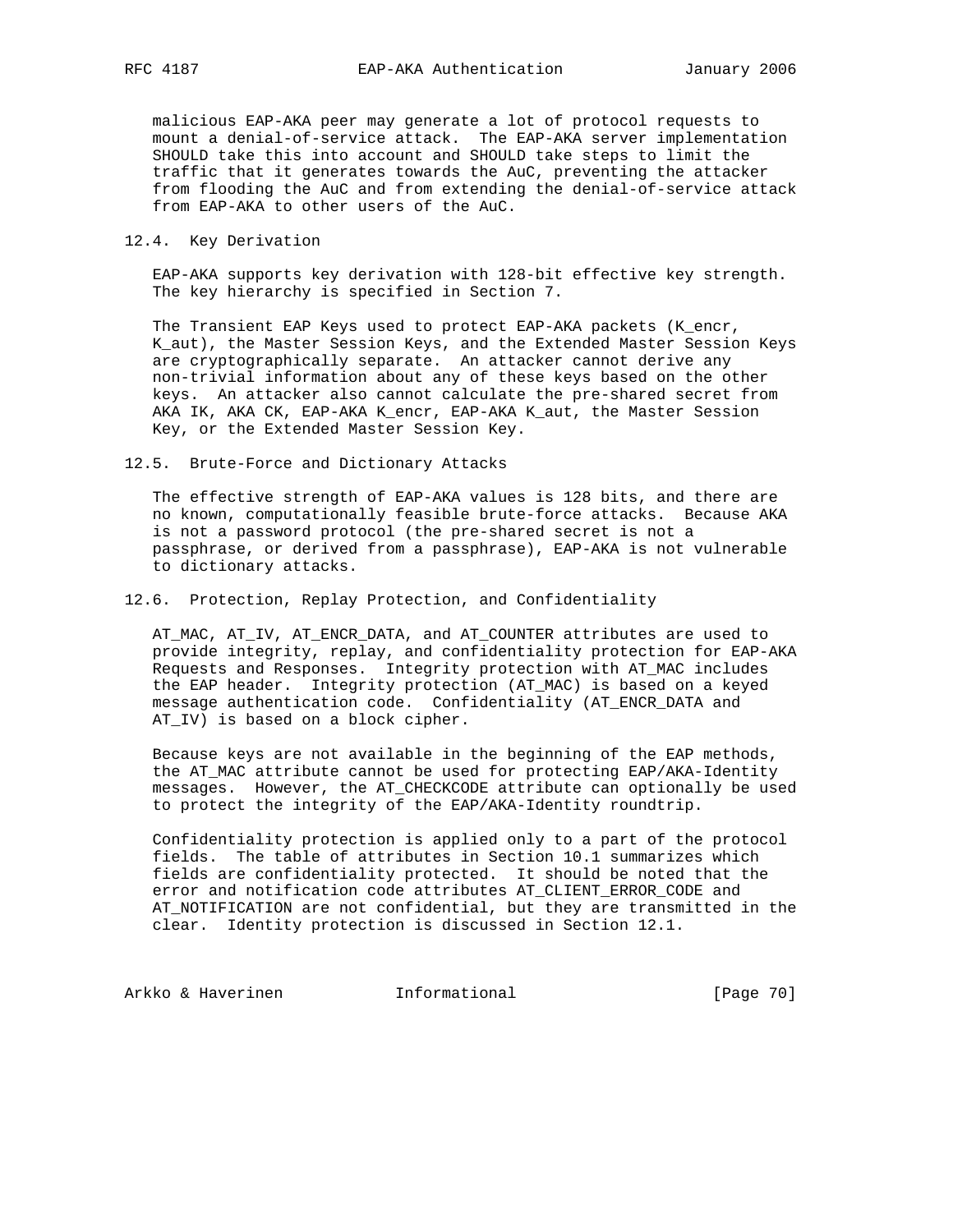On full authentication, replay protection of the EAP exchange is provided by RAND and AUTN values from the underlying AKA scheme. Protection against replays of EAP-AKA messages is also based on the fact that messages that can include AT\_MAC can only be sent once with a certain EAP-AKA Subtype, and on the fact that a different K\_aut key will be used for calculating AT\_MAC in each full authentication exchange.

 On fast re-authentication, a counter included in AT\_COUNTER and a server random nonce is used to provide replay protection. The AT\_COUNTER attribute is also included in EAP-AKA notifications, if they are used after successful authentication in order to provide replay protection between re-authentication exchanges.

 The contents of the user identity string are implicitly integrity protected by including them in key derivation.

 Because EAP-AKA is not a tunneling method, EAP-Request/Notification, EAP-Response/Notification, EAP-Success, or EAP-Failure packets are not confidential, integrity protected, or replay protected. On physically insecure networks, this may enable an attacker to mount denial-of-service attacks by spoofing these packets. As discussed in Section 6.3, the peer will only accept EAP-Success after the peer successfully authenticates the server. Hence, the attacker cannot force the peer to believe successful mutual authentication has occurred before the peer successfully authenticates the server or after the peer failed to authenticate the server.

 The security considerations of EAP-AKA result indications are covered in Section 12.8

 An eavesdropper will see the EAP Notification, EAP\_Success and EAP-Failure packets sent in the clear. With EAP-AKA, confidential information MUST NOT be transmitted in EAP Notification packets.

# 12.7. Negotiation Attacks

 EAP-AKA does not protect the EAP-Response/Nak packet. Because EAP-AKA does not protect the EAP method negotiation, EAP method downgrading attacks may be possible, especially if the user uses the same identity with EAP-AKA and other EAP methods.

 As described in Section 8, EAP-AKA allows the protocol to be extended by defining new attribute types. When defining such attributes, it should be noted that any extra attributes included in EAP-Request/AKA-Identity or EAP-Response/AKA-Identity packets are not

Arkko & Haverinen 1nformational (Page 71)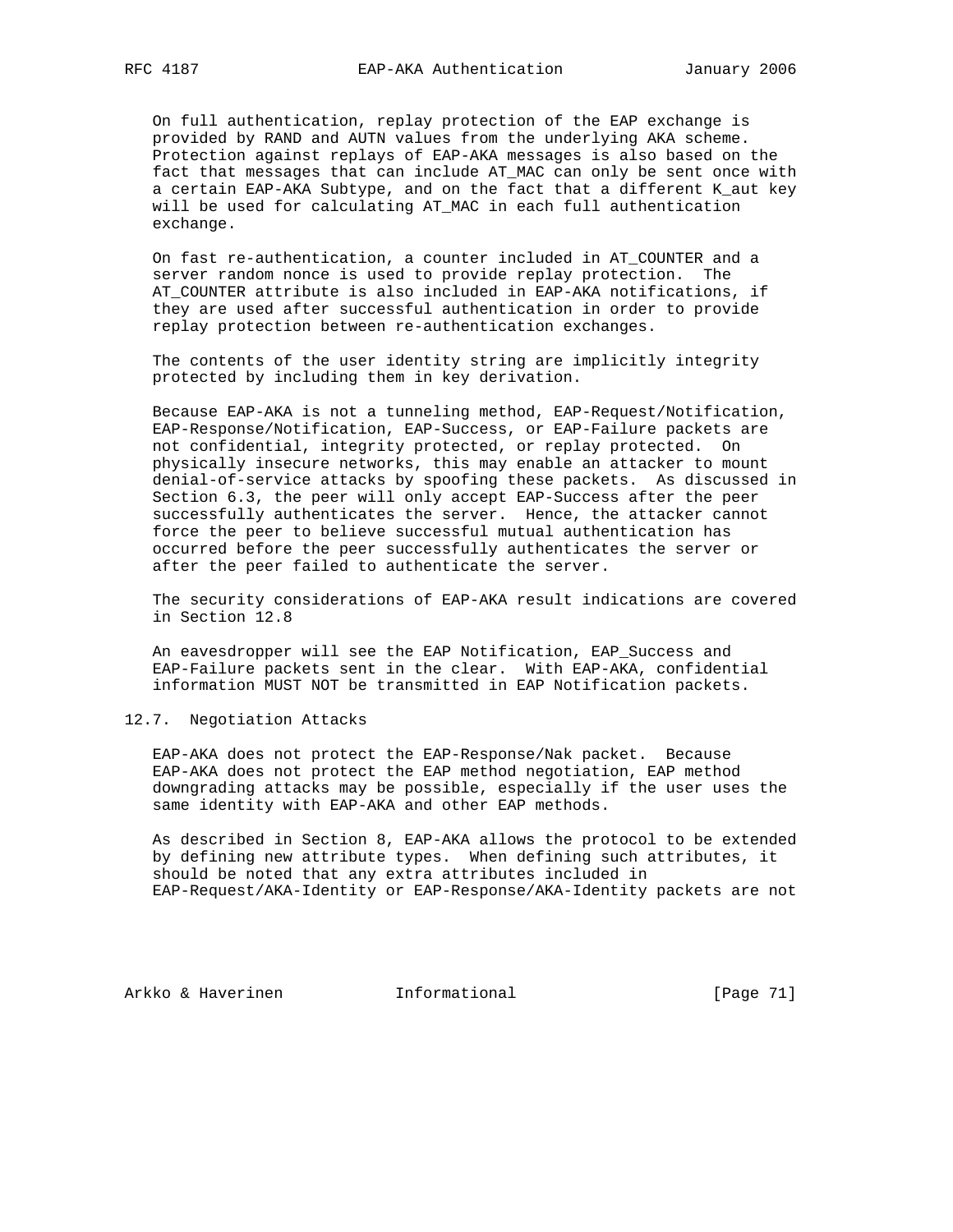included in the MACs later on, and thus some other precautions must be taken to avoid modifications to them.

 EAP-AKA does not support ciphersuite negotiation or EAP-AKA protocol version negotiation.

# 12.8. Protected Result Indications

 EAP-AKA supports optional protected success indications, and acknowledged failure indications. If a failure occurs after successful authentication, then the EAP-AKA failure indication is integrity and replay protected.

 Even if an EAP-Failure packet is lost when using EAP-AKA over an unreliable medium, then the EAP-AKA failure indications will help ensure that the peer and EAP server will know the other party's authentication decision. If protected success indications are used, then the loss of Success packet will also be addressed by the acknowledged, integrity, and replay protected EAP-AKA success indication. If the optional success indications are not used, then the peer may end up believing the server completed successful authentication, when actually it failed. Because access will not be granted in this case, protected result indications are not needed unless the client is not able to realize it does not have access for an extended period of time.

# 12.9. Man-in-the-Middle Attacks

 In order to avoid man-in-the-middle attacks and session hijacking, user data SHOULD be integrity protected on physically insecure networks. The EAP-AKA Master Session Key or keys derived from it MAY be used as the integrity protection keys, or, if an external security mechanism such as PEAP is used, then the link integrity protection keys MAY be derived by the external security mechanism.

 There are man-in-the-middle attacks associated with the use of any EAP method within a tunneled protocol. For instance, an early version of PEAP [PEAP-02] was vulnerable to this attack. This specification does not address these attacks. If EAP-AKA is used with a tunneling protocol, there should be cryptographic binding provided between the protocol and EAP-AKA to prevent man-in-the-middle attacks through rogue authenticators being able to setup one-way authenticated tunnels. For example, newer versions of PEAP include such cryptographic binding. The EAP-AKA Master Session Key MAY be used to provide the cryptographic binding. However, the mechanism that provides the binding depends on the tunneling protocol and is beyond the scope of this document.

Arkko & Haverinen 1nformational [Page 72]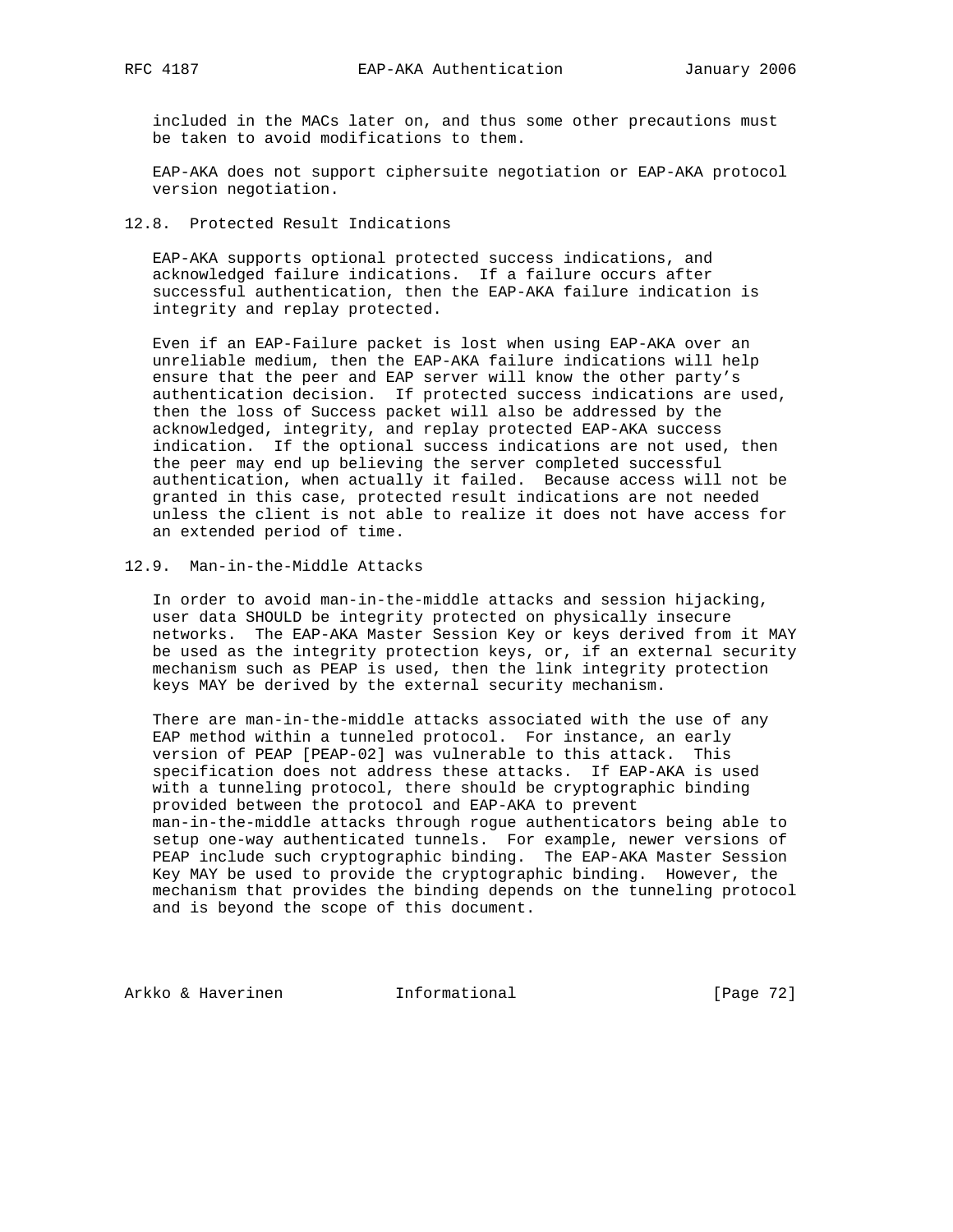12.10. Generating Random Numbers

 An EAP-AKA implementation SHOULD use a good source of randomness to generate the random numbers required in the protocol. Please see [RFC4086] for more information on generating random numbers for security applications.

13. Security Claims

This section provides the security claims required by [RFC3748].

 Auth. Mechanism: EAP-AKA is based on the AKA mechanism, which is an authentication and key agreement mechanism based on a symmetric 128-bit pre-shared secret.

Ciphersuite negotiation: No

Mutual authentication: Yes (Section 12.2)

Integrity protection: Yes (Section 12.6)

Replay protection: Yes (Section 12.6)

 Confidentiality: Yes, except method-specific success and failure indications (Section 12.1, Section 12.6)

Key derivation: Yes

 Key strength: EAP-AKA supports key derivation with 128-bit effective key strength.

Description of key hierarchy: Please see Section 7.

Dictionary attack protection: N/A (Section 12.5)

Fast reconnect: Yes

Cryptographic binding: N/A

Session independence: Yes (Section 12.4)

Fragmentation: No

Channel binding: No

 Indication of vulnerabilities. Vulnerabilities are discussed in Section 12.

Arkko & Haverinen 1nformational [Page 73]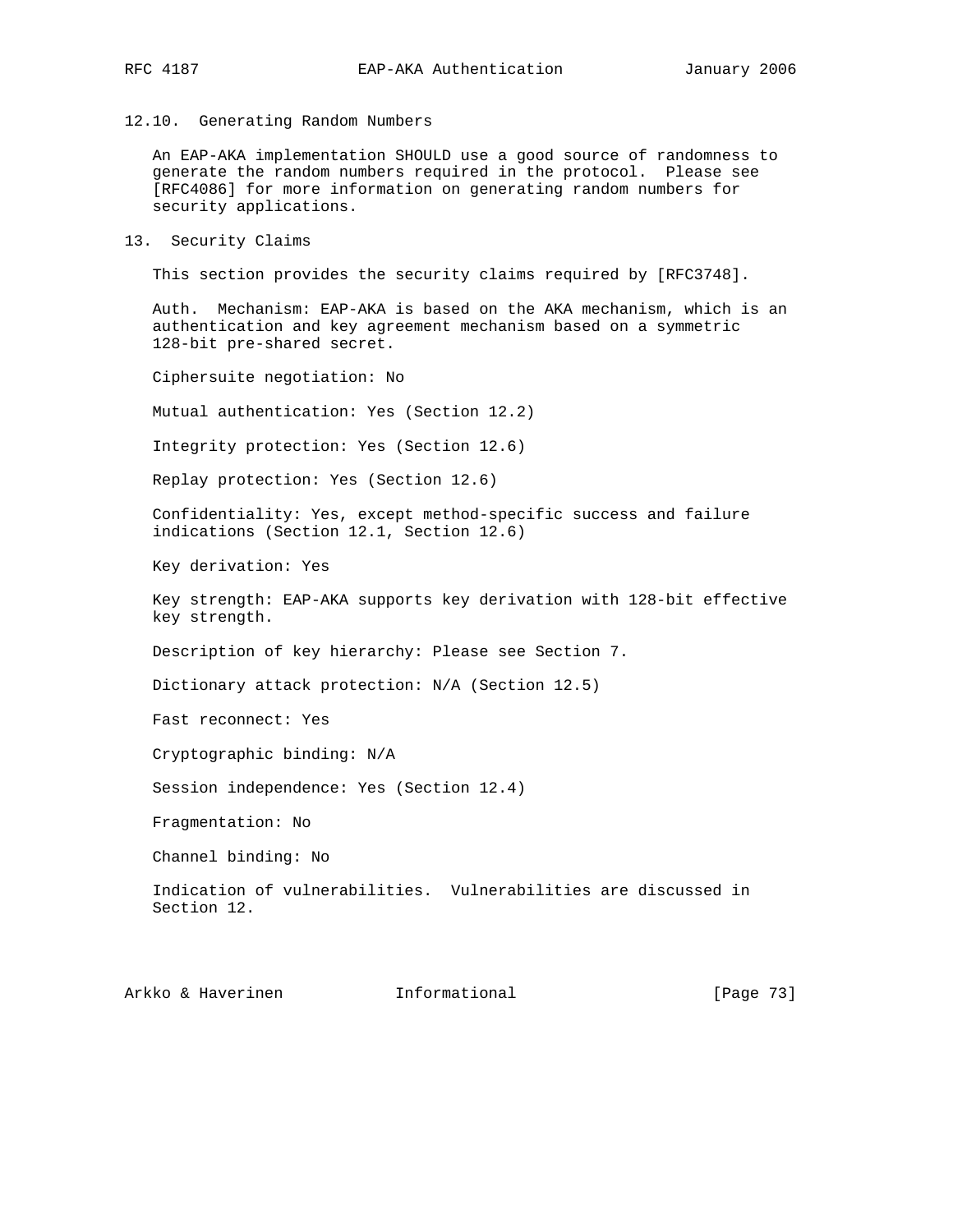14. Acknowledgements and Contributions

 The authors wish to thank Rolf Blom of Ericsson, Bernard Aboba of Microsoft, Arne Norefors of Ericsson, N.Asokan of Nokia, Valtteri Niemi of Nokia, Kaisa Nyberg of Nokia, Jukka-Pekka Honkanen of Nokia, Pasi Eronen of Nokia, Olivier Paridaens of Alcatel, and Ilkka Uusitalo of Ericsson for interesting discussions in this problem space.

Many thanks to Yoshihiro Ohba for reviewing the document.

 This protocol has been partly developed in parallel with EAP-SIM [EAP-SIM], and hence this specification incorporates many ideas from EAP-SIM, and many contributions from the reviewer's of EAP-SIM.

 The attribute format is based on the extension format of Mobile IPv4 [RFC3344].

- 15. References
- 15.1. Normative References
	- [TS33.102] 3rd Generation Partnership Project, "3GPP Technical Specification 3GPP TS 33.102 V5.1.0: "Technical Specification Group Services and System Aspects; 3G Security; Security Architecture (Release 5)"", December 2002.
	- [S.S0055-A] 3rd Generation Partnership Project 2, "3GPP2 Enhanced Cryptographic Algorithms", September 2003.
	- [RFC4282] Aboba, B., Beadles, M., Arkko, J., and P. Eronen, "The Network Access Identifier", RFC 4282, December 2005.
	- [RFC3748] Aboba, B., Blunk, L., Vollbrecht, J., Carlson, J., and H. Levkowetz, "Extensible Authentication Protocol (EAP)", RFC 3748, June 2004.
	- [RFC2119] Bradner, S., "Key words for use in RFCs to Indicate Requirement Levels", BCP 14, RFC 2119, March 1997.
	- [TS23.003] 3rd Generation Partnership Project, "3GPP Technical Specification 3GPP TS 23.003 V6.8.0: "3rd Generation Parnership Project; Technical Specification Group Core Network; Numbering, addressing and identification (Release 6)"", December 2005.

Arkko & Haverinen 1nformational [Page 74]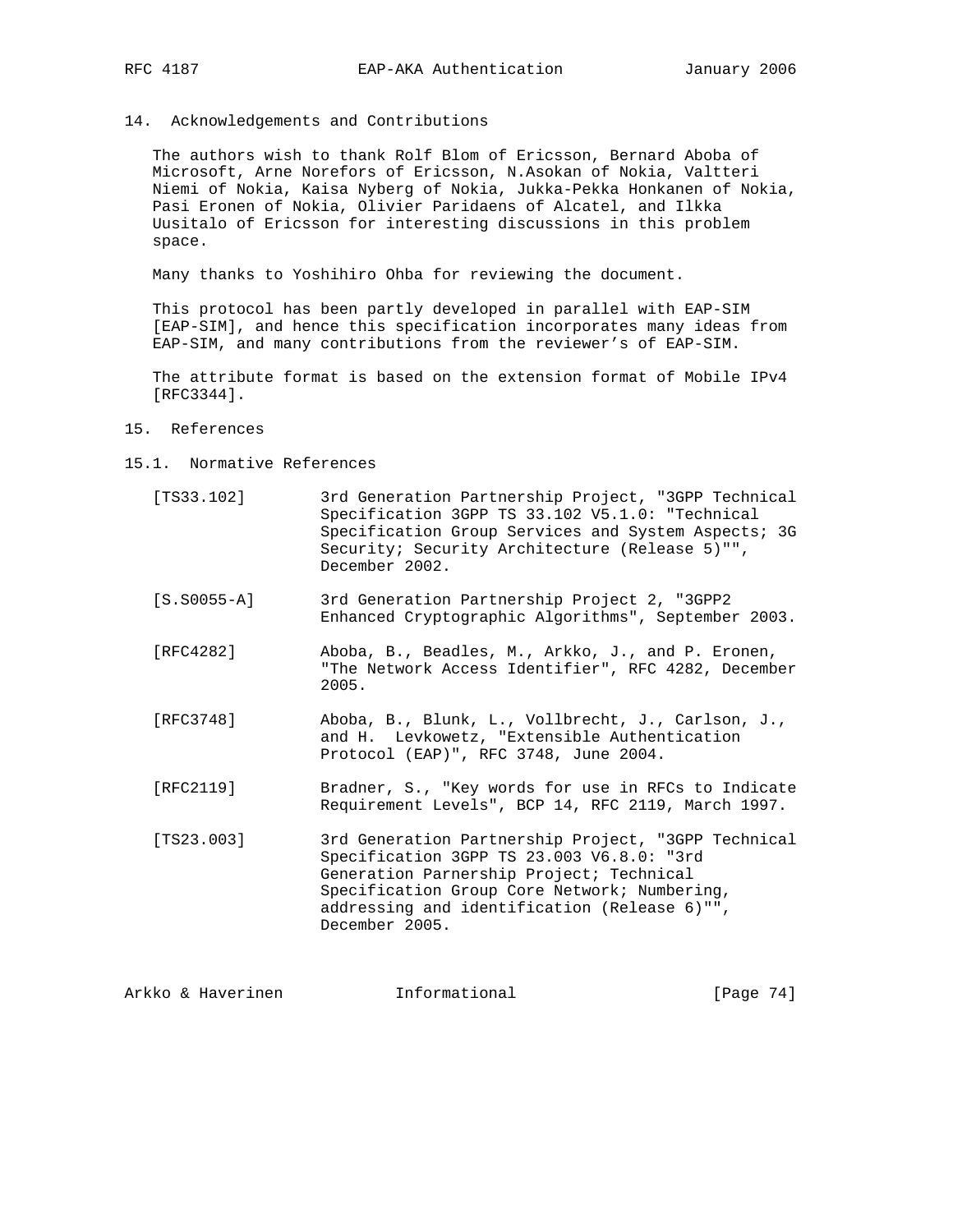| RFC 4187   | EAP-AKA Authentication                                                                                                                                                                                                                                                            | January 2006 |
|------------|-----------------------------------------------------------------------------------------------------------------------------------------------------------------------------------------------------------------------------------------------------------------------------------|--------------|
| [RFC2104]  | Krawczyk, H., Bellare, M. and R. Canetti, "HMAC:<br>Keyed-Hashing for Message Authentication",<br>RFC 2104, February 1997.                                                                                                                                                        |              |
| [AES]      | National Institute of Standards and Technology,<br>"Federal Information Processing Standards (FIPS)<br>Publication 197, "Advanced Encryption Standard<br>(AES) "", November 2001,<br>http://csrc.nist.gov/publications/fips/fips197/<br>fips-197.pdf.                             |              |
| [CBC]      | National Institute of Standards and Technology,<br>"NIST Special Publication 800-38A, "Recommendation<br>for Block Cipher Modes of Operation - Methods and<br>Techniques"", December 2001,<br>http://csrc.nist.gov/publications/<br>nistpubs/800-38a/sp800-38a.pdf.               |              |
| $[SHA-1]$  | National Institute of Standards and Technology,<br>U.S. Department of Commerce, "Federal Information<br>Processing Standard (FIPS) Publication 180-1,<br>"Secure Hash Standard"", April 1995.                                                                                     |              |
| [PRE]      | National Institute of Standards and Technology,<br>"Federal Information Processing Standards (FIPS)<br>Publication 186-2 (with change notice); Digital<br>Signature Standard (DSS)", January 2000,<br>http://csrc.nist.gov/publications/<br>fips/fips186-2/fips186-2-changel.pdf. |              |
| [TS33.105] | 3rd Generation Partnership Project, "3GPP Technical<br>Specification 3GPP TS 33.105 4.1.0: "Technical<br>Specification Group Services and System Aspects; 3G<br>Security; Cryptographic Algorithm Requirements<br>(Release 4) "", June 2001.                                      |              |
| [RFC3629]  | Yergeau, F., "UTF-8, a transformation format of ISO<br>10646", STD 63, RFC 3629, November 2003.                                                                                                                                                                                   |              |
| [RFC2434]  | Narten, T. and H. Alvestrand, "Guidelines for<br>Writing an IANA Considerations Section in RFCs",<br>BCP 26, RFC 2434, October 1998.                                                                                                                                              |              |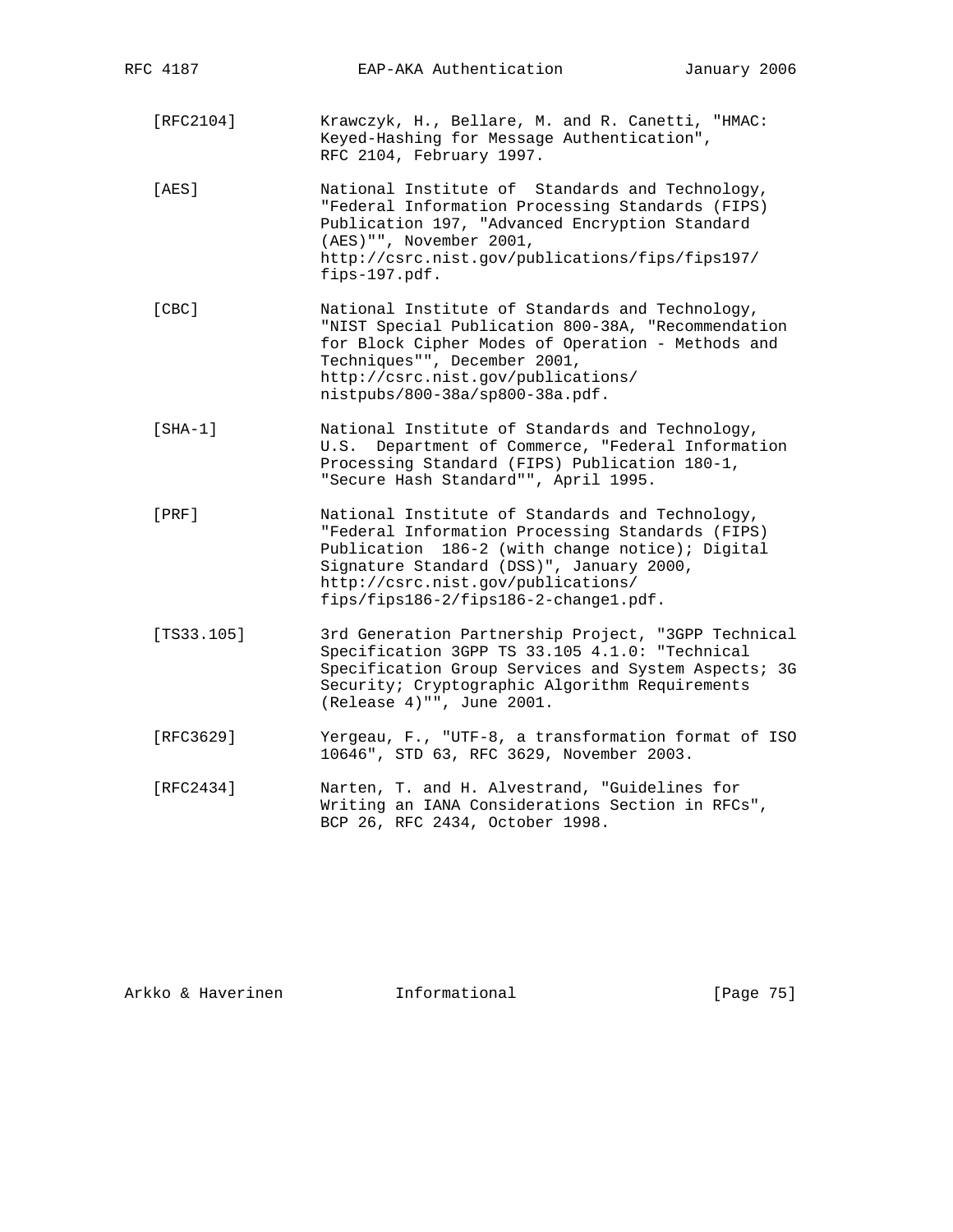- 15.2. Informative References
	- [RFC2548] Zorn, G., "Microsoft Vendor-specific RADIUS Attributes", RFC 2548, March 1999.
	- [PEAP] Palekar, A., Simon, D., Zorn, G., Salowey, J., Zhou, H., and S. Josefsson, "Protected EAP Protocol (PEAP) Version 2", work in progress, October 2004.
	- [PEAP-02] Anderson, H., Josefsson, S., Zorn, G., Simon, D., and A. Palekar, "Protected EAP Protocol (PEAP)", work in progress, February 2002.
	- [EAPKeying] Aboba, B., Simon, D., Arkko, J., Eronen, P., and H. Levkowetz, "Extensible Authentication Protocol (EAP) Key Management Framework", work in progress, October 2005.
	- [ServiceIdentity] Arkko, J. and P. Eronen, "Authenticated Service Information for the Extensible Authentication Protocol (EAP)", Work in Progress, October 2004.
	- [RFC4086] Eastlake, D., Schiller, J., and S. Crocker, "Randomness Requirements for Security", BCP 106, RFC 4086, June 2005.
	- [RFC3344] Perkins, C., "IP Mobility Support for IPv4", RFC 3344, August 2002.
	- [EAP-SIM] Haverinen, H., Ed. and J. Salowey, Ed., "Extensible Authentication Protocol Method for Global System for Mobile Communications (GSM) Subscriber Identity Modules (EAP-SIM)", RFC 4186, January 2006.

Arkko & Haverinen 1nformational [Page 76]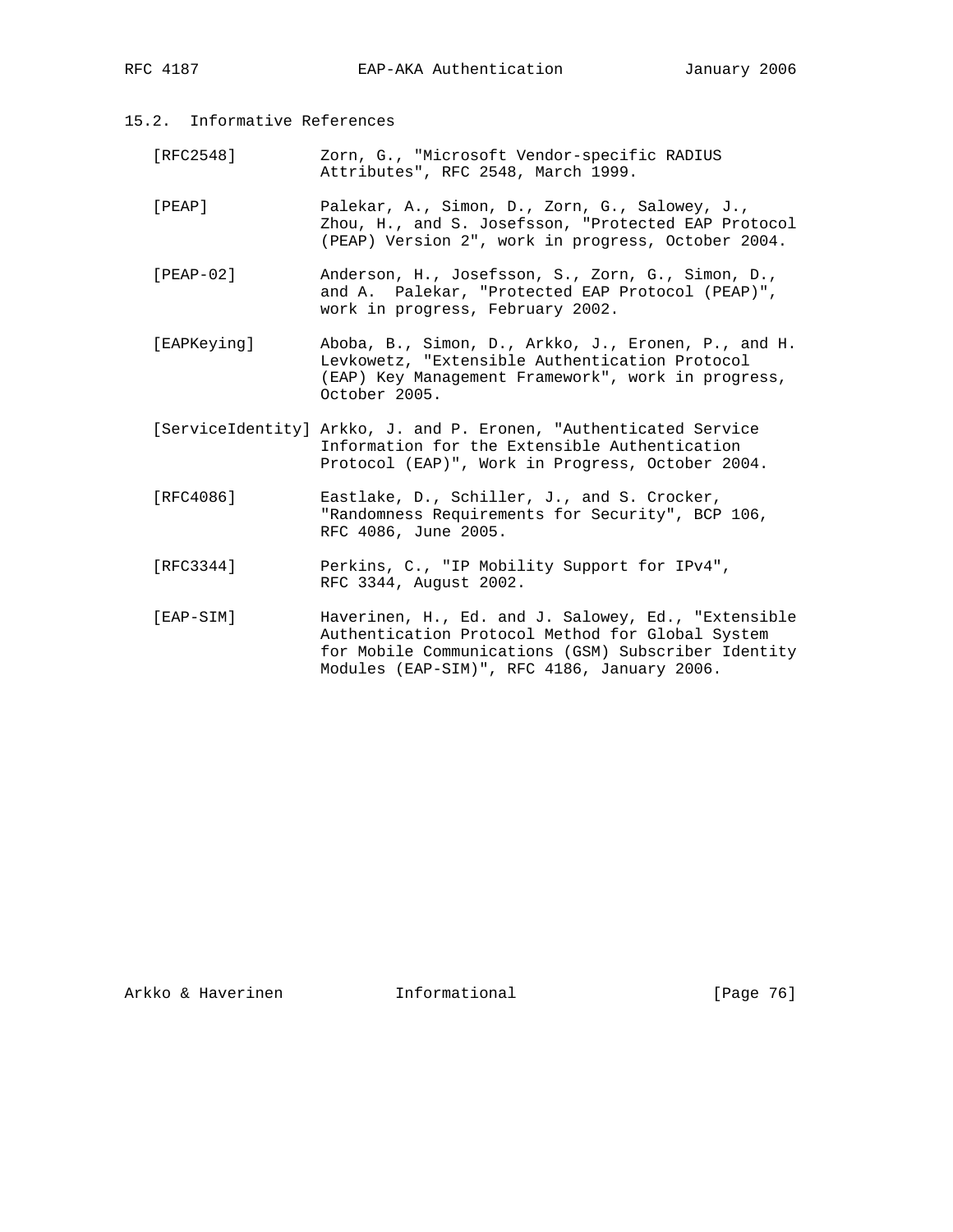Appendix A. Pseudo-Random Number Generator The "|" character denotes concatenation, and "^" denotes exponentiation. Step 1: Choose a new, secret value for the seed-key, XKEY Step 2: In hexadecimal notation let t = 67452301 EFCDAB89 98BADCFE 10325476 C3D2E1F0 This is the initial value for H0 |H1 |H2 |H3 |H4 in the FIPS SHS [SHA-1] Step  $3: For j = 0 to m - 1 do$  3.1. XSEED\_j = 0 /\* no optional user input \*/ 3.2. For i = 0 to 1 do a. XVAL =  $(XKEY + XSEED_j)$  mod  $2^b$ b.  $w_i = G(t, XVAL)$ c. XKEY =  $(1 + XKEY + w_i) \mod 2^b$ 3.3.  $x_{j} = w_{0}|w_{1}$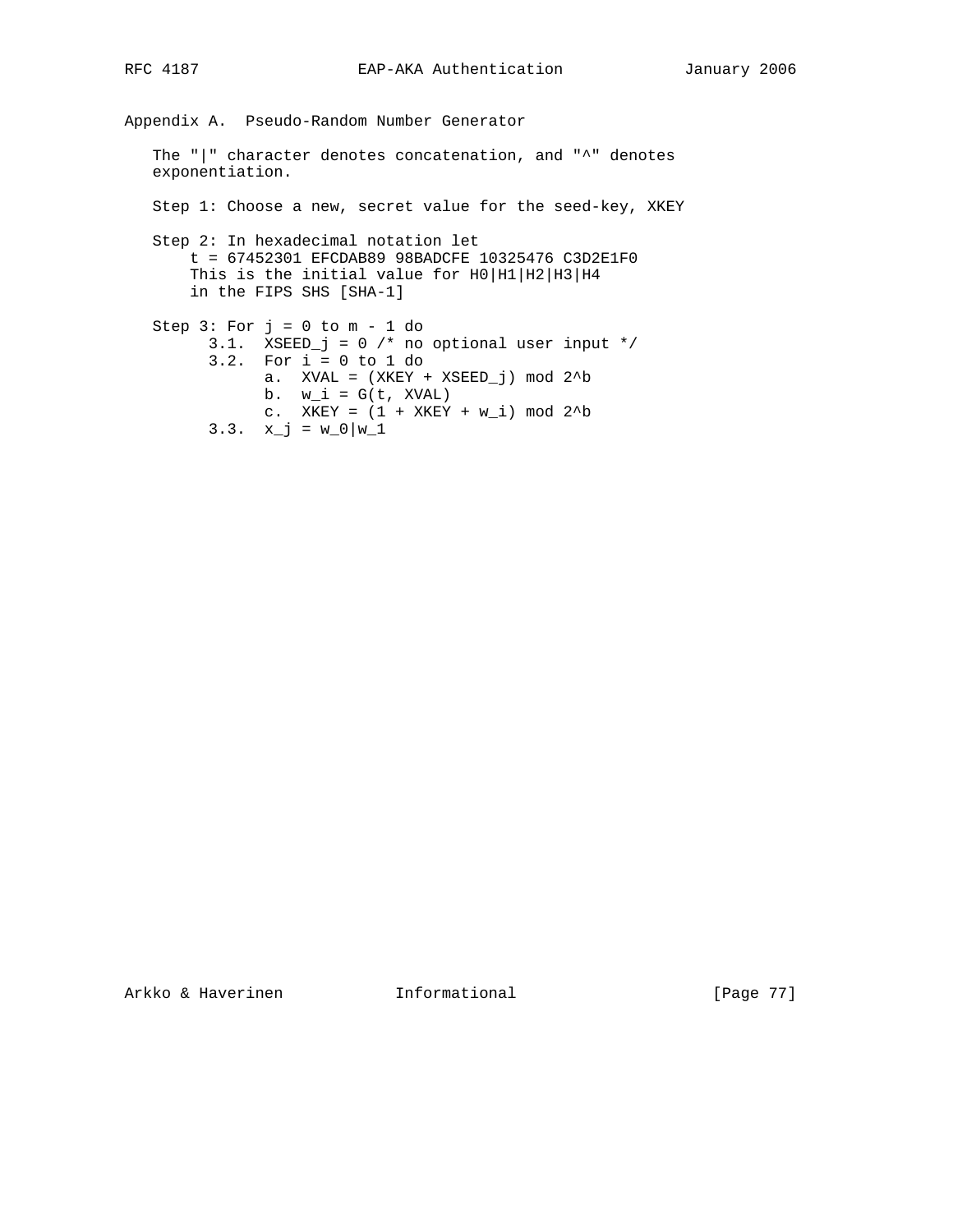Authors' Addresses

 Jari Arkko Ericsson FIN-02420 Jorvas Finland

EMail: jari.Arkko@ericsson.com

 Henry Haverinen Nokia Enterprise Solutions P.O. Box 12 FIN-40101 Jyvaskyla Finland

EMail: henry.haverinen@nokia.com